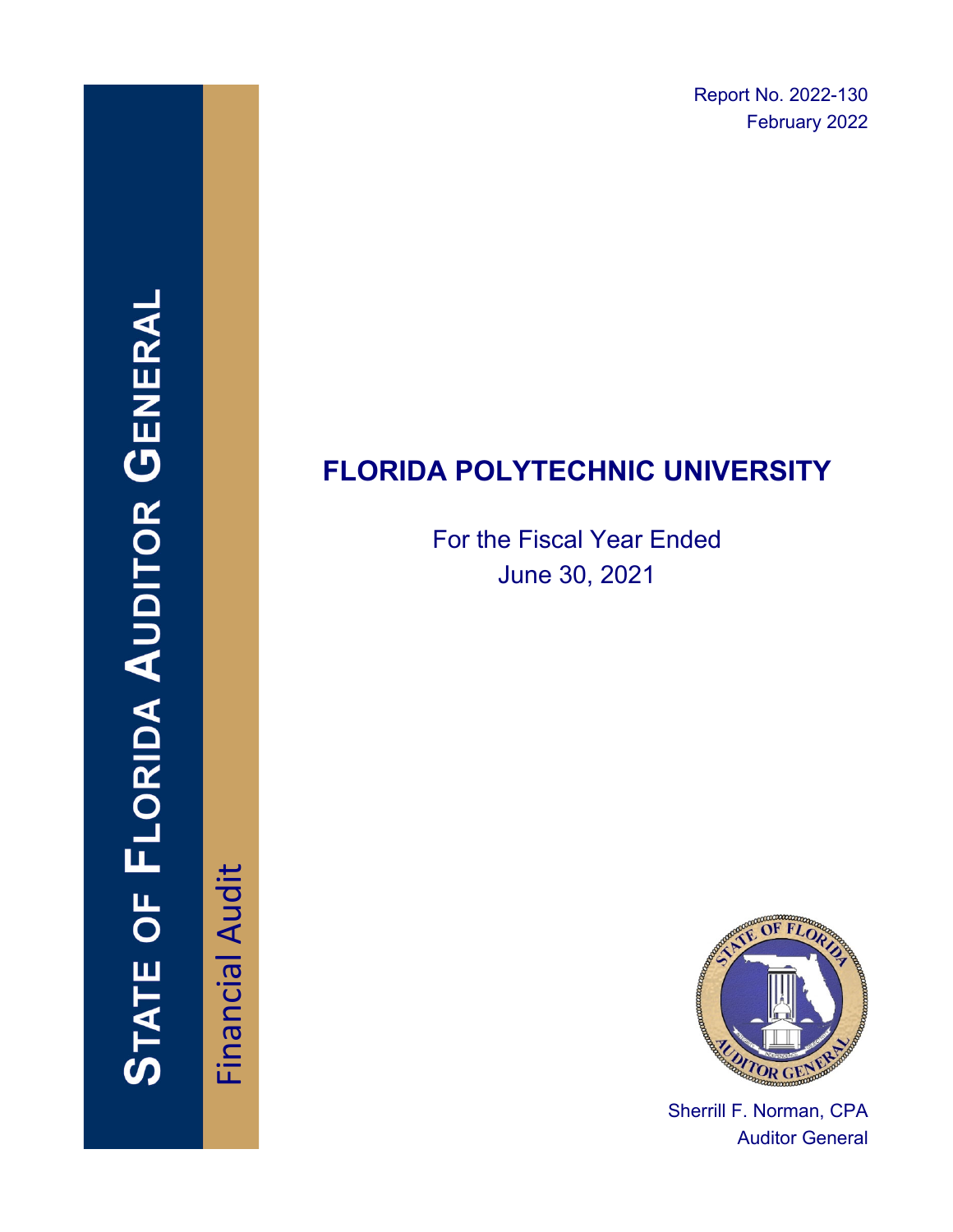#### **Board of Trustees and President**

During the 2020-21 fiscal year, Dr. Randy K. Avent served as President of Florida Polytechnic University and the following individuals served as Members of the Board of Trustees:

> Clifford "Cliff" K. Otto, Chair from 8-1-20, Beth Kigel from 7-16-20 Vice Chair through 7-31-20 Dr. Narendra Kini from 11-5-20<sup>a</sup> R. Mark Bostick, Vice Chair from 8-1-20 Frank T. Martin through 7-15-20 Donald H. Wilson through 9-16-20,  $a$  Dr. Laine Powell from 7-16-20 $d$ Chair through 7-31-20 Dr. Louis S. Saco through 7-5-20<sup>e</sup> Dr. Ala J. Alnaser from 8-18-20  $\frac{b}{2}$  Dr. W. Earl Sasser Samantha Ashby from 4-22-21 c Lyn D. Stanfield from 11-5-20  $\textdegree$ Dr. Victoria Astley through  $8-17-20<sup>b</sup>$  Robert W. Stork Connor Coddington through  $4-21-21$   $\circ$  Gary C. Wendt

- <sup>a</sup> Trustee Position vacant 9-17-20, through 11-4-20.<br>
<sup>b</sup> Faculty Senate Chair.<br>
c Student Body President.<br>
<sup>d</sup> Trustee Position vacant 7-1-20, through 7-15-20.<br>
e Trustee Position vacant 7-6-20, through 11-4-20.
- 
- 
- 
- 

Note: Two Trustee positions were vacant the entire period.

The Auditor General conducts audits of governmental entities to provide the Legislature, Florida's citizens, public entity management, and other stakeholders unbiased, timely, and relevant information for use in promoting government accountability and stewardship and improving government operations.

The team leader was Gregory J. Lemieux, CPA, and the audit was supervised by Mark A. Arroyo, CPA.

Please address inquiries regarding this report to Jaime N. Hoelscher, CPA, Audit Manager, by e-mail at jaimehoelscher@aud.state.fl.us or by telephone at (850) 412-2868.

This report and other reports prepared by the Auditor General are available at:

[FLAuditor.gov](http://flauditor.gov/) 

Printed copies of our reports may be requested by contacting us at:

**State of Florida Auditor General** 

**Claude Pepper Building, Suite G74 · 111 West Madison Street · Tallahassee, FL 32399-1450 · (850) 412-2722**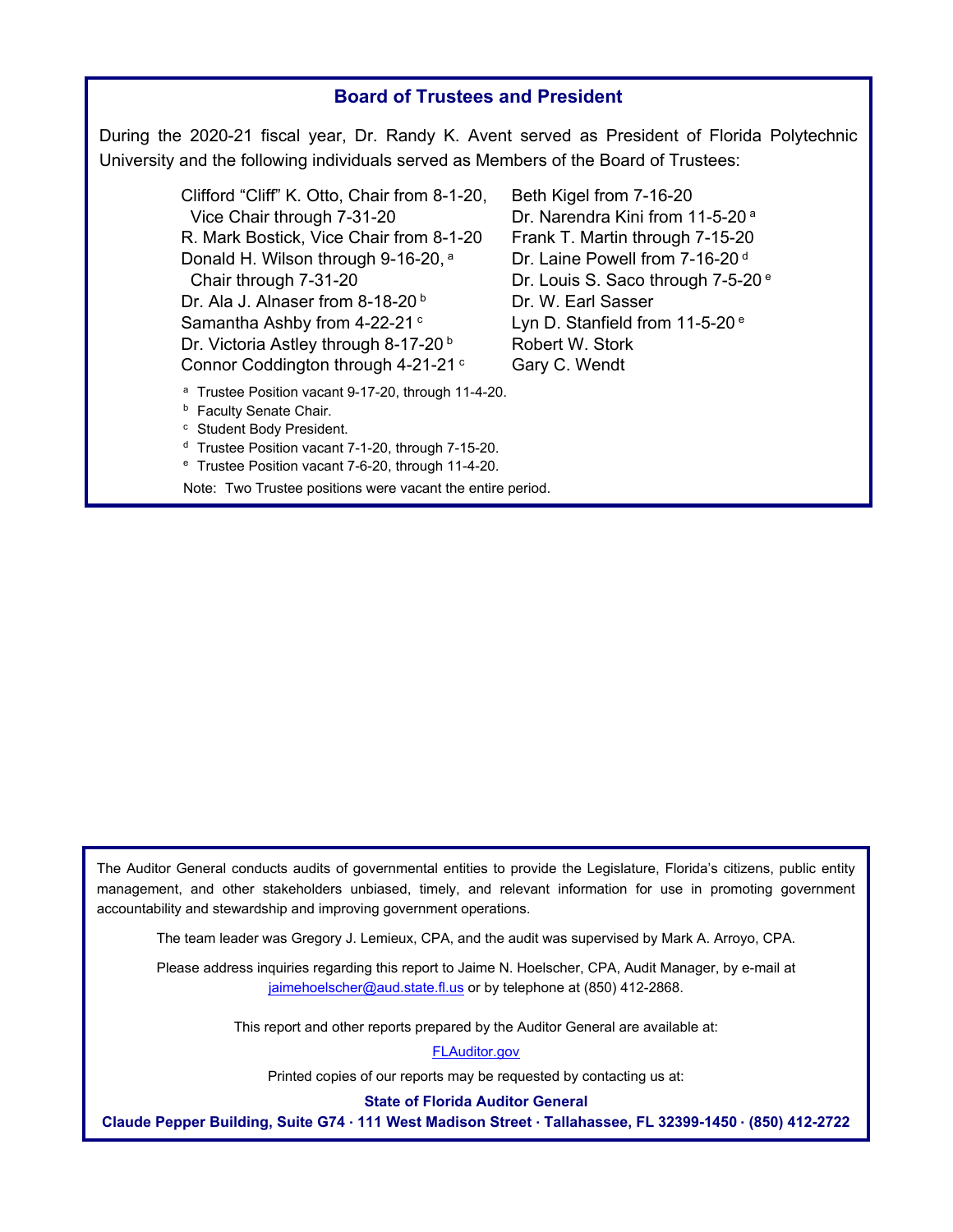# **FLORIDA POLYTECHNIC UNIVERSITY TABLE OF CONTENTS**

Page

|                                                                                                                                                                         | No. |
|-------------------------------------------------------------------------------------------------------------------------------------------------------------------------|-----|
|                                                                                                                                                                         |     |
|                                                                                                                                                                         |     |
|                                                                                                                                                                         |     |
|                                                                                                                                                                         |     |
|                                                                                                                                                                         |     |
| <b>BASIC FINANCIAL STATEMENTS</b>                                                                                                                                       |     |
|                                                                                                                                                                         |     |
|                                                                                                                                                                         |     |
|                                                                                                                                                                         |     |
|                                                                                                                                                                         |     |
| OTHER REQUIRED SUPPLEMENTARY INFORMATION                                                                                                                                |     |
| Schedule of the University's Proportionate Share of the Total Other Postemployment                                                                                      |     |
| Schedule of the University's Proportionate Share of the Net Pension Liability - Florida                                                                                 |     |
| Schedule of University Contributions - Florida Retirement System Pension Plan  44                                                                                       |     |
| Schedule of the University's Proportionate Share of the Net Pension Liability - Health                                                                                  |     |
| Schedule of University Contributions - Health Insurance Subsidy Pension Plan  46                                                                                        |     |
|                                                                                                                                                                         |     |
| INDEPENDENT AUDITOR'S REPORT ON INTERNAL CONTROL OVER<br>FINANCIAL REPORTING AND ON COMPLIANCE AND OTHER MATTERS<br>BASED ON AN AUDIT OF FINANCIAL STATEMENTS PERFORMED |     |
|                                                                                                                                                                         |     |
|                                                                                                                                                                         |     |
|                                                                                                                                                                         |     |
|                                                                                                                                                                         |     |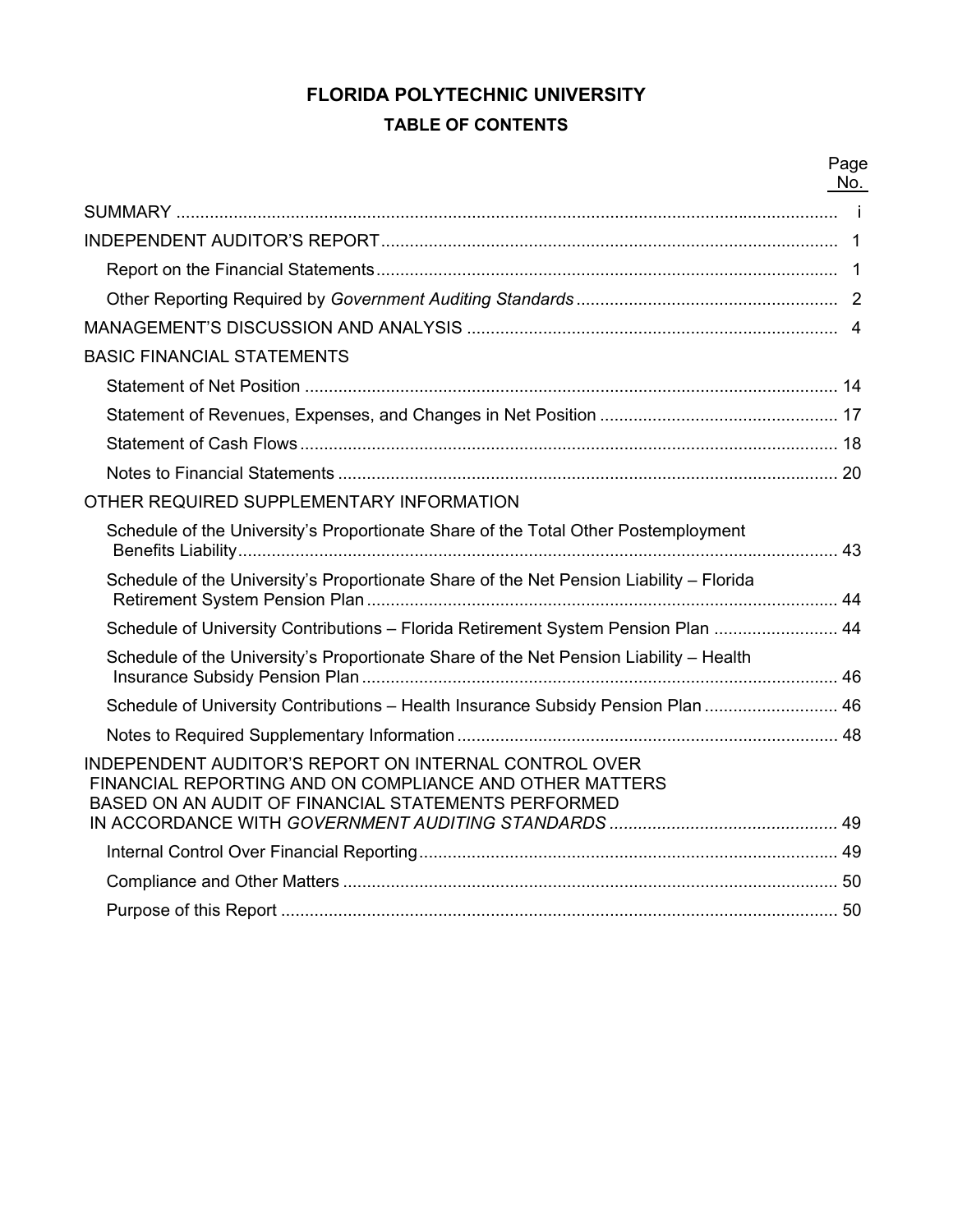#### SUMMARY OF REPORT ON FINANCIAL STATEMENTS

<span id="page-3-0"></span>Our audit disclosed that the basic financial statements of Florida Polytechnic University (a component unit of the State of Florida) were presented fairly, in all material respects, in accordance with prescribed financial reporting standards.

SUMMARY OF REPORT ON INTERNAL CONTROL AND COMPLIANCE

Our audit did not identify any deficiencies in internal control over financial reporting that we consider to be material weaknesses.

The results of our tests disclosed no instances of noncompliance or other matters that are required to be reported under *Government Auditing Standards*, issued by the Comptroller General of the United States.

#### AUDIT OBJECTIVES AND SCOPE

Our audit objectives were to determine whether Florida Polytechnic University and its officers with administrative and stewardship responsibilities for University operations had:

- Presented the University's basic financial statements in accordance with generally accepted accounting principles;
- Established and implemented internal control over financial reporting and compliance with requirements that could have a direct and material effect on the financial statements; and
- Complied with the various provisions of laws, rules, regulations, contracts, and grant agreements that are material to the financial statements.

The scope of this audit included an examination of the University's basic financial statements as of and for the fiscal year ended June 30, 2021. We obtained an understanding of the University's environment, including its internal control, and assessed the risk of material misstatement necessary to plan the audit of the basic financial statements. We also examined various transactions to determine whether they were executed, in both manner and substance, in accordance with governing provisions of laws, rules, regulations, contracts, and grant agreements.

An examination of Federal awards administered by the University is included within the scope of our Statewide audit of Federal awards administered by the State of Florida.

## AUDIT METHODOLOGY

We conducted our audit in accordance with auditing standards generally accepted in the United States of America and applicable standards contained in *Government Auditing Standards*, issued by the Comptroller General of the United States.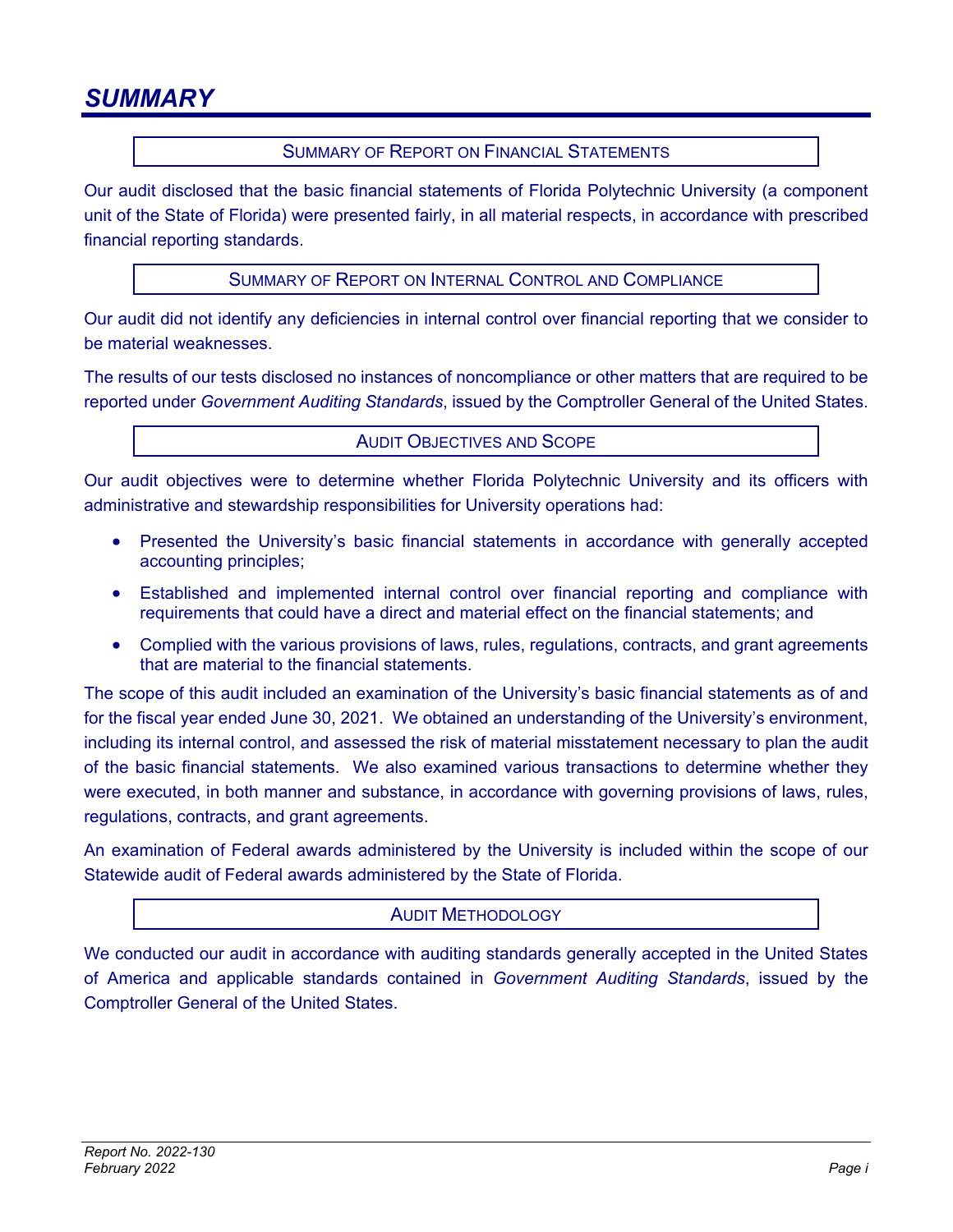<span id="page-4-0"></span>

Sherrill F. Norman, CPA Auditor General

# **AUDITOR GENERAL STATE OF FLORIDA**

Claude Denson Pepper Building, Suite G74 111 West Madison Street Tallahassee, Florida 32399-1450



Phone: (850) 412-2722 Fax: (850) 488-6975

The President of the Senate, the Speaker of the House of Representatives, and the Legislative Auditing Committee

# **INDEPENDENT AUDITOR'S REPORT**

# **Report on the Financial Statements**

We have audited the accompanying financial statements of Florida Polytechnic University, a component unit of the State of Florida, and its discretely presented component unit as of and for the fiscal year ended June 30, 2021, and the related notes to the financial statements, which collectively comprise the University's basic financial statements as listed in the table of contents.

## *Management's Responsibility for the Financial Statements*

Management is responsible for the preparation and fair presentation of these financial statements in accordance with accounting principles generally accepted in the United States of America; this includes the design, implementation, and maintenance of internal control relevant to the preparation and fair presentation of financial statements that are free from material misstatement, whether due to fraud or error.

# *Auditor's Responsibility*

Our responsibility is to express opinions on these financial statements based on our audit. We did not audit the financial statements of the discretely presented component unit, which represent 100 percent of the transactions and account balances of the discretely presented component unit columns. Those statements were audited by other auditors whose report has been furnished to us, and our opinion, insofar as it relates to the amounts included for the discretely presented component unit, is based solely on the report of the other auditors. We conducted our audit in accordance with auditing standards generally accepted in the United States of America and the standards applicable to financial audits contained in *Government Auditing Standards*, issued by the Comptroller General of the United States. Those standards require that we plan and perform the audit to obtain reasonable assurance about whether the financial statements are free from material misstatement.

An audit involves performing procedures to obtain audit evidence about the amounts and disclosures in the financial statements. The procedures selected depend on the auditor's judgment, including the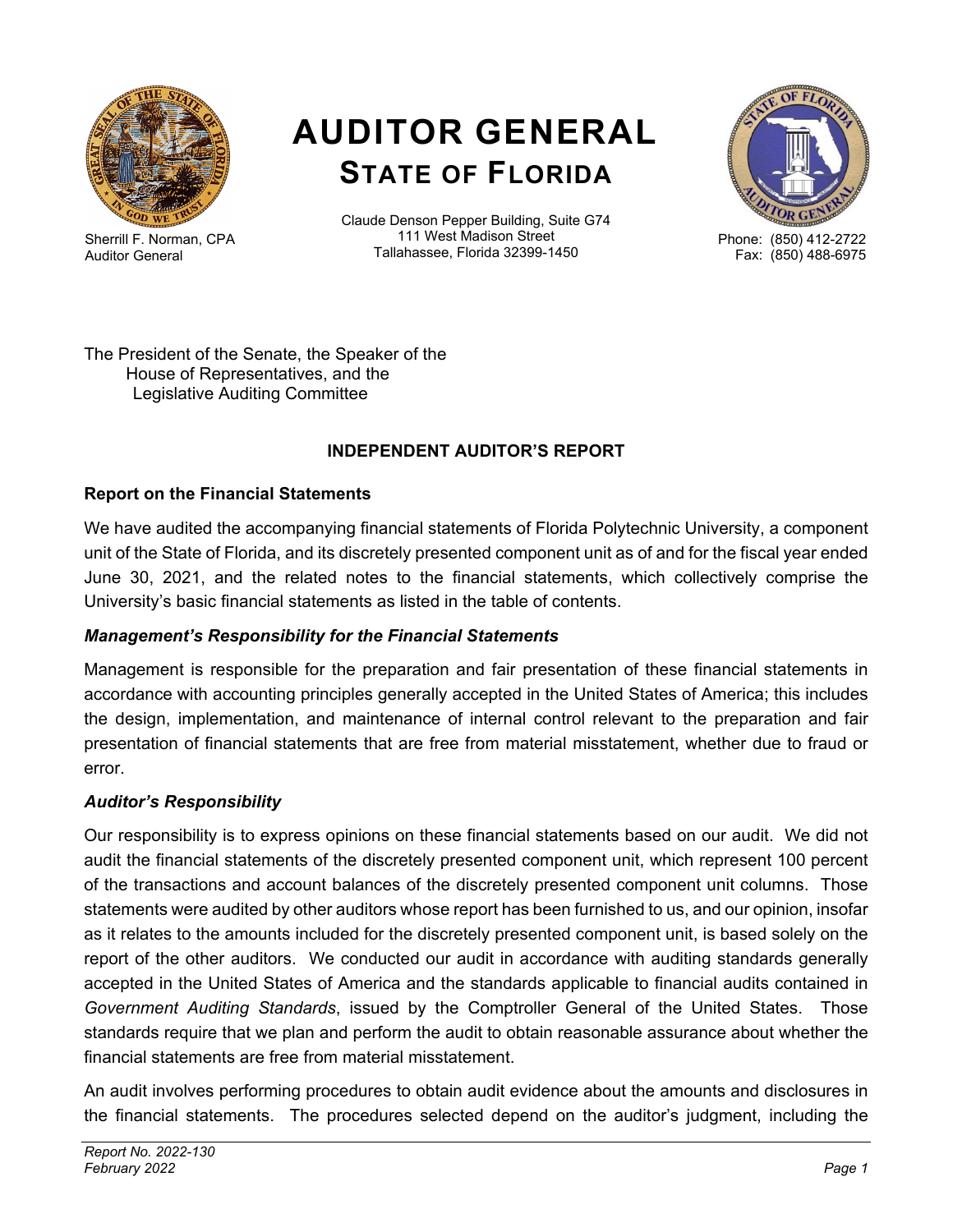<span id="page-5-0"></span>assessment of the risks of material misstatement of the financial statements, whether due to fraud or error. In making those risk assessments, the auditor considers internal control relevant to the entity's preparation and fair presentation of the financial statements in order to design audit procedures that are appropriate in the circumstances, but not for the purpose of expressing an opinion on the effectiveness of the entity's internal control. Accordingly, we express no such opinion. An audit also includes evaluating the appropriateness of accounting policies used and the reasonableness of significant accounting estimates made by management, as well as evaluating the overall presentation of the financial statements.

We believe that the audit evidence we have obtained is sufficient and appropriate to provide a basis for our audit opinions.

# *Opinions*

In our opinion, based on our audit and the report of other auditors, the financial statements referred to above present fairly, in all material respects, the respective financial position of Florida Polytechnic University and of its discretely presented component unit as of June 30, 2021, and the respective changes in financial position and, where applicable, cash flows thereof for the fiscal year then ended in accordance with accounting principles generally accepted in the United States of America.

## *Required Supplementary Information*

Accounting principles generally accepted in the United States of America require that **MANAGEMENT'S DISCUSSION AND ANALYSIS**, the **Schedule of the University's Proportionate Share of the Total Other Postemployment Benefits Liability**, **Schedule of the University's Proportionate Share of the Net Pension Liability – Florida Retirement System Pension Plan**, **Schedule of University Contributions – Florida Retirement System Pension Plan**, **Schedule of the University's Proportionate Share of the Net Pension Liability – Health Insurance Subsidy Pension Plan**, **Schedule of University Contributions – Health Insurance Subsidy Pension Plan**, and **Notes to Required Supplementary Information**, as listed in the table of contents, be presented to supplement the basic financial statements. Such information, although not a part of the basic financial statements, is required by the Governmental Accounting Standards Board who considers it to be an essential part of financial reporting for placing the basic financial statements in an appropriate operational, economic, or historical context. We have applied certain limited procedures to the required supplementary information in accordance with auditing standards generally accepted in the United States of America, which consisted of inquiries of management about the methods of preparing the information and comparing the information for consistency with management's responses to our inquiries, the basic financial statements, and other knowledge we obtained during our audit of the basic financial statements. We do not express an opinion or provide any assurance on the information because the limited procedures do not provide us with sufficient evidence to express an opinion or provide any assurance.

## **Other Reporting Required by** *Government Auditing Standards*

In accordance with *Government Auditing Standards*, we have also issued our report dated February 23, 2022, on our consideration of the Florida Polytechnic University's internal control over financial reporting and on our tests of its compliance with certain provisions of laws, rules, regulations, contracts, and grant agreements and other matters included under the heading **INDEPENDENT**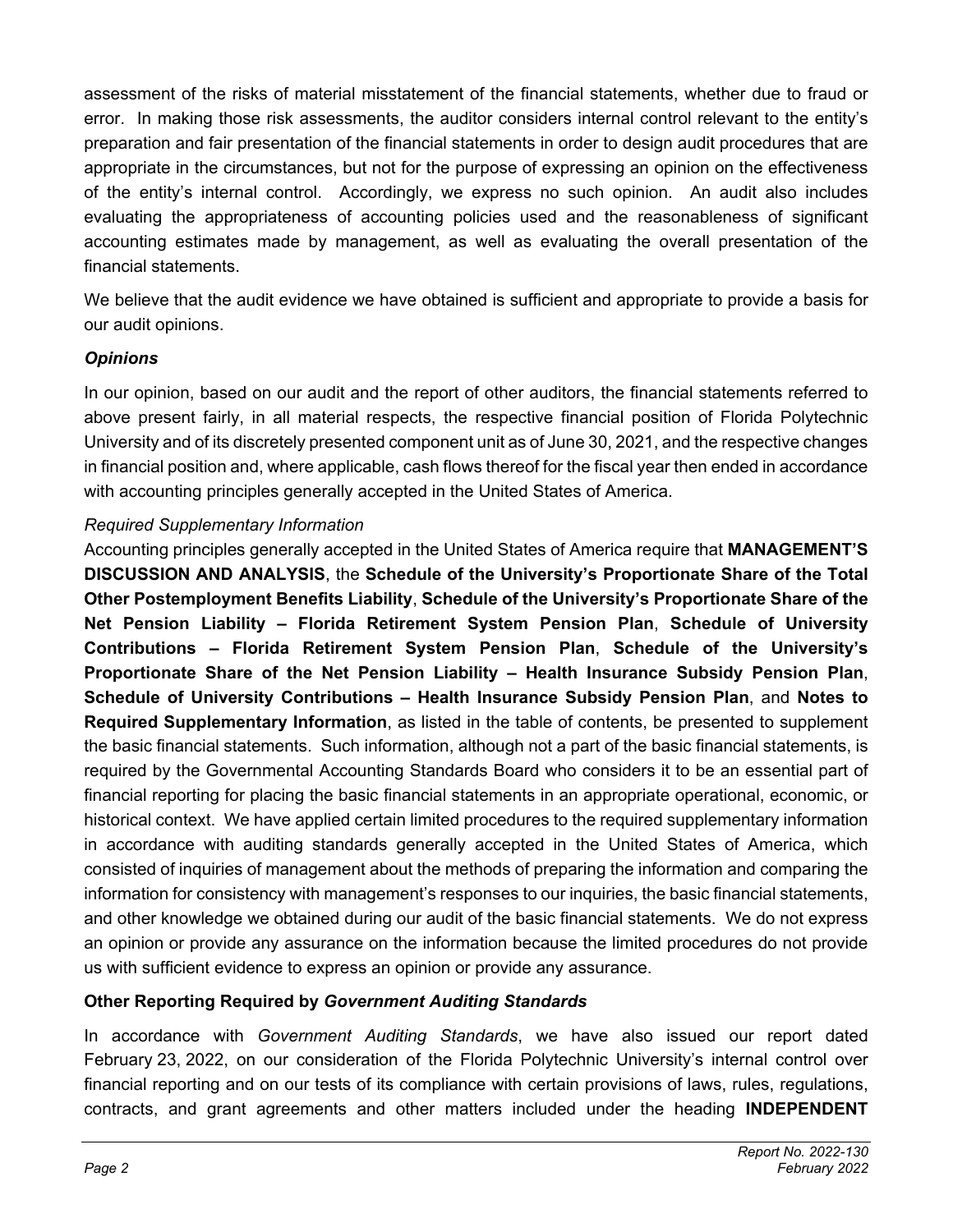**AUDITOR'S REPORT ON INTERNAL CONTROL OVER FINANCIAL REPORTING AND ON COMPLIANCE AND OTHER MATTERS BASED ON AN AUDIT OF FINANCIAL STATEMENTS PERFORMED IN ACCORDANCE WITH** *GOVERNMENT AUDITING STANDARDS*. The purpose of that report is solely to describe the scope of our testing of internal control over financial reporting and compliance and the results of that testing, and not to provide an opinion on the effectiveness of the internal control over financial reporting or on compliance. That report is an integral part of an audit performed in accordance with *Government Auditing Standards* in considering the Florida Polytechnic University's internal control over financial reporting and compliance.

Respectfully submitted,

Sherrill F. Norman, CPA Tallahassee, Florida February 23, 2022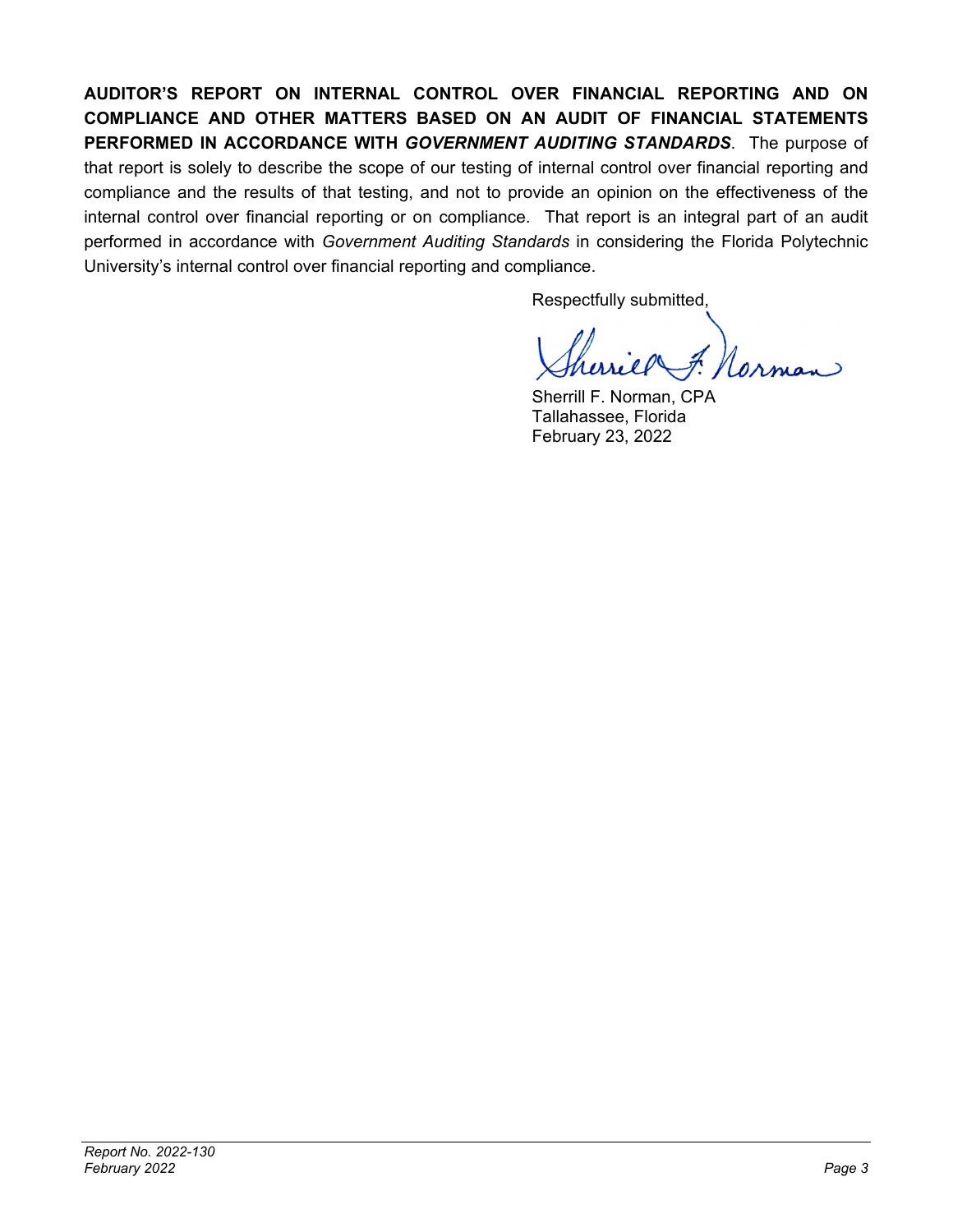# <span id="page-7-0"></span>*MANAGEMENT'S DISCUSSION AND ANALYSIS*

Management's discussion and analysis (MD&A) provides an overview of the financial position and activities of the University for the fiscal year ended June 30, 2021, and should be read in conjunction with the financial statements and notes thereto. The MD&A, and financial statements and notes thereto, are the responsibility of University management. The MD&A contains financial activity of the University for the fiscal years ended June 30, 2021, and June 30, 2020.

# FINANCIAL HIGHLIGHTS

The University's assets and deferred outflows of resources totaled \$217.4 million at June 30, 2021. This balance reflects a \$6.1 million, or 2.7 percent decrease as compared to the 2019-20 fiscal year, resulting from a decrease in investments as resources are used. While assets and deferred outflows of resources decreased, liabilities and deferred inflows of resources also decreased by \$2 million, or 5.8 percent, totaling \$32.3 million at June 30, 2021, resulting primarily from payments on construction contracts payable. As a result, the University's net position decreased by \$4.1 million, resulting in a year-end balance of \$185.1 million.

The University's operating revenues totaled \$8 million for the 2020-21 fiscal year, representing a 21 percent increase compared to the 2019-20 fiscal year due mainly to increased revenues in sales and services of auxiliary enterprises. Operating expenses totaled \$61.3 million for the 2020-21 fiscal year, representing a decrease of 5.7 percent as compared to the 2019-20 fiscal year due mainly to salary and benefits savings.

Net position represents the residual interest in the University's assets and deferred outflows of resources after deducting liabilities and deferred inflows of resources. The University's comparative total net position by category for the fiscal years ended June 30, 2021, and June 30, 2020, is shown in the following graph: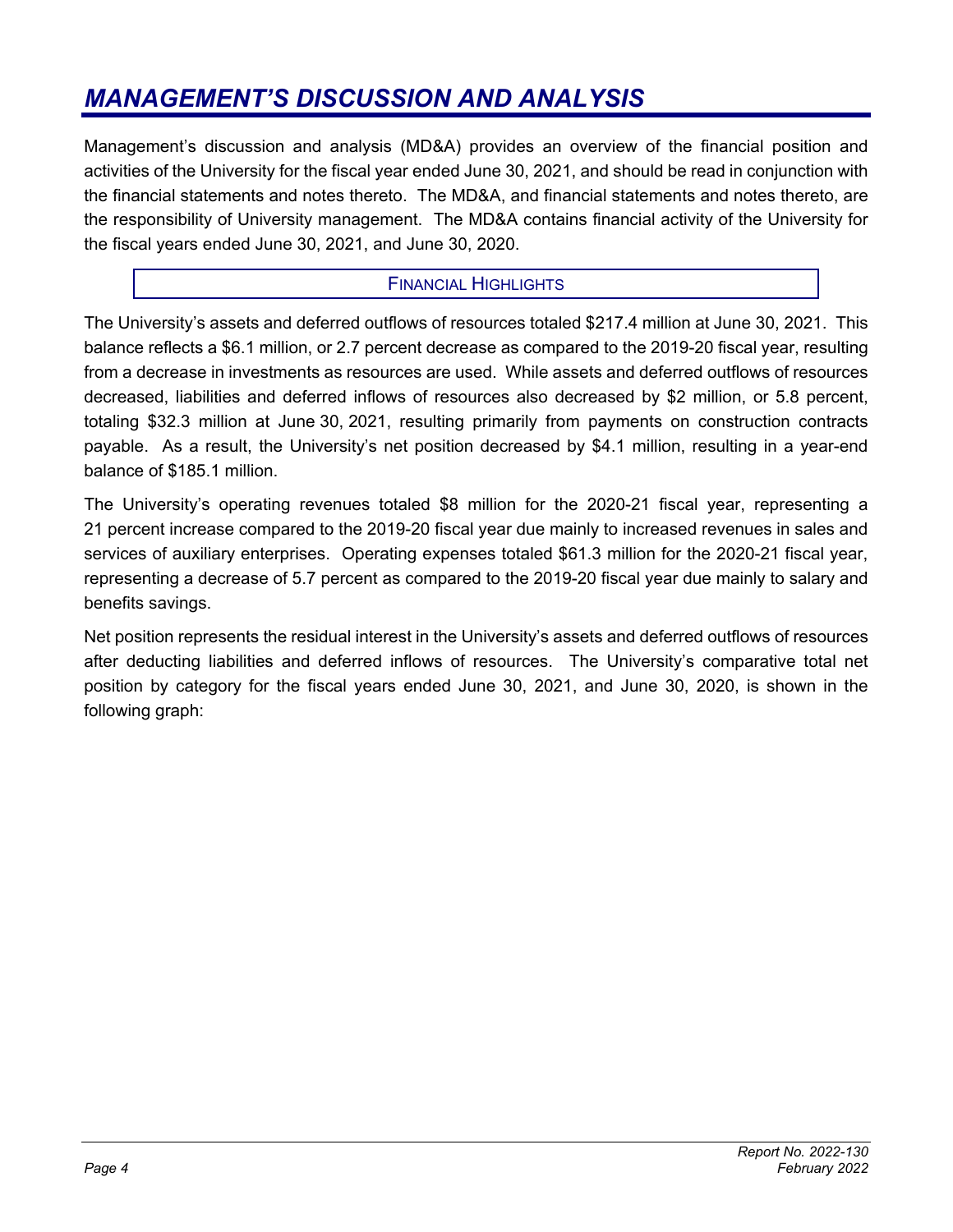**Net Position (In Thousands)** 



The following chart provides a graphical presentation of University revenues by category for the 2020-21 fiscal year:



Pursuant to the Governmental Accounting Standards Board (GASB) Statement No. 35, the University's financial report consists of three basic financial statements: the statement of net position; the statement of revenues, expenses, and changes in net position; and the statement of cash flows. The financial statements, and notes thereto, encompass the University and its component unit. Based on the application of the criteria for determining component units, the Florida Polytechnic University Foundation,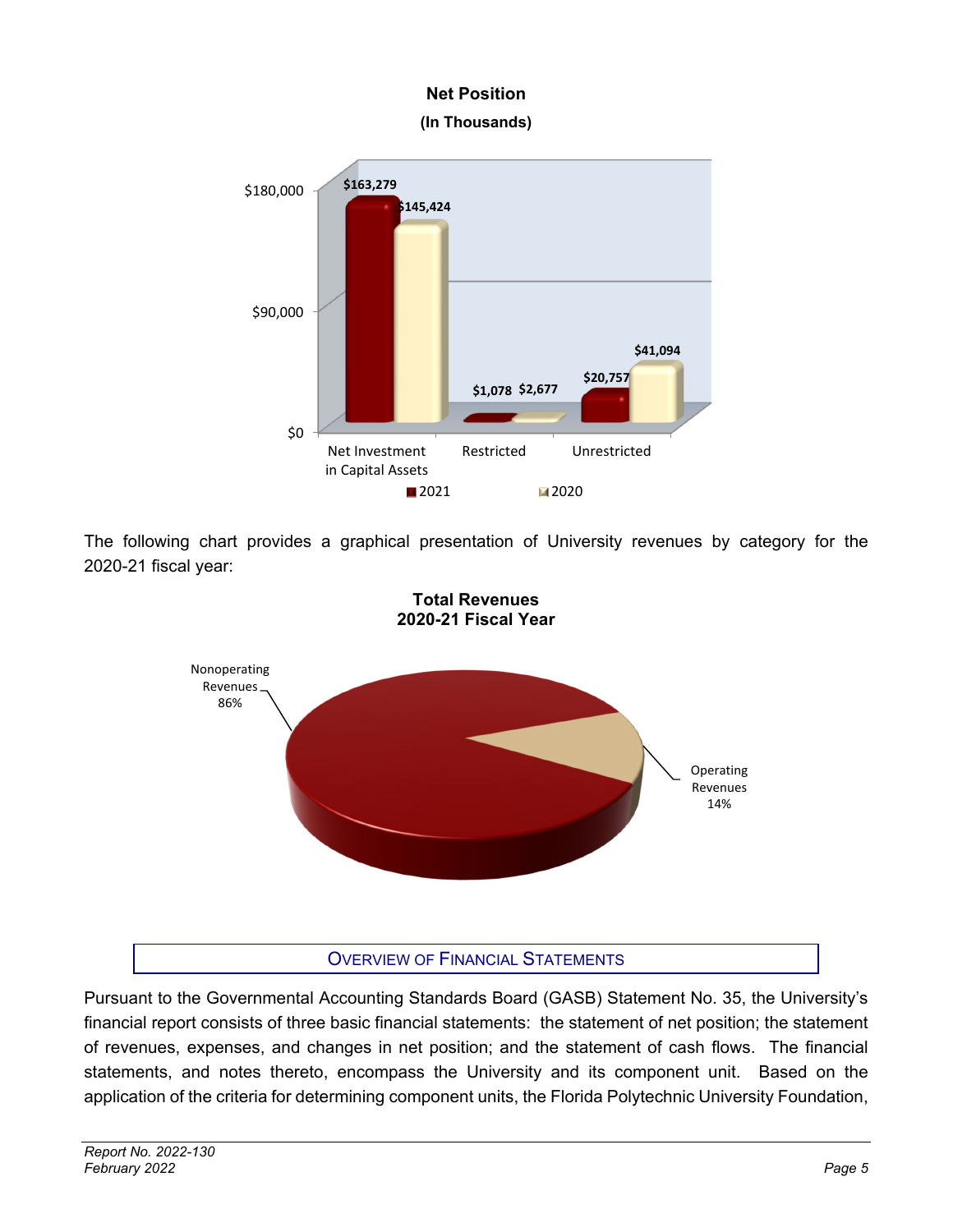Inc., (Foundation) is included within the University reporting entity as a discretely presented component unit.

Information regarding the Foundation's separately issued financial statements, is presented in the notes to financial statements. This MD&A focuses on the University, excluding the discretely presented component unit.

# **The Statement of Net Position**

The statement of net position reflects the assets, deferred outflows of resources, liabilities, and deferred inflows of resources of the University, using the accrual basis of accounting, and presents the financial position of the University at a specified time. Assets, plus deferred outflows of resources, less liabilities, less deferred inflows of resources, equals net position, which is one indicator of the University's current financial condition. The changes in net position that occur over time indicate improvement or deterioration in the University's financial condition.

The following summarizes the University's assets, deferred outflows of resources, liabilities, deferred inflows of resources, and net position at June 30:

## **Condensed Statement of Net Position at June 30**

|                                       | 2021      | 2020      |
|---------------------------------------|-----------|-----------|
| <b>Assets</b>                         |           |           |
| <b>Current Assets</b>                 | \$39,878  | \$34,281  |
| Capital Assets, Net                   | 164,196   | 150,320   |
| <b>Other Noncurrent Assets</b>        | 346       | 28,136    |
| <b>Total Assets</b>                   | 204,420   | 212,737   |
| <b>Deferred Outflows of Resources</b> | 12,968    | 10,711    |
| Liabilities                           |           |           |
| <b>Current Liabilities</b>            | 2,976     | 7,334     |
| <b>Noncurrent Liabilities</b>         | 25,177    | 24,353    |
| <b>Total Liabilities</b>              | 28,153    | 31,687    |
| <b>Deferred Inflows of Resources</b>  | 4,121     | 2,566     |
| <b>Net Position</b>                   |           |           |
| Net Investment in Capital Assets      | 163,279   | 145,424   |
| Restricted                            | 1,078     | 2,677     |
| Unrestricted                          | 20,757    | 41,094    |
| <b>Total Net Position</b>             | \$185,114 | \$189,195 |

# **(In Thousands)**

The University's Statement of Net Position changes were the result of the following factors:

- Capital Assets increased \$13.9 million due to the increase in construction in progress for the ARC building offset by additions to accumulated depreciation.
- Current liabilities decreased \$4.4 million primarily due to timing of payments for construction contracts payables.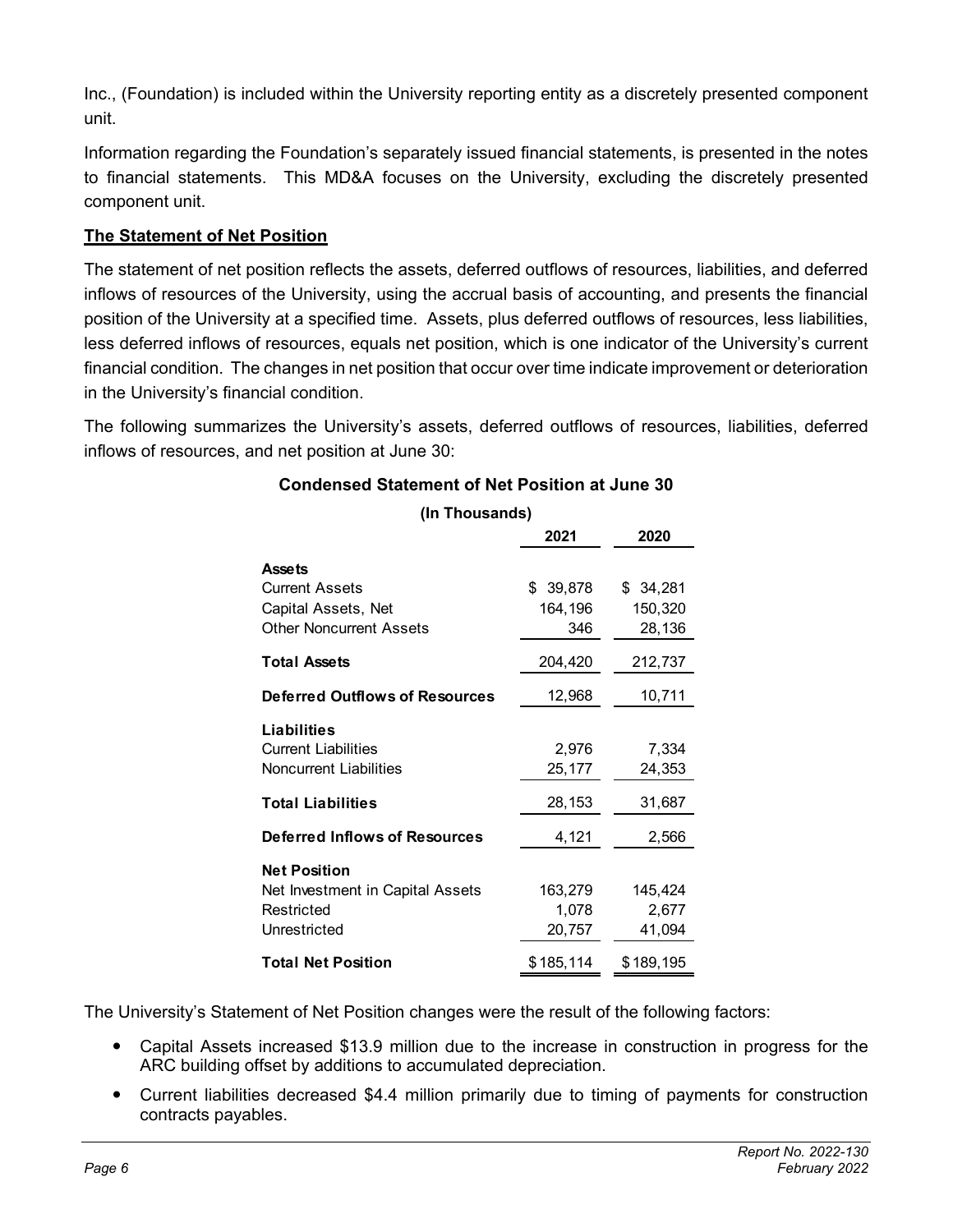Deferred outflows and inflows increased \$2.3 million and \$1.6 million, respectively, for updated actuarial assumptions used in calculating pension and OPEB liabilities.

#### **The Statement of Revenues, Expenses, and Changes in Net Position**

The statement of revenues, expenses, and changes in net position presents the University's revenue and expense activity, categorized as operating and nonoperating. Revenues and expenses are recognized when earned or incurred, regardless of when cash is received or paid.

The following summarizes the University's activity for the 2020-21 and 2019-20 fiscal years:

#### **Condensed Statement of Revenues, Expenses, and Changes in Net Position For the Fiscal Years**

#### **(In Thousands)**

|                                                           | 2020-21               | 2019-20               |
|-----------------------------------------------------------|-----------------------|-----------------------|
| <b>Operating Revenues</b><br>Less, Operating Expenses     | \$<br>8,001<br>61,292 | \$<br>6,614<br>64,978 |
| <b>Operating Loss</b><br><b>Net Nonoperating Revenues</b> | (53,291)<br>49,128    | (58,364)<br>50,788    |
| Loss Before Other Revenues<br><b>Other Revenues</b>       | (4, 163)<br>82        | (7, 576)<br>208       |
| <b>Net Decrease In Net Position</b>                       | (4,081)               | (7, 368)              |
| Net Position, Beginning of Year                           | 189,195               | 196,563               |
| <b>Net Position, End of Year</b>                          | 185,114<br>S          | 189.195<br>\$         |

#### **Operating Revenues**

GASB Statement No. 35 categorizes revenues as either operating or nonoperating. Operating revenues generally result from exchange transactions where each of the parties to the transaction either gives or receives something of equal or similar value.

The following summarizes the operating revenues by source that were used to fund operating activities for the 2020-21 and 2019-20 fiscal years:

#### **Operating Revenues For the Fiscal Years**

# **(In Thousands) 2020-21 2019-20** Student Tuition and Fees, Net  $$ 1,883 $ 1,743$ Grants and Contracts and T20 889 Sales and Services of Educational Departments **Fig. 1. 1. 1. 1. 1. 2.4** Sales and Services of Auxiliary Enterprises 5,264 3,702 Other 256 Total Operating Revenues **\$ 8,001 \$ 6,614**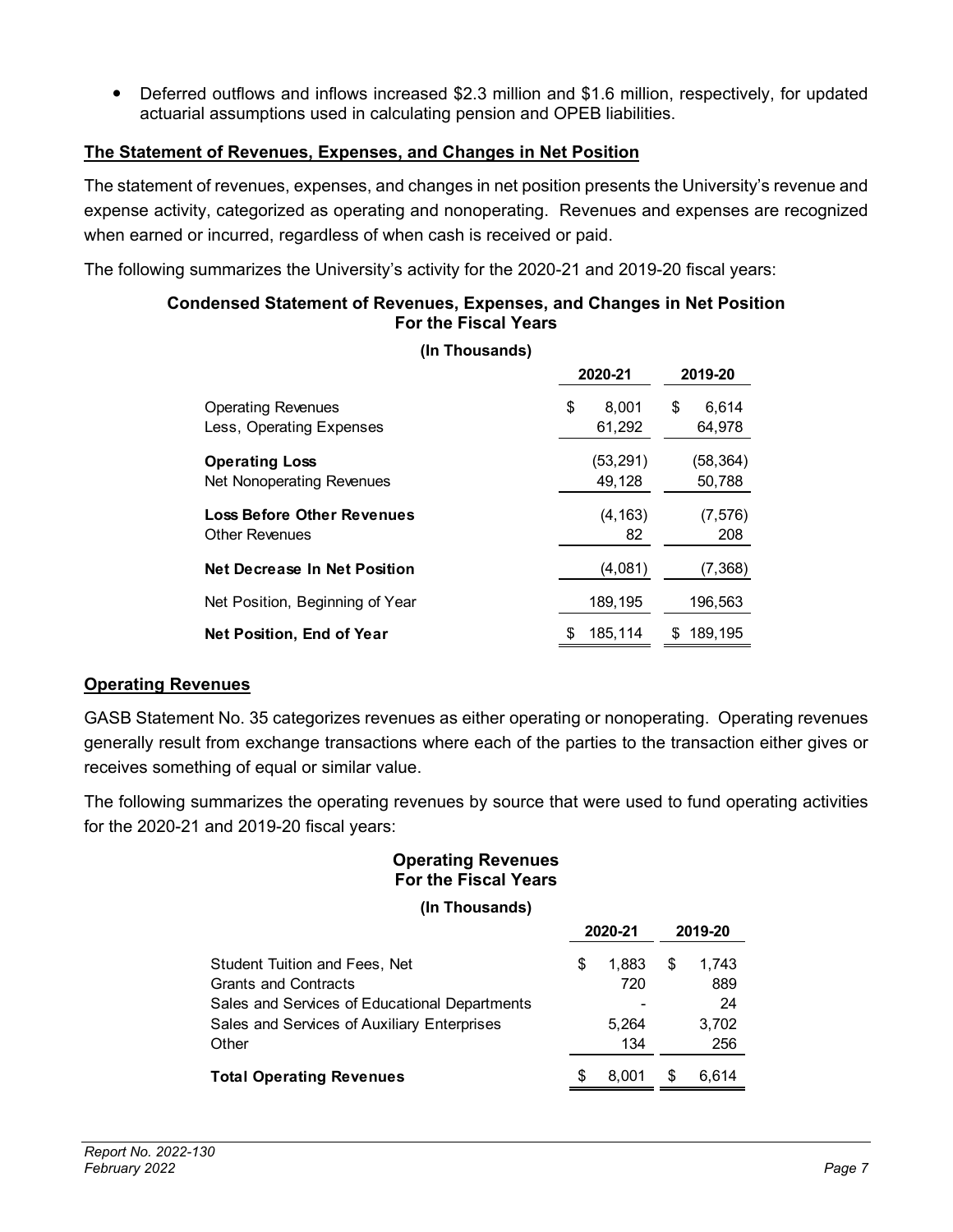The following chart presents the University's operating revenues for the 2020-21 and 2019-20 fiscal years:



University operating revenue increased \$1.4 million due to increased enrollment and an increase in sales and services of auxiliary enterprises which declined in the prior fiscal year due to COVID-19.

## **Operating Expenses**

Expenses are categorized as operating or nonoperating. The majority of the University's expenses are operating expenses as defined by GASB Statement No. 35. GASB gives financial reporting entities the choice of reporting operating expenses in the functional or natural classifications. The University has chosen to report the expenses in their natural classification on the statement of revenues, expenses, and changes in net position and has displayed the functional classification in the notes to financial statements.

The following summarizes operating expenses by natural classification for the 2020-21 and 2019-20 fiscal years:

## **Operating Expenses For the Fiscal Years**

#### **(In Thousands)**

|                                                                    | 2020-21                 | 2019-20            |
|--------------------------------------------------------------------|-------------------------|--------------------|
| <b>Compensation and Employee Benefits</b><br>Services and Supplies | 27,638<br>\$.<br>17,990 | \$33,993<br>16,393 |
| Utilities and Communications                                       | 671                     | 641                |
| Scholarships, Fellowships, and Waivers                             | 9,488                   | 8,287              |
| Depreciation                                                       | 5,505                   | 5,638              |
| <b>Other Operating Expenses</b>                                    |                         | 26                 |
| <b>Total Operating Expenses</b>                                    | 61,292                  | 64,978             |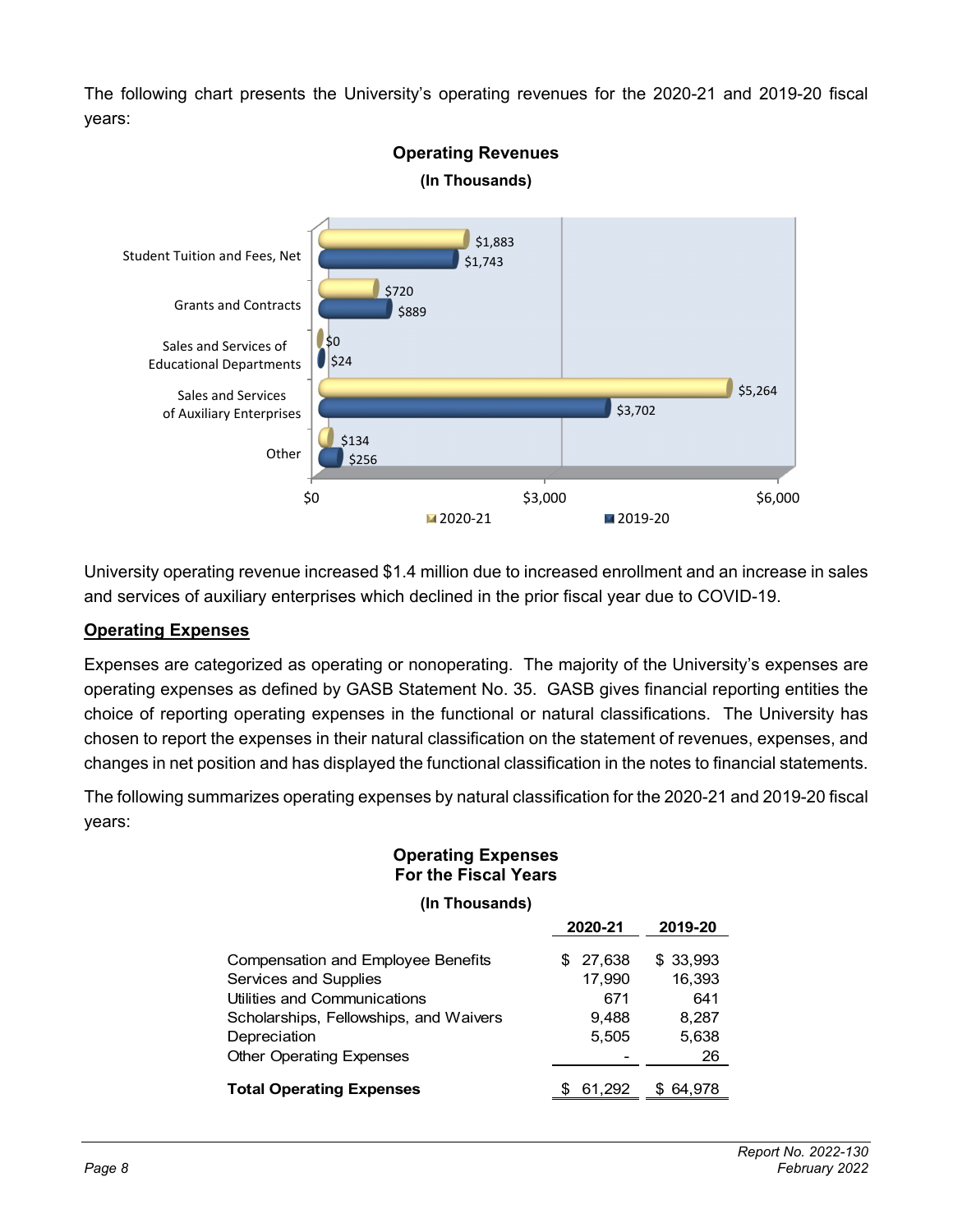The following chart presents the University's operating expenses for the 2020-21 and 2019-20 fiscal years:



Changes in operating expenses were the result of the decrease in compensation and employee benefits mainly due to pension and OPEB expense.

#### **Nonoperating Revenues and Expenses**

Certain revenue sources that the University relies on to provide funding for operations, including State noncapital appropriations, Federal and State student financial aid, and investment income are defined by GASB as nonoperating. Nonoperating expenses include capital financing costs and other costs related to capital assets. The following summarizes the University's nonoperating revenues and expenses for the 2020-21 and 2019-20 fiscal years:

| Nonoperating Revenues (Expenses)<br><b>For the Fiscal Years</b> |          |          |
|-----------------------------------------------------------------|----------|----------|
| (In Thousands)                                                  |          |          |
|                                                                 | 2020-21  | 2019-20  |
| <b>State Noncapital Appropriations</b>                          | \$37,986 | \$38,744 |
| Federal and State Student Financial Aid                         | 9,706    | 9,076    |
| Investment Income                                               | 1,158    | 1,650    |
| Other Nonoperating Revenues                                     | 2,636    | 413      |
| Unrealized Gain (Loss) on Investments                           | (2, 353) | 1,188    |
| Loss on Disposal of Capital Assets                              |          | (4)      |
| Interest on Capital Asset-Related Debt                          | (5)      | (19)     |
| Other Nonoperating Expenses                                     |          | (260)    |
| <b>Net Nonoperating Revenues</b>                                | 49.128   | \$50,788 |

# **Nonoperating Revenues (Expenses)**

Changes in the nonoperating revenues were the result of the following factors: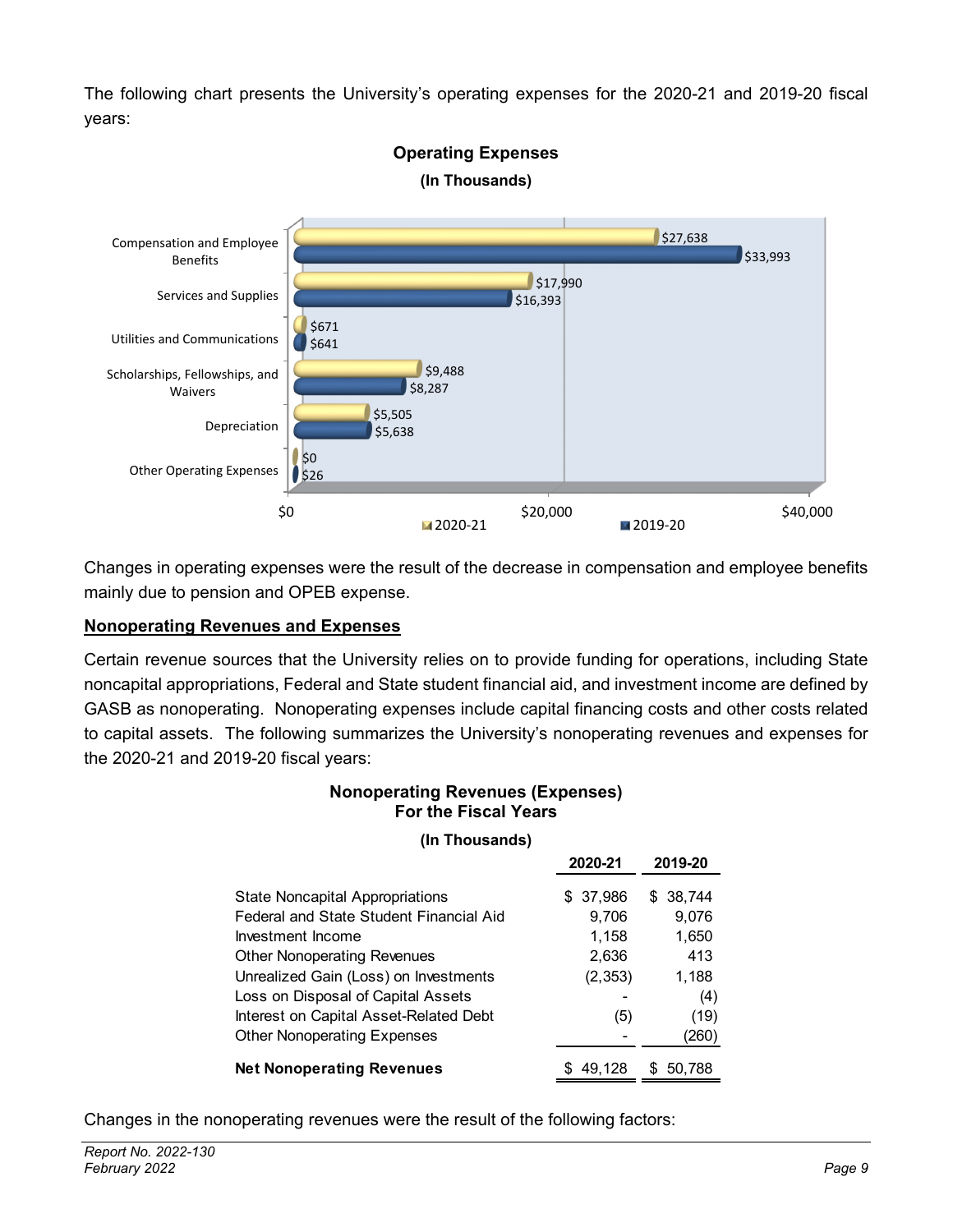- Unrealized losses increased \$3.5 million due to lower than expected fair value rate of the Special Purpose Investment Account.
- Other nonoperating revenues increased \$2.2 million due to awards of Federal Higher Education Emergency Relief Funds.

#### **Other Revenues**

This category is composed of State capital appropriations. The following summarizes the University's other revenues for the 2020-21 and 2019-20 fiscal years:

#### **Other Revenues For the Fiscal Years**

#### **(In Thousands)**

|                                     |  |       | 2020-21 2019-20 |      |
|-------------------------------------|--|-------|-----------------|------|
| <b>State Capital Appropriations</b> |  | 82 \$ |                 | -208 |

#### **The Statement of Cash Flows**

The statement of cash flows provides information about the University's financial results by reporting the major sources and uses of cash and cash equivalents. This statement will assist in evaluating the University's ability to generate net cash flows, its ability to meet its financial obligations as they come due, and its need for external financing. Cash flows from operating activities show the net cash used by the operating activities of the University. Cash flows from capital financing activities include all plant funds and related long-term debt activities. Cash flows from investing activities show the net source and use of cash related to purchasing or selling investments and earning income on those investments. Cash flows from noncapital financing activities include those activities not covered in other sections.

The following summarizes cash flows for the 2020-21 and 2019-20 fiscal years:

## **Condensed Statement of Cash Flows For the Fiscal Years**

#### **(In Thousands)**

|                                                 | 2020-21      | 2019-20     |
|-------------------------------------------------|--------------|-------------|
| Cash Provided (Used) by:                        |              |             |
| <b>Operating Activities</b>                     | \$ (49, 101) | \$ (45,598) |
| <b>Noncapital Financing Activities</b>          | 50,329       | 47,972      |
| <b>Capital and Related Financing Activities</b> | (18, 286)    | (4,658)     |
| <b>Investing Activities</b>                     | 17,890       | 2,297       |
| Net Increase in Cash and Cash Equivalents       | 832          | 13          |
| Cash and Cash Equivalents, Beginning of Year    | 218          | 205         |
| Cash and Cash Equivalents, End of Year          | 1.050        | 218<br>\$   |

Major sources of funds came from State noncapital appropriations (\$38 million), Federal and State Student Financial Aid (\$9.7 million), sales and services of auxiliary enterprises (\$5.3 million), State capital appropriations (\$5.1 million), Federal Direct Loan program receipts (\$2.3 million), and net student tuition and fees (\$2 million). Major uses of funds were for payments made to and behalf of employees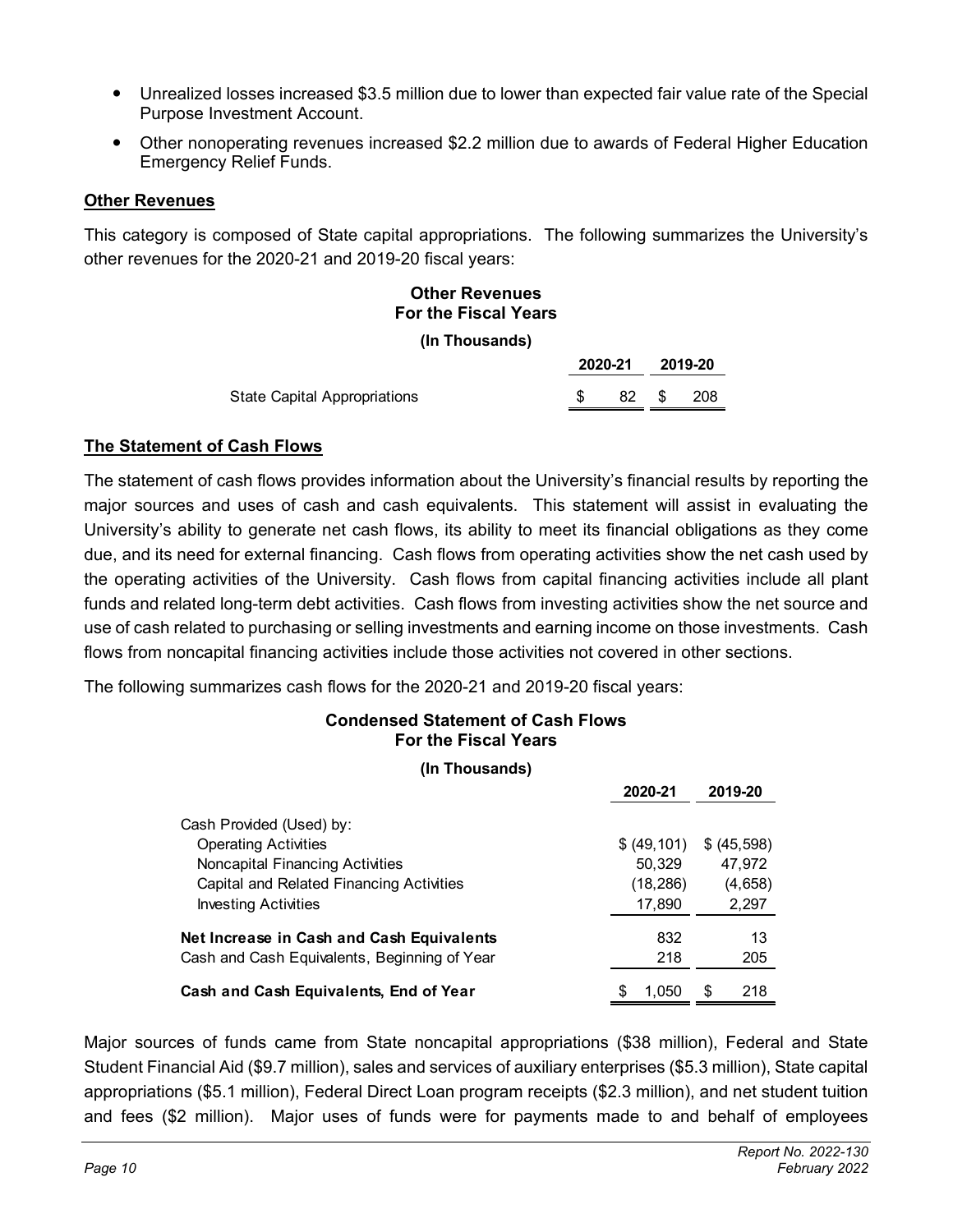(\$27.6 million), purchase or construction of capital assets (\$23.1 million), payments to suppliers (\$18.5 million), payments to and on behalf of students for scholarships and fellowships (\$9.5 million), and Federal Direct Loan program disbursements (\$2.3 million).

> CAPITAL ASSETS, CAPITAL EXPENSES AND COMMITMENTS, AND DEBT ADMINISTRATION

# **Capital Assets**

At June 30, 2021, the University had \$200.4 million in capital assets, less accumulated depreciation of \$36.2 million, for net capital assets of \$164.2 million. Depreciation charges for the current fiscal year totaled \$5.5 million. The following table summarizes the University's capital assets, net of accumulated depreciation, at June 30:

| (In Thousands)                        |               |              |  |
|---------------------------------------|---------------|--------------|--|
|                                       | 2021          | 2020         |  |
| Land                                  | 18,156<br>\$. | 18,156<br>\$ |  |
| Construction in Progress              | 31,107        | 11,913       |  |
| <b>Buildings</b>                      | 83,042        | 85,180       |  |
| Infrastructure and Other Improvements | 27,402        | 29,008       |  |
| <b>Furniture and Equipment</b>        | 1,760         | 2,719        |  |
| <b>Other Capital Assets</b>           | 2,729         | 3,344        |  |
| <b>Capital Assets, Net</b>            | \$164.196     | \$150,320    |  |

# **Capital Assets, Net at June 30**

Additional information about the University's capital assets is presented in the notes to financial statements.

# **Capital Expenses and Commitments**

Major capital expenses through June 30, 2021, were incurred on the following projects: the ARC building and the Reclaimed Water Project. The University's construction commitments at June 30, 2021, are as follows:

|                                             |    | Amount<br>(In Thousands) |  |  |
|---------------------------------------------|----|--------------------------|--|--|
| <b>Total Committed</b><br>Completed to Date | S  | 35,036<br>(31, 107)      |  |  |
| <b>Balance Committed</b>                    | \$ | 3.929                    |  |  |

Additional information about the University's construction commitments is presented in the notes to financial statements.

# **Debt Administration**

As of June 30, 2021, the University had \$82,000 in outstanding capital leases payable, representing a decrease of \$224,000, or 73.2 percent, from the prior fiscal year. The following table summarizes the outstanding long-term debt by type for the fiscal years ended June 30: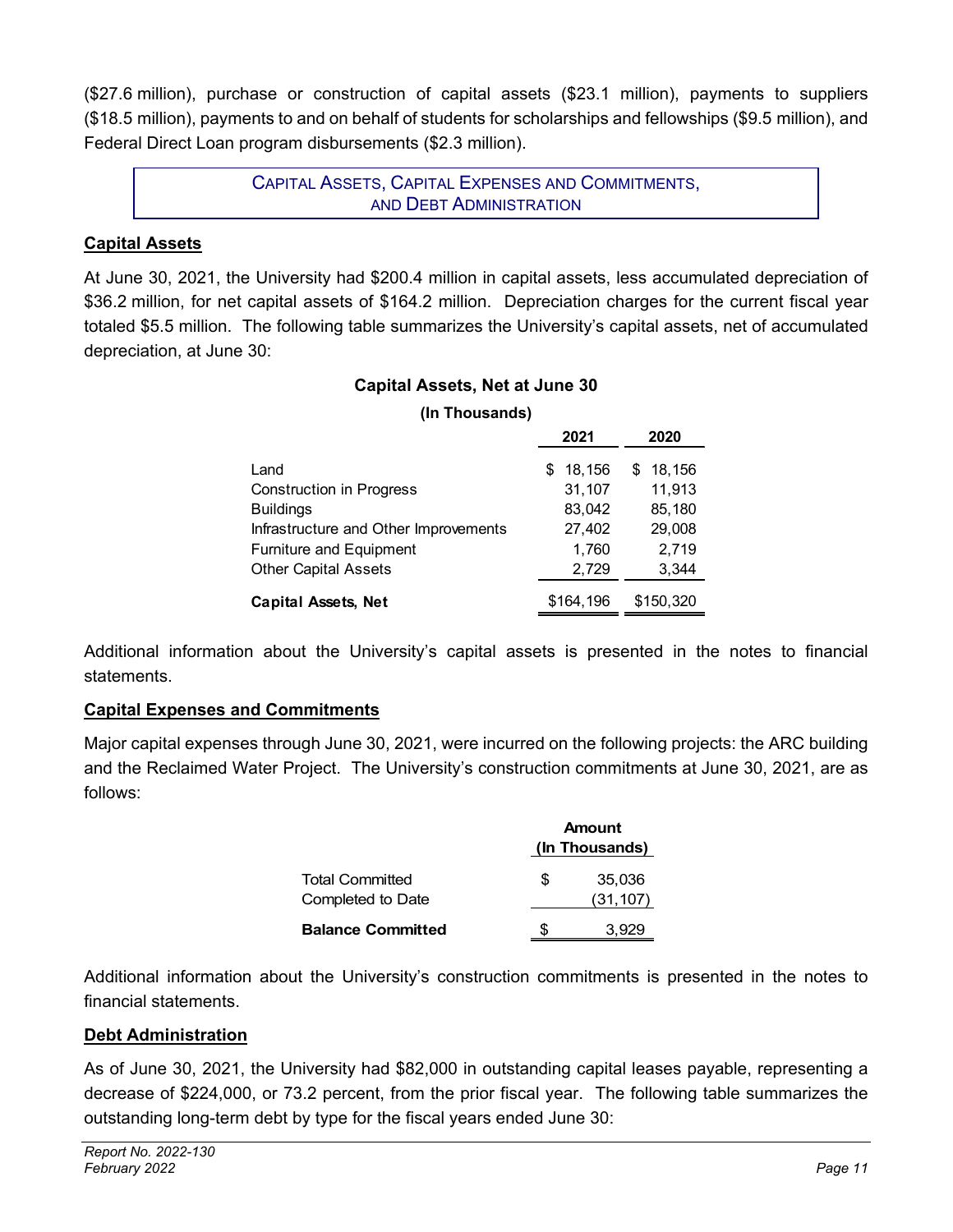#### **Long-Term Debt at June 30 (In Thousands)**

| ,                                              |      |    |      |           |
|------------------------------------------------|------|----|------|-----------|
|                                                | 2021 |    | 2020 |           |
| Installment Purchases<br><b>Capital Leases</b> | S    | 82 | S    | 249<br>57 |
| Total                                          |      | 82 |      | 306       |

Additional information about the University's long-term debt is presented in the notes to financial statements.

## ECONOMIC FACTORS THAT WILL AFFECT THE FUTURE

The University's economic condition is closely tied to that of the State of Florida. Because of limited economic growth and increased demand for State resources, only a modest increase in State funding is anticipated in the 2021-22 fiscal year. The budget that the Florida Legislature adopted for the 2021-22 fiscal year remained relatively status quo for the State universities, however, for the first time, Florida Polytechnic University received \$4.3 million in performance-based funding. The University expects an increase in tuition, fees, and auxiliary revenues due to increased enrollment.

#### REQUESTS FOR INFORMATION

Questions concerning information provided in the MD&A or other required supplemental information, and financial statements and notes thereto, or requests for additional financial information should be addressed to Penelope Farley, Assistant Vice President for Financial & Administration, and University Controller, Florida Polytechnic University, 4700 Research Way, Lakeland, Florida 33805-8531.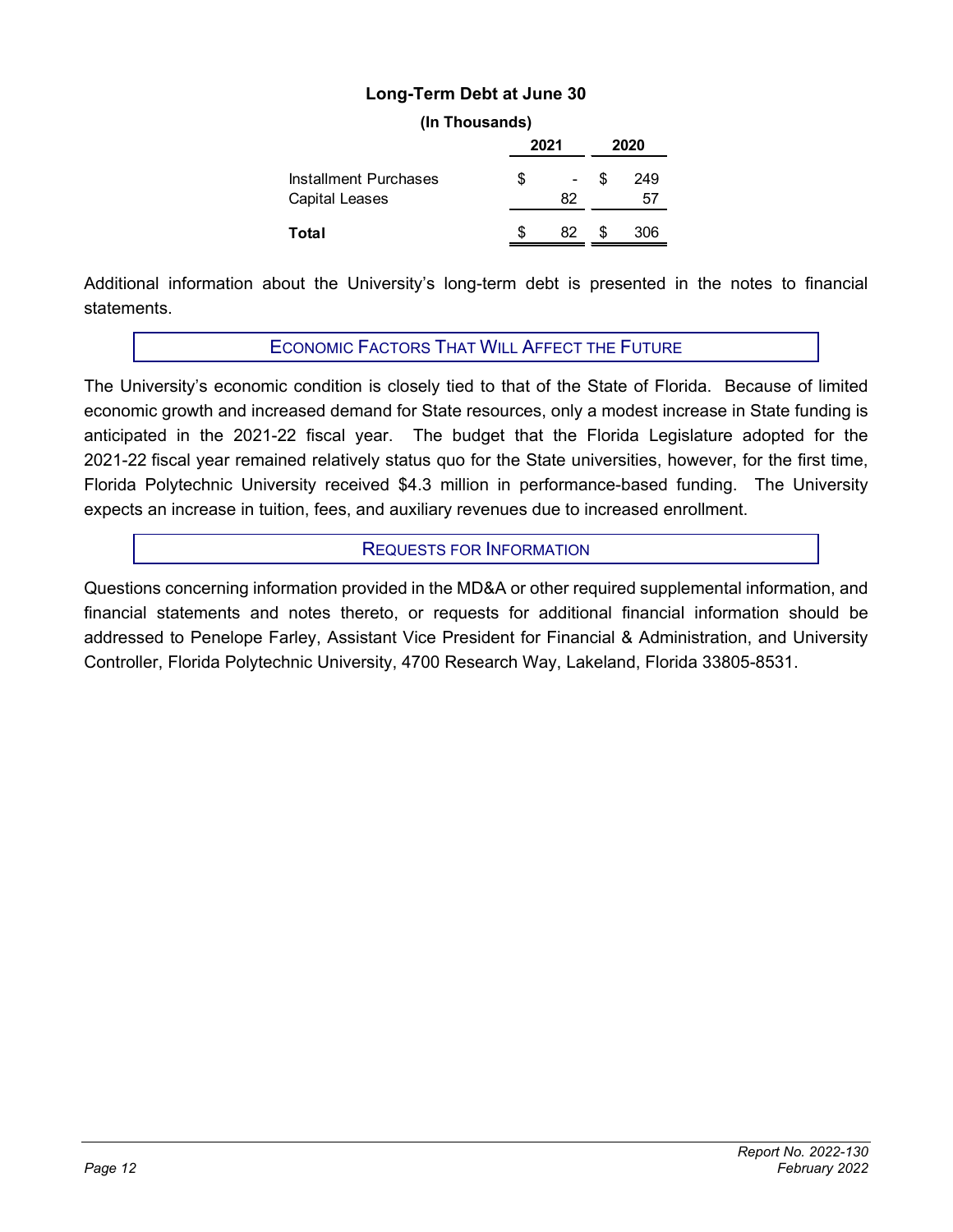THIS PAGE INTENTIONALLY LEFT BLANK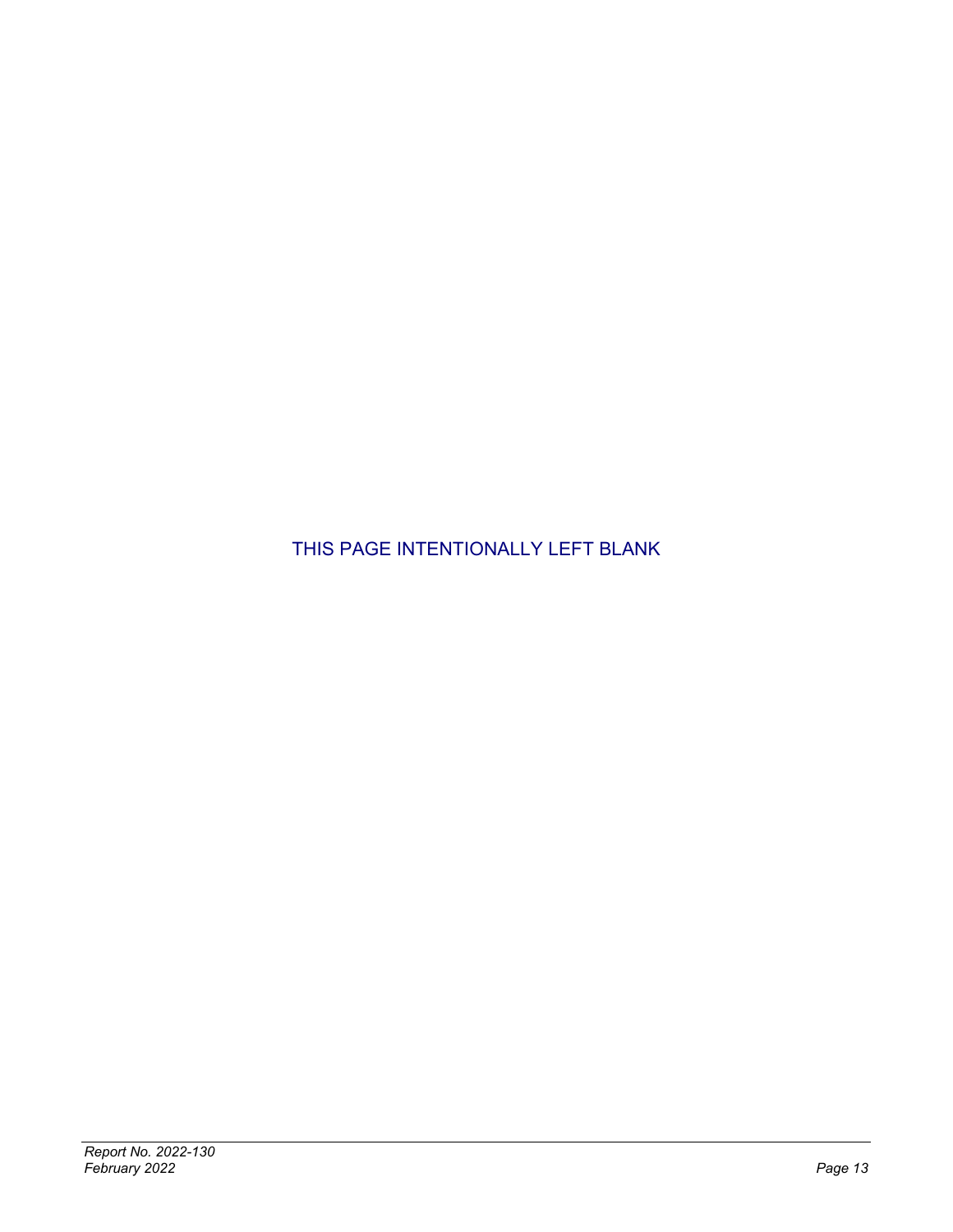# <span id="page-17-0"></span>*BASIC FINANCIAL STATEMENTS*

#### **FLORIDA POLYTECHNIC UNIVERSITY A Component Unit of the State of Florida Statement of Net Position**

**June 30, 2021** 

|                                                               | <b>University</b> | Component<br>Unit |
|---------------------------------------------------------------|-------------------|-------------------|
| <b>ASSETS</b>                                                 |                   |                   |
| <b>Current Assets:</b>                                        |                   |                   |
| Cash and Cash Equivalents                                     | \$<br>1,050,128   | \$<br>801,388     |
| Investments                                                   | 36,269,134        | 411,714           |
| Accounts Receivable, Net                                      | 154,380           |                   |
| Contributions Receivable, Net                                 |                   | 315,500           |
| Interest Receivable                                           | 26,940            |                   |
| <b>Contracts and Grants Receivable</b>                        | 1,420,779         |                   |
| Due from State                                                | 290,757           |                   |
| <b>Other Current Assets</b>                                   | 665,744           |                   |
| <b>Total Current Assets</b>                                   | 39,877,862        | 1,528,602         |
| <b>Noncurrent Assets:</b>                                     |                   |                   |
| <b>Restricted Investments</b>                                 | 346,541           | 6,844,580         |
| Contributions Receivable, Net                                 |                   | 125,500           |
| Depreciable Capital Assets, Net                               | 114,932,461       |                   |
| Nondepreciable Capital Assets                                 | 49,263,395        |                   |
| <b>Total Noncurrent Assets</b>                                | 164,542,397       | 6,970,080         |
| <b>Total Assets</b>                                           | 204,420,259       | 8,498,682         |
| DEFERRED OUTFLOWS OF RESOURCES                                |                   |                   |
| <b>Other Postemployment Benefits</b>                          | 6,283,443         |                   |
| Pensions                                                      | 6,684,368         |                   |
| <b>Total Deferred Outflows of Resources</b>                   | 12,967,811        |                   |
| <b>LIABILITIES</b>                                            |                   |                   |
| <b>Current Liabilities:</b>                                   |                   |                   |
| <b>Accounts Payable</b>                                       | 660,230           | 27,613            |
| <b>Construction Contracts Payable</b>                         | 834,720           |                   |
| Salary and Wages Payable                                      | 966,957           |                   |
| Deposits Payable                                              | 61,935            |                   |
| Due to State                                                  | 149               |                   |
| <b>Unearned Revenue</b>                                       | 107,004           |                   |
| <b>Other Current Liabilities</b>                              |                   | 2,750,000         |
| Long-Term Liabilities - Current Portion:                      |                   |                   |
| Capital Leases Payable<br><b>Compensated Absences Payable</b> | 29,073<br>154,357 |                   |
| Other Postemployment Benefits Liability                       | 122,436           |                   |
| Net Pension Liability                                         | 39,151            |                   |
| <b>Total Current Liabilities</b>                              | 2,976,012         | 2,777,613         |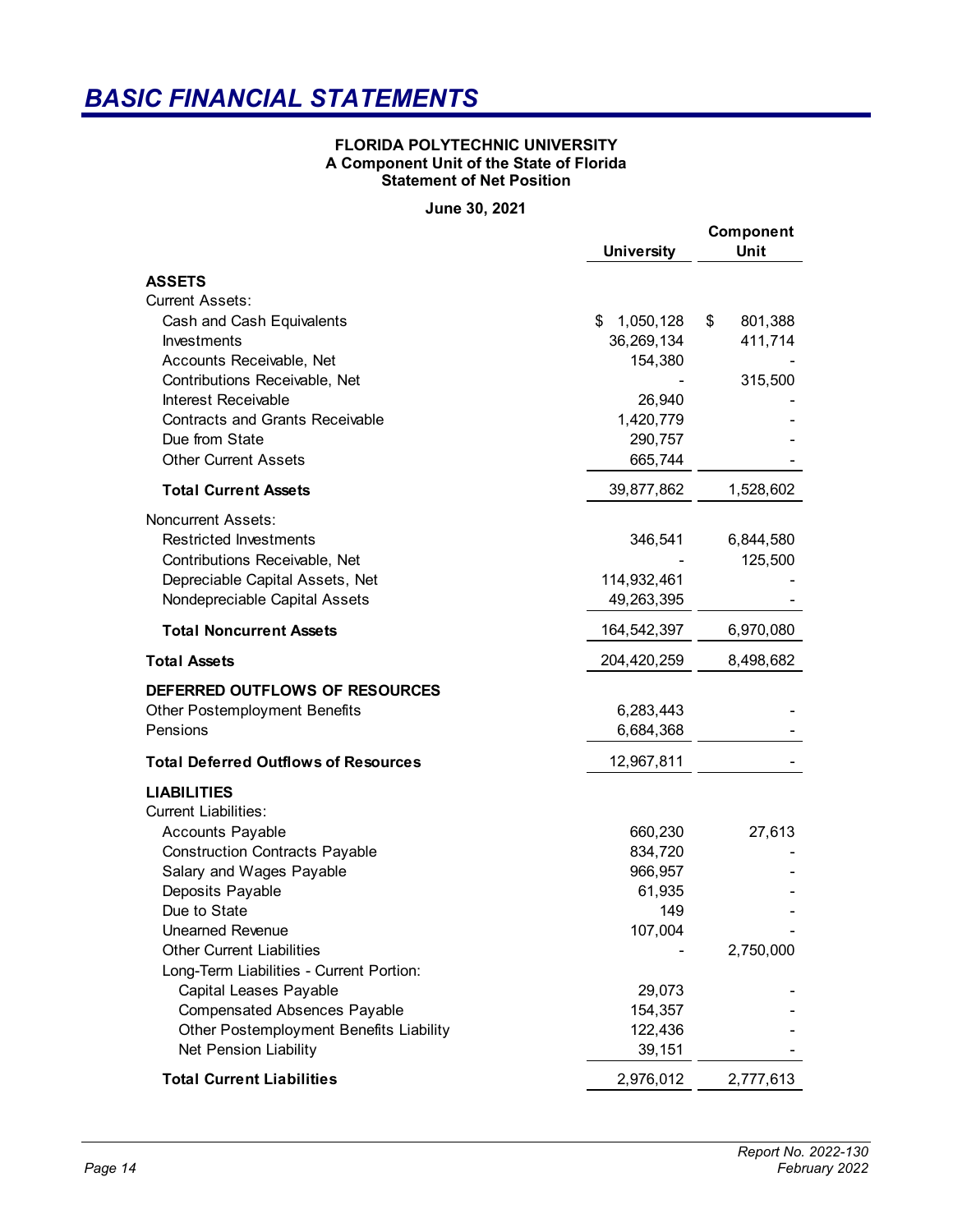|                                                                                                                                   | <b>University</b>                              | <b>Component</b><br>Unit |
|-----------------------------------------------------------------------------------------------------------------------------------|------------------------------------------------|--------------------------|
| <b>LIABILITIES (Continued)</b><br>Noncurrent Liabilities:                                                                         |                                                |                          |
| Capital Leases Payable<br><b>Compensated Absences Payable</b><br>Other Postemployment Benefits Liability<br>Net Pension Liability | 53.191<br>1,389,216<br>7,423,562<br>16,310,795 |                          |
| <b>Total Noncurrent Liabilities</b>                                                                                               | 25, 176, 764                                   |                          |
| <b>Total Liabilities</b>                                                                                                          | 28, 152, 776                                   | 2,777,613                |
| DEFERRED INFLOWS OF RESOURCES<br><b>Other Postemployment Benefits</b><br>Pensions                                                 | 3,444,690<br>676,151                           |                          |
| <b>Total Deferred Inflows of Resources</b>                                                                                        | 4,120,841                                      |                          |
| <b>NET POSITION</b><br>Net Investment in Capital Assets<br>Restricted for Nonexpendable:<br>Endowment                             | 163,278,872                                    | 3,568,738                |
| Restricted for Expendable:<br>Grants and Loans<br><b>Capital Projects</b><br>Other                                                | 346,541<br>732,133                             | 880,969                  |
| Unrestricted                                                                                                                      | 20,756,907                                     | 1,271,362                |
| <b>TOTAL NET POSITION</b>                                                                                                         | \$185,114,453                                  | 5,721,069<br>\$          |

The accompanying notes to financial statements are an integral part of this statement.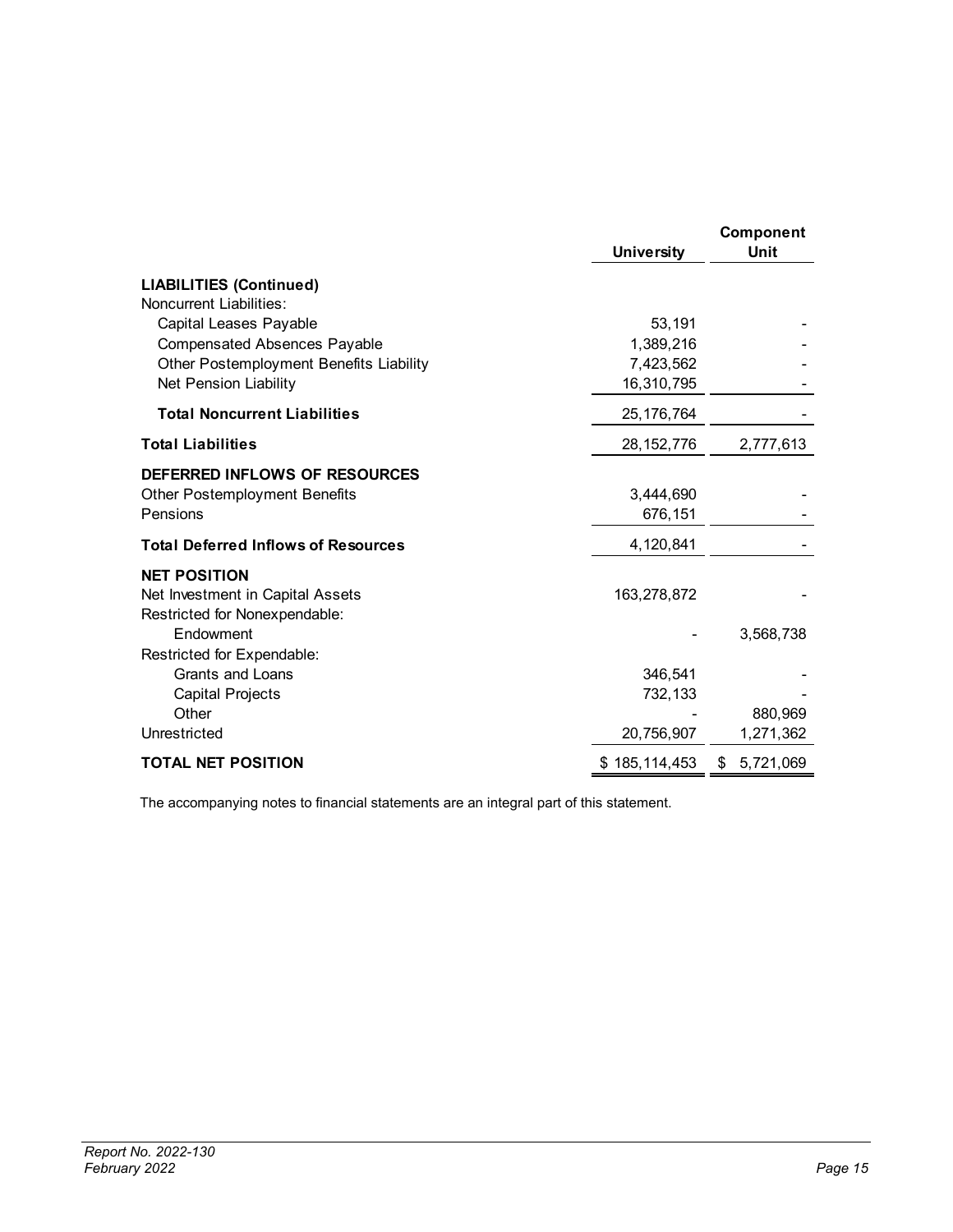THIS PAGE INTENTIONALLY LEFT BLANK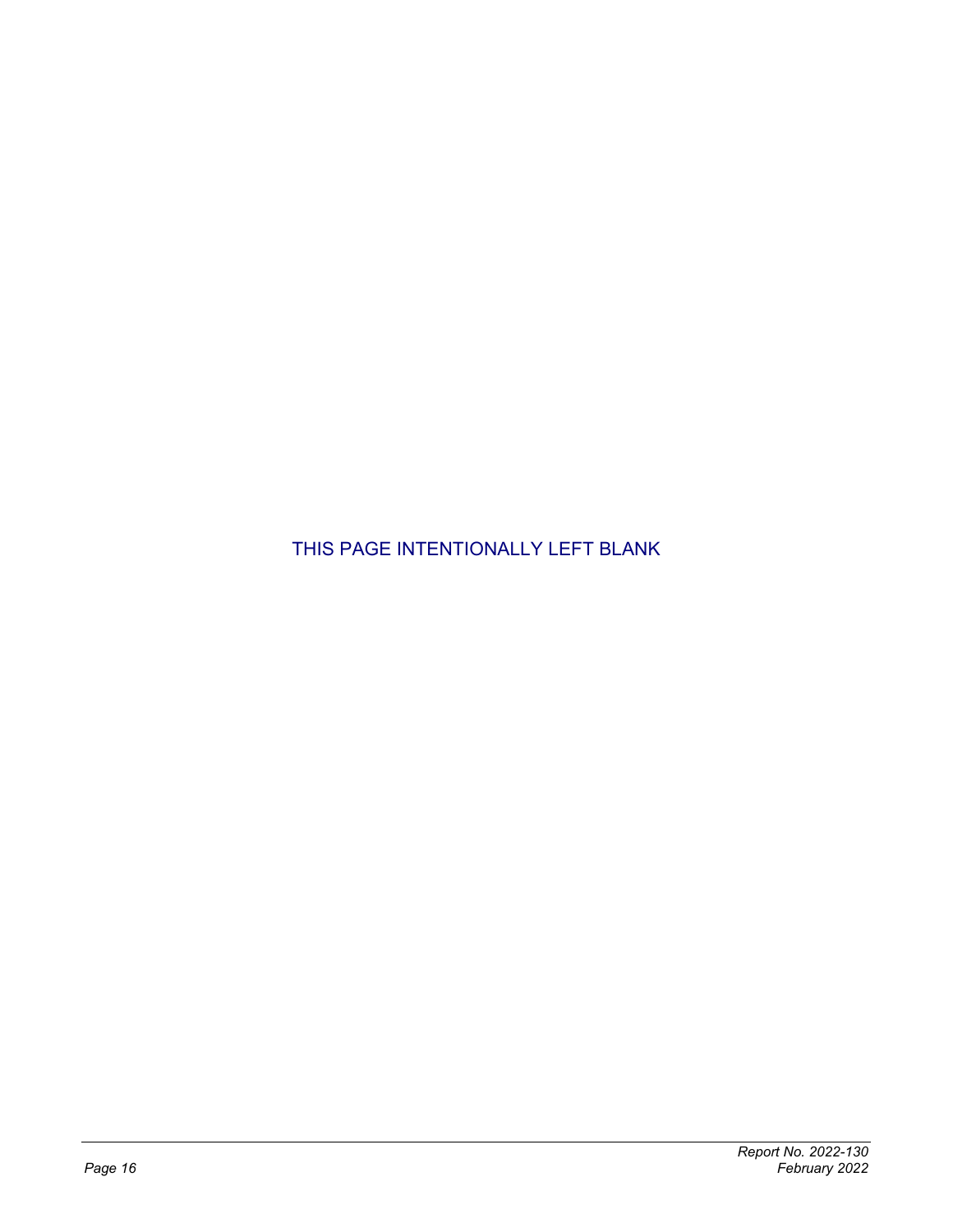#### **FLORIDA POLYTECHNIC UNIVERSITY A Component Unit of the State of Florida Statement of Revenues, Expenses, and Changes in Net Position**

#### **For the Fiscal Year Ended June 30, 2021**

<span id="page-20-0"></span>

|                                              | <b>University</b> | <b>Component</b><br>Unit |
|----------------------------------------------|-------------------|--------------------------|
| <b>REVENUES</b>                              |                   |                          |
| <b>Operating Revenues:</b>                   |                   |                          |
| Student Tuition and Fees, Net of Scholarship |                   |                          |
| Allowances of \$5,894,293                    | \$<br>1,883,384   | \$                       |
| <b>Federal Grants and Contracts</b>          | 507,129           |                          |
| <b>State and Local Grants and Contracts</b>  | 35,470            |                          |
| Nongovernmental Grants and Contracts         | 176,579           |                          |
| Sales and Services of Auxiliary Enterprises  | 5,264,145         |                          |
| Contributions, Net                           |                   | 1,279,148                |
| <b>Other Operating Revenues</b>              | 134,290           | 104                      |
| <b>Total Operating Revenues</b>              | 8,000,997         | 1,279,252                |
| <b>EXPENSES</b>                              |                   |                          |
| <b>Operating Expenses:</b>                   |                   |                          |
| <b>Compensation and Employee Benefits</b>    | 27,637,793        |                          |
| Services and Supplies                        | 17,990,197        | 362,745                  |
| Utilities and Communications                 | 670,575           |                          |
| Scholarships, Fellowships, and Waivers       | 9,488,003         | 549,427                  |
| Depreciation                                 | 5,505,214         |                          |
| <b>Other Operating Expenses</b>              |                   | 128,910                  |
| <b>Total Operating Expenses</b>              | 61,291,782        | 1,041,082                |
| <b>Operating Income (Loss)</b>               | (53, 290, 785)    | 238,170                  |
| <b>NONOPERATING REVENUES (EXPENSES)</b>      |                   |                          |
| <b>State Noncapital Appropriations</b>       | 37,986,216        |                          |
| Federal and State Student Financial Aid      | 9,705,930         |                          |
| Investment Income                            | 1,157,839         | 969,557                  |
| <b>Other Nonoperating Revenues</b>           | 2,636,934         |                          |
| Unrealized Gain (Loss) on Investment         | (2, 353, 224)     | 502,763                  |
| <b>Bad Debt Expense</b>                      |                   | (37, 389)                |
| Interest on Capital Asset-Related Debt       | (5, 399)          |                          |
| <b>Net Nonoperating Revenues</b>             | 49,128,296        | 1,434,931                |
| Income (Loss) Before Other Revenues          | (4, 162, 489)     | 1,673,101                |
| <b>State Capital Appropriations</b>          | 82,324            |                          |
| Increase (Decrease) in Net Position          | (4,080,165)       | 1,673,101                |
| Net Position, Beginning of Year              | 189, 194, 618     | 4,047,968                |
| Net Position, End of Year                    | \$185,114,453     | 5,721,069<br>\$          |

The accompanying notes to financial statements are an integral part of this statement.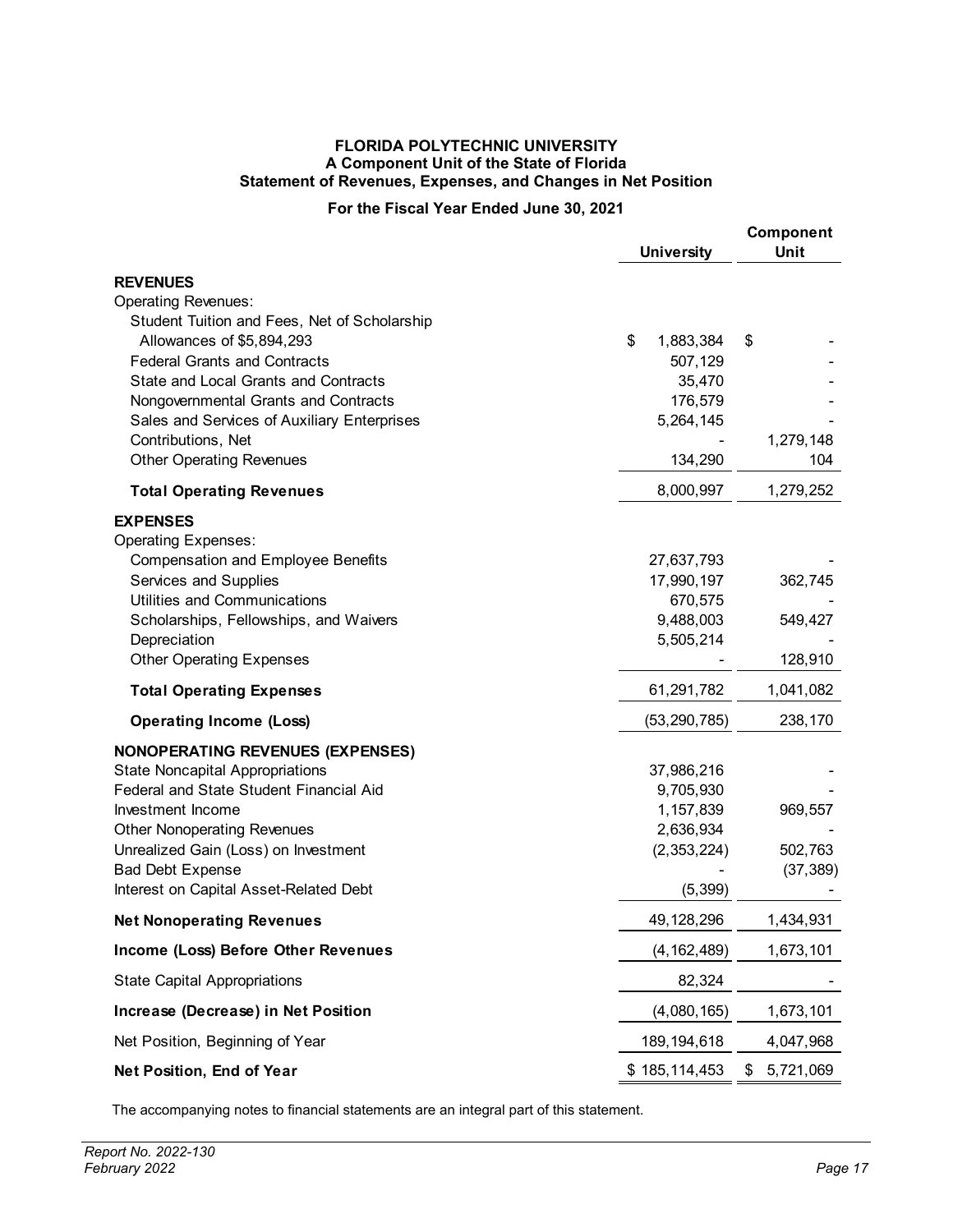#### **FLORIDA POLYTECHNIC UNIVERSITY A Component Unit of the State of Florida Statement of Cash Flows**

**For the Fiscal Year Ended June 30, 2021** 

<span id="page-21-0"></span>

|                                                                                                                                                                                                                                                                                                                                      | <b>University</b>                                                                                         |
|--------------------------------------------------------------------------------------------------------------------------------------------------------------------------------------------------------------------------------------------------------------------------------------------------------------------------------------|-----------------------------------------------------------------------------------------------------------|
| <b>CASH FLOWS FROM OPERATING ACTIVITIES</b><br>Student Tuition and Fees, Net<br><b>Grants and Contracts</b><br>Sales and Services of Auxiliary Enterprises<br>Payments to Employees<br>Payments to Suppliers for Goods and Services<br>Payments to Students for Scholarships and Fellowships<br><b>Other Operating Disbursements</b> | \$<br>1,999,692<br>673,610<br>5,264,145<br>(27, 563, 046)<br>(18, 537, 011)<br>(9,488,003)<br>(1,450,142) |
| <b>Net Cash Used by Operating Activities</b>                                                                                                                                                                                                                                                                                         | (49, 100, 755)                                                                                            |
| <b>CASH FLOWS FROM NONCAPITAL FINANCING ACTIVITIES</b><br><b>State Noncapital Appropriations</b><br><b>Federal and State Student Financial Aid</b><br>Federal Direct Loan Program Receipts<br>Federal Direct Loan Program Disbursements<br><b>Other Nonoperating Receipts</b>                                                        | 37,986,216<br>9,705,930<br>2,328,219<br>(2,328,219)<br>2,636,933                                          |
| Net Cash Provided by Noncapital Financing Activities                                                                                                                                                                                                                                                                                 | 50,329,079                                                                                                |
| <b>CASH FLOWS FROM CAPITAL AND RELATED FINANCING ACTIVITIES</b><br><b>State Capital Appropriations</b><br>Purchase or Construction of Capital Assets<br>Principal Paid on Capital Debt and Leases<br>Interest Paid on Capital Debt and Leases                                                                                        | 5,079,860<br>(23,087,829)<br>(272, 502)<br>(5, 399)                                                       |
| Net Cash Used by Capital and Related Financing Activities                                                                                                                                                                                                                                                                            | (18, 285, 870)                                                                                            |
| <b>CASH FLOWS FROM INVESTING ACTIVITIES</b><br>Proceeds from Sales and Maturities of Investments<br>Purchases of Investments<br>Investment Income                                                                                                                                                                                    | 76,300,425<br>(59, 694, 470)<br>1,284,215                                                                 |
| <b>Net Cash Provided by Investing Activities</b>                                                                                                                                                                                                                                                                                     | 17,890,170                                                                                                |
| Net Increase in Cash and Cash Equivalents<br>Cash and Cash Equivalents, Beginning of Year                                                                                                                                                                                                                                            | 832,624<br>217,504                                                                                        |
| Cash and Cash Equivalents, End of Year                                                                                                                                                                                                                                                                                               | \$<br>1,050,128                                                                                           |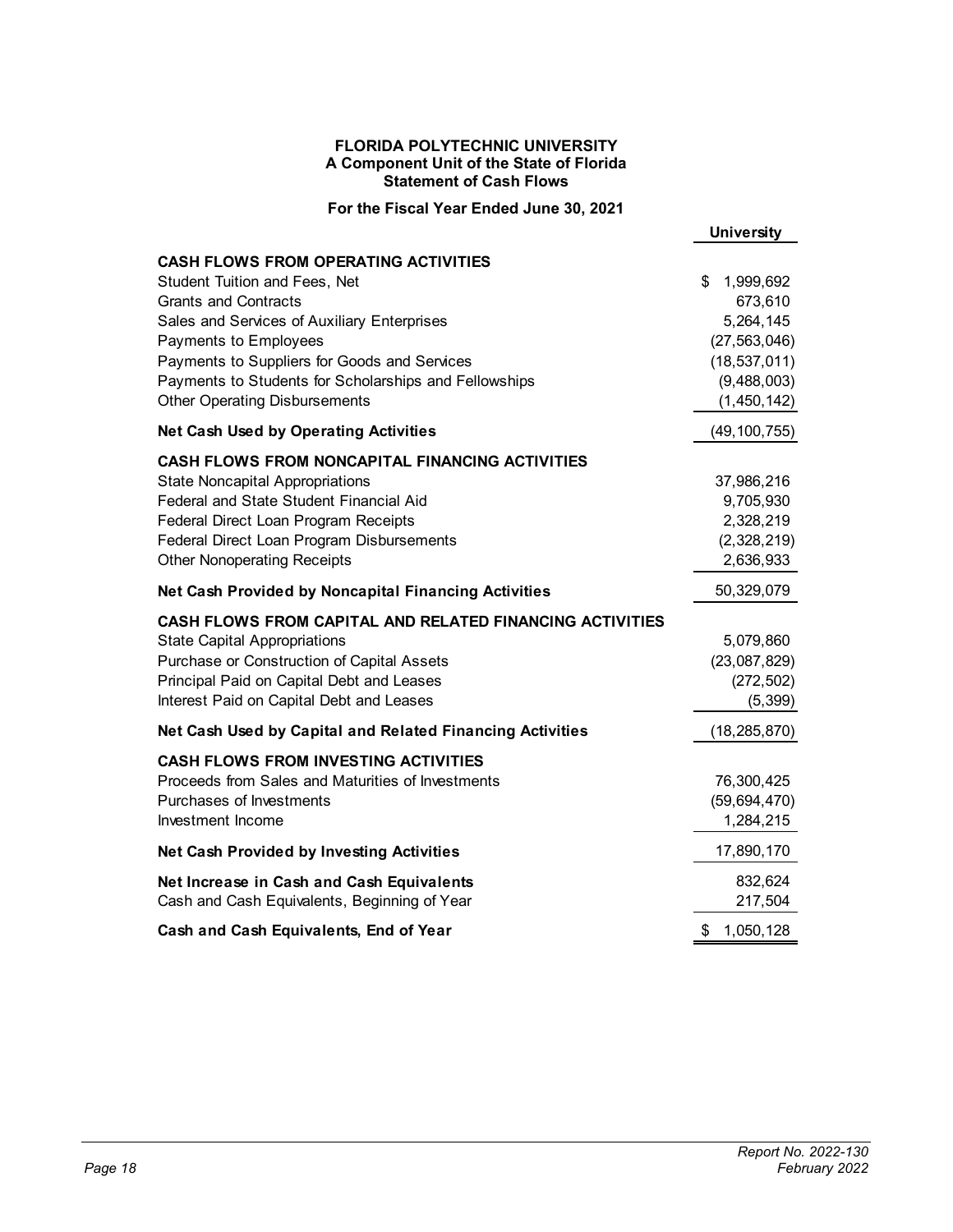|                                                                                                  |    | <b>University</b>        |
|--------------------------------------------------------------------------------------------------|----|--------------------------|
| <b>RECONCILIATION OF OPERATING LOSS</b>                                                          |    |                          |
| TO NET CASH USED BY OPERATING ACTIVITIES                                                         |    |                          |
| <b>Operating Loss</b>                                                                            |    | \$ (53, 290, 785)        |
| Adjustments to Reconcile Operating Loss                                                          |    |                          |
| to Net Cash Used by Operating Activities:                                                        |    |                          |
| <b>Depreciation Expense</b>                                                                      |    | 5,505,214                |
| Changes in Assets, Liabilities, Deferred Outflows of Resources,                                  |    |                          |
| and Deferred Inflows of Resources:                                                               |    |                          |
| Receivables, Net                                                                                 |    | (1,041,243)              |
| Due from Component Unit                                                                          |    | 116,308                  |
| <b>Other Assets</b>                                                                              |    | (132, 911)               |
| <b>Accounts Payable</b>                                                                          |    | 256,634                  |
| Salaries and Wages Payable                                                                       |    | (58, 456)                |
| Deposits Payable                                                                                 |    | (16, 818)                |
| <b>Compensated Absences Payable</b>                                                              |    | (34, 545)                |
| <b>Unearned Revenue</b>                                                                          |    | (571, 938)               |
| <b>Other Liabilities</b>                                                                         |    | 37                       |
| Other Postemployment Benefits Liability                                                          |    | (1, 335, 878)            |
| Net Pension Liability<br>Deferred Outflows of Resources Related to Other Postemployment Benefits |    | 2,205,745<br>(2,929,796) |
| Deferred Inflows of Resources Related to Other Postemployment Benefits                           |    | 1,782,279                |
| Deferred Outflows of Resources Related to Pensions                                               |    | 672,596                  |
| Deferred Inflows of Resources Related to Pensions                                                |    | (227, 198)               |
|                                                                                                  |    |                          |
| NET CASH USED BY OPERATING ACTIVITIES                                                            |    | \$ (49, 100, 755)        |
| SUPPLEMENTAL DISCLOSURE OF NONCASH INVESTING AND<br><b>CAPITAL FINANCING ACTIVITIES</b>          |    |                          |
| Unrealized losses on investments were recognized as a reduction to investment                    |    |                          |
| income on the statement of revenues, expenses, and changes in net position, but                  |    |                          |
| are not cash transactions for the statement of cash flows.                                       | S. | (2,353,224)              |
| The University entered into a capital lease which was recognized on the                          |    |                          |
| statement of net position but is not a cash transaction for the statement of cash                |    |                          |
| flows.                                                                                           | \$ | 49,081                   |
|                                                                                                  |    |                          |

The accompanying notes to financial statements are an integral part of this statement.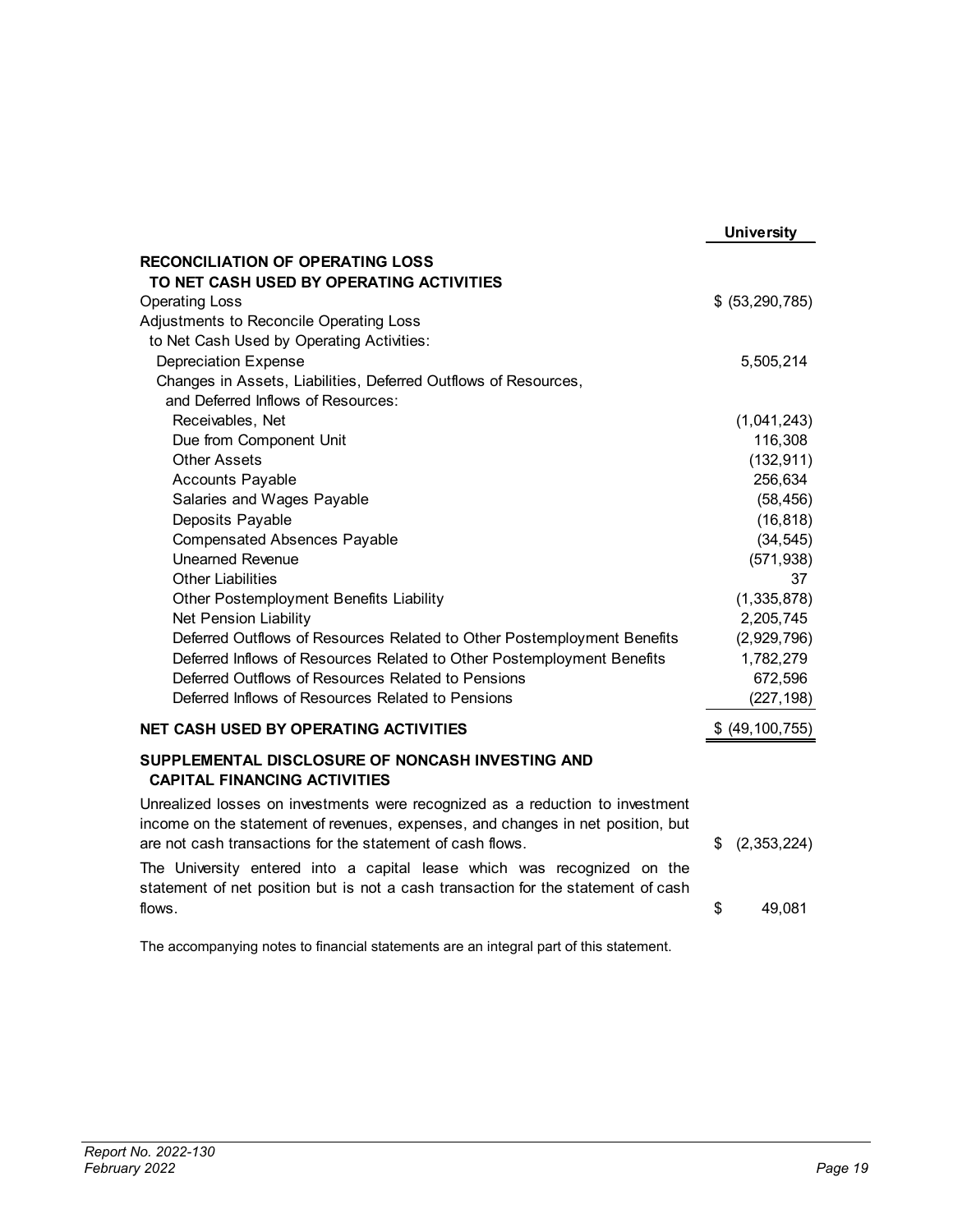# <span id="page-23-0"></span>*NOTES TO FINANCIAL STATEMENTS*

# **1. Summary of Significant Accounting Policies**

**Reporting Entity**. The University is a separate public instrumentality that is part of the State university system of public universities, which is under the general direction and control of the Florida Board of Governors. The University is directly governed by a Board of Trustees (Trustees) consisting of 13 members. The Governor appoints 6 citizen members and the Board of Governors appoints 5 citizen members. These members are confirmed by the Florida Senate and serve staggered terms of 5 years. The chair of the faculty senate and the president of the student body of the University are also members. The Board of Governors establishes the powers and duties of the Trustees. The Trustees are responsible for setting policies for the University, which provide governance in accordance with State law and Board of Governors' Regulations, and selecting the University President. The University President serves as the executive officer and the corporate secretary of the Trustees and is responsible for administering the policies prescribed by the Trustees.

Criteria for defining the reporting entity are identified and described in the Governmental Accounting Standards Board's (GASB) *Codification of Governmental Accounting and Financial Reporting Standards*, Sections 2100 and 2600. These criteria were used to evaluate potential component units for which the primary government is financially accountable and other organizations for which the nature and significance of their relationship with the primary government are such that exclusion would cause the primary government's financial statements to be misleading. Based on the application of these criteria, the University is a component unit of the State of Florida, and its financial balances and activities are reported in the State's Annual Comprehensive Financial Report by discrete presentation.

**Discretely Presented Component Unit**. Based on the application of the criteria for determining component units, the Florida Polytechnic University Foundation, Inc. (Foundation), a legally separate entity, is included within the University's reporting entity as a discretely presented component unit and is governed by a separate board. Florida Statutes authorize these organizations to receive, hold, invest, and administer property and to make expenditures to or for the benefit of the University. The Foundation solicits, collects, manages, and directs contributions to various academic departments and programs of the University, and assists the University in fundraising, and public relations.

An annual audit of each organization's financial statements is conducted by independent certified public accountants. Additional information on the University's discretely presented component unit, including copies of audit reports, is available by contacting the University Controller.

**Basis of Presentation**. The University's accounting policies conform with accounting principles generally accepted in the United States of America applicable to public colleges and universities as prescribed by GASB. The National Association of College and University Business Officers (NACUBO) also provides the University with recommendations prescribed in accordance with generally accepted accounting principles promulgated by GASB and the Financial Accounting Standards Board (FASB). GASB allows public universities various reporting options. The University has elected to report as an entity engaged in only business-type activities. This election requires the adoption of the accrual basis of accounting and entitywide reporting including the following components: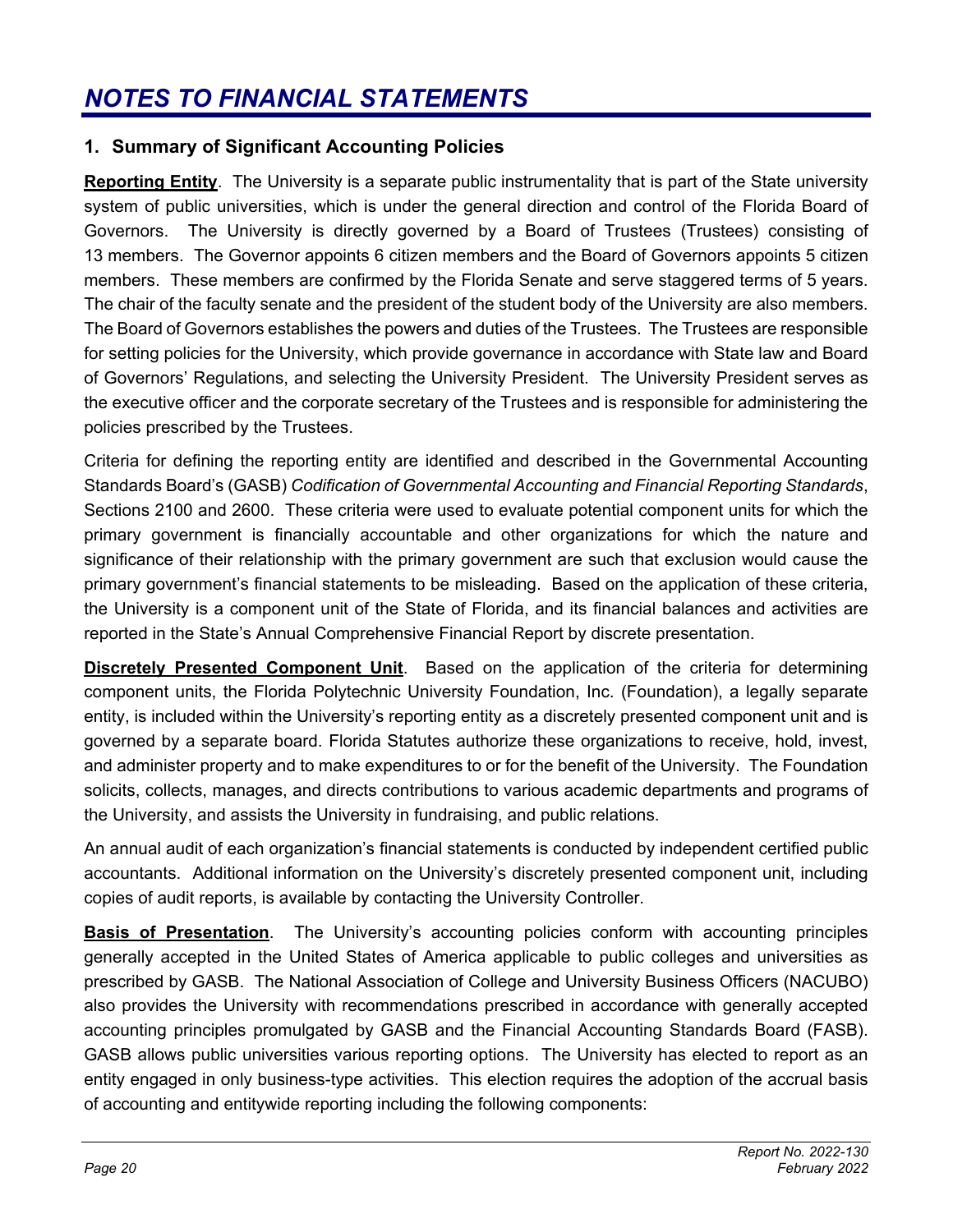- Management's Discussion and Analysis
- Basic Financial Statements:
	- o Statement of Net Position
	- o Statement of Revenues, Expenses, and Changes in Net Position
	- o Statement of Cash Flows
	- o Notes to Financial Statements
- Other Required Supplementary Information

**Measurement Focus and Basis of Accounting**. Basis of accounting refers to when revenues, expenses, assets, deferred outflows of resources, liabilities, and deferred inflows of resources, are recognized in the accounts and reported in the financial statements. Specifically, it relates to the timing of the measurements made, regardless of the measurement focus applied. The University's financial statements are presented using the economic resources measurement focus and the accrual basis of accounting. Revenues, expenses, gains, losses, assets, deferred outflows of resources, liabilities, and deferred inflows of resources resulting from exchange and exchange-like transactions are recognized when the exchange takes place. Revenues, expenses, gains, losses, assets, deferred outflows of resources, liabilities, and deferred inflows of resources resulting from nonexchange activities are generally recognized when all applicable eligibility requirements, including time requirements, are met. The University follows GASB standards of accounting and financial reporting.

The University's discretely presented component units uses the economic resources measurement focus and the accrual basis of accounting, and follows GASB standards of accounting and financial reporting.

Significant interdepartmental sales between auxiliary service departments and other institutional departments have been eliminated from revenues and expenses for reporting purposes.

The University's principal operating activities consist of instruction, research, and public service. Operating revenues and expenses generally include all fiscal transactions directly related to these activities as well as administration, operation and maintenance of capital assets, and depreciation of capital assets. Nonoperating revenues include State noncapital appropriations, Federal and State student financial aid, and investment income. Unrealized losses on investments and interest on capital asset-related debt are nonoperating expenses. Other revenues generally include revenues for capital construction projects.

The statement of net position is presented in a classified format to distinguish between current and noncurrent assets and liabilities. When both restricted and unrestricted resources are available to fund certain programs, it is the University's policy to first apply the restricted resources to such programs, followed by the use of the unrestricted resources.

The statement of revenues, expenses, and changes in net position is presented by major sources and is reported net of tuition scholarship allowances. Tuition scholarship allowances are the difference between the stated charge for goods and services provided by the University and the amount that is actually paid by the student or the third party making payment on behalf of the student. The University applied the "Alternate Method" as prescribed in NACUBO Advisory Report 2000-05 to determine the reported net tuition scholarship allowances. Under this method, the University computes these amounts by allocating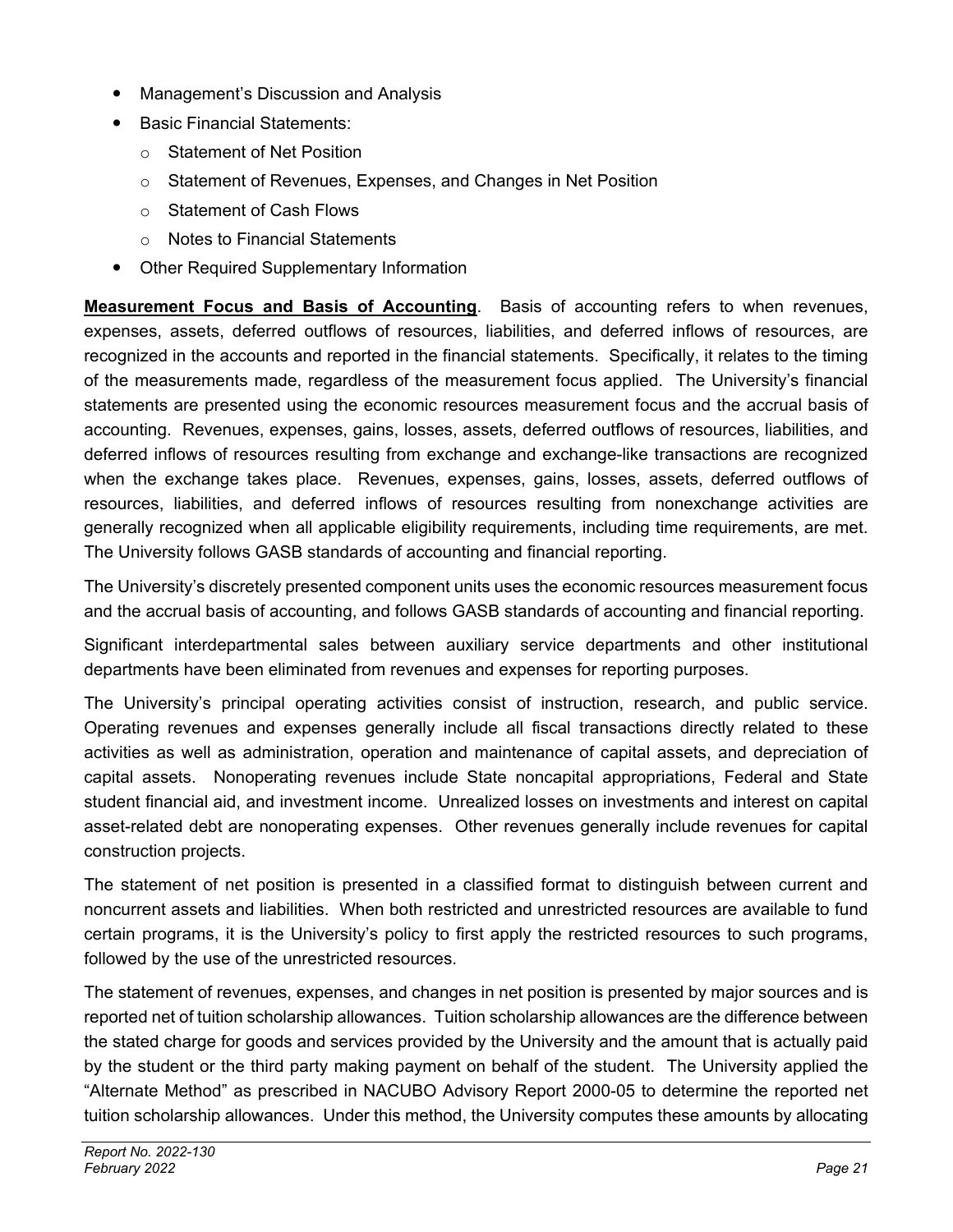the cash payments to students, excluding payments for services, using a ratio of total aid to aid not considered third-party aid.

The statement of cash flows is presented using the direct method in compliance with GASB Statement No. 9, *Reporting Cash Flows of Proprietary and Nonexpendable Trust Funds and Governmental Entities That Use Proprietary Fund Accounting*.

**Cash and Cash Equivalents**. Cash and cash equivalents consist of cash on hand and cash in demand accounts. University cash deposits are held in banks qualified as public depositories under Florida law. All such deposits are insured by Federal depository insurance, up to specified limits, or collateralized with securities held in Florida's multiple financial institution collateral pool required by Chapter 280, Florida Statutes.

**Capital Assets**. University capital assets consist of land, construction in progress, buildings, infrastructure and other improvements, furniture and equipment, library resources, and other capital assets. These assets are capitalized and recorded at cost at the date of acquisition or at acquisition value at the date received in the case of gifts and purchases of State surplus property. Additions, improvements, and other outlays that significantly extend the useful life of an asset are capitalized. Other costs incurred for repairs and maintenance are expensed as incurred. The University has a capitalization threshold of \$5,000 for tangible personal property, \$100,000 for infrastructure and other improvements, and \$250,000 for building renovations, except that all new building and projects adding new square footage are capitalized. Depreciation is computed on the straight-line basis over the following estimated useful lives:

- $\bullet$  Buildings 20 to 50 years
- $\bullet$  Infrastructure and Other Improvements  $-15$  to 30 years
- Furniture and Equipment  $-3$  to 15 years
- Library Resources 10 years
- Other Capital Assets 10 years

**Noncurrent Liabilities**. Noncurrent liabilities include capital leases payable, compensated absences payable, other postemployment benefits payable, and net pension liabilities that are not scheduled to be paid within the next fiscal year.

**Pensions**. For purposes of measuring the net pension liabilities, deferred outflows of resources and deferred inflows of resources related to pensions, and pension expense, information about the fiduciary net positions of the Florida Retirement System (FRS) defined benefit plan and the Health Insurance Subsidy (HIS) defined benefit plan and additions to/deductions from the FRS and HIS fiduciary net positions have been determined on the same basis as they are reported by the FRS and the HIS plans. Benefit payments (including refunds of employee contributions) are recognized when due and payable in accordance with benefit terms. Investments are reported at fair value.

# **2. Investments**

Section 1011.42(5), Florida Statutes, authorizes universities to invest funds with the State Treasury and State Board of Administration (SBA) and requires that universities comply with the statutory requirements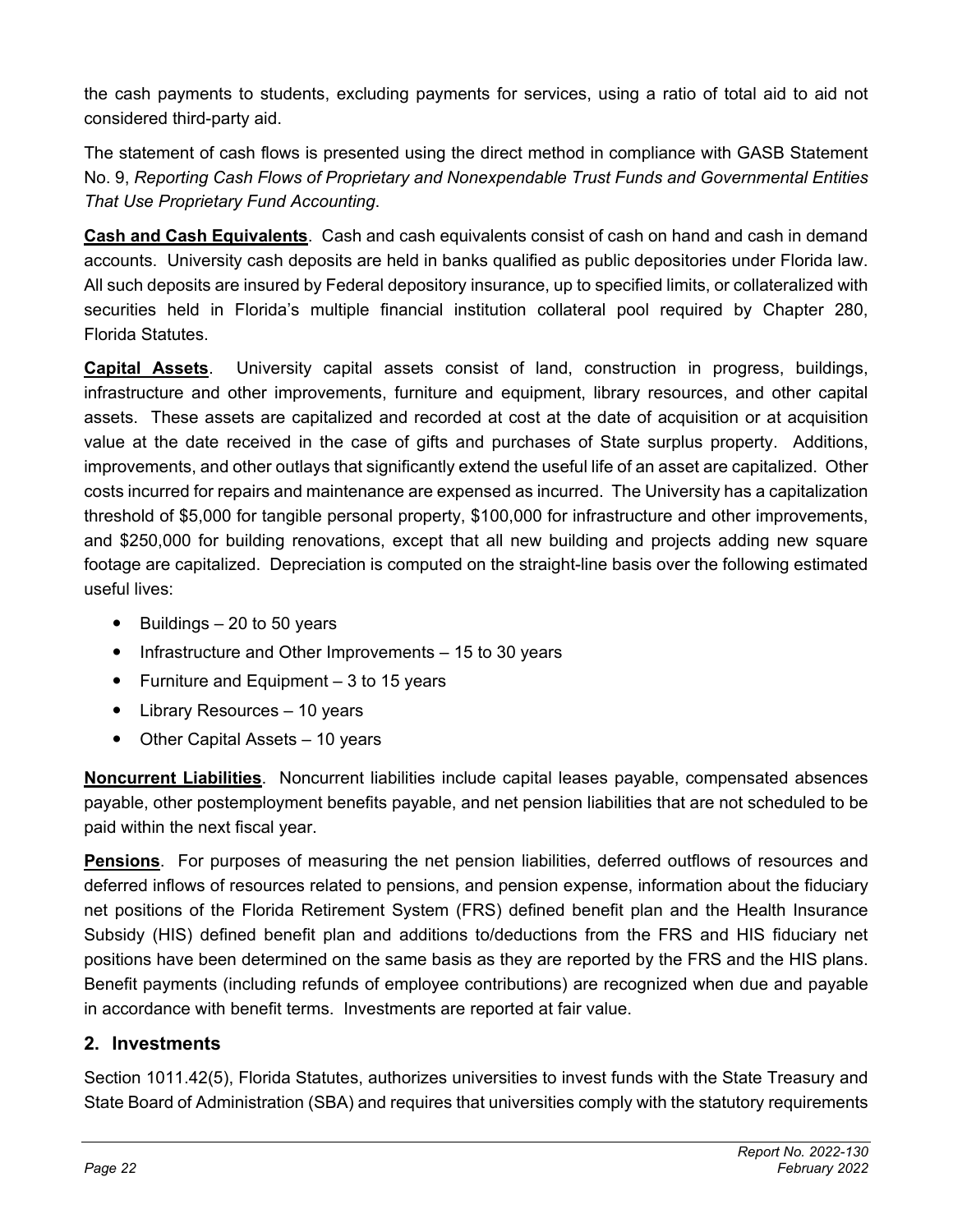governing investment of public funds by local governments. Accordingly, universities are subject to the requirements of Chapter 218, Part IV, Florida Statutes. The Board of Trustees has adopted a written investment policy providing that surplus funds of the University shall be invested in those institutions and instruments permitted under the provisions of Florida Statutes. Pursuant to Section 218.415(16), Florida Statutes, the University is authorized to invest in the Florida PRIME investment pool administered by the SBA; Securities and Exchange Commission registered money market funds with the highest credit quality rating from a nationally recognized rating agency; interest-bearing time deposits and savings accounts in qualified public depositories, as defined in Section 280.02, Florida Statutes; direct obligations of the United States Treasury; obligations of Federal agencies and instrumentalities; securities of, or interests in, certain open end or closed end management type investment companies; and other investments approved by the Board of Trustees as authorized by law.

Investments set aside to purchase or construct capital assets are classified as restricted.

The University categorizes its fair value measurements within the fair value hierarchy established by generally accepted accounting principles. The hierarchy is based on the valuation inputs used to measure the fair value of the asset. Level 1 inputs are quoted prices in active markets for identical assets, Level 2 inputs are significant other observable inputs, and Level 3 inputs are significant unobservable inputs.

All of the University's recurring fair value measurements as of June 30, 2021, with the State Treasury are valued based on the University's share of the pool (Level 3 inputs).

The University's investments at June 30, 2021, are reported as follows:

|                                                                                |               | <b>Fair Value Measurements Using</b>                                                            |                                                                  |                                                    |  |
|--------------------------------------------------------------------------------|---------------|-------------------------------------------------------------------------------------------------|------------------------------------------------------------------|----------------------------------------------------|--|
| Investments by fair value level                                                | <b>Amount</b> | <b>Quoted Prices</b><br>in Active<br><b>Markets for</b><br><b>Identical Assets</b><br>(Level 1) | Significant<br><b>Other</b><br>Observable<br>Inputs<br>(Level 2) | Significant<br>Unobservable<br>Inputs<br>(Level 3) |  |
| External Investment Pool:<br>State Treasury Special Purpose Investment Account | \$ 36,615,675 | \$.<br>$\overline{\phantom{a}}$                                                                 | - \$<br>$\sim$ $ \sim$                                           | 36,615,675<br>\$.                                  |  |
| <b>Total investments</b>                                                       | \$ 36,615,675 |                                                                                                 |                                                                  |                                                    |  |

# **External Investment Pools**.

The University reported investments at fair value totaling \$36,615,675 at June 30, 2021, in the State Treasury Special Purpose Investment Account (SPIA) investment pool, representing ownership of a share of the pool, not the underlying securities.

Pooled investments with the State Treasury are not registered with the Securities and Exchange Commission. Oversight of the pooled investments with the State Treasury is provided by the Treasury Investment Committee per Section 17.575, Florida Statutes. The authorized investment types are set forth in Section 17.57, Florida Statutes. The State Treasury SPIA investment pool carried a credit rating of AA-f by Standard & Poor's, had an effective duration of 2.6 years, and fair value factor of 0.984 at June 30, 2021. Participants contribute to the State Treasury SPIA investment pool on a dollar basis. These funds are commingled and a fair value of the pool is determined from the individual values of the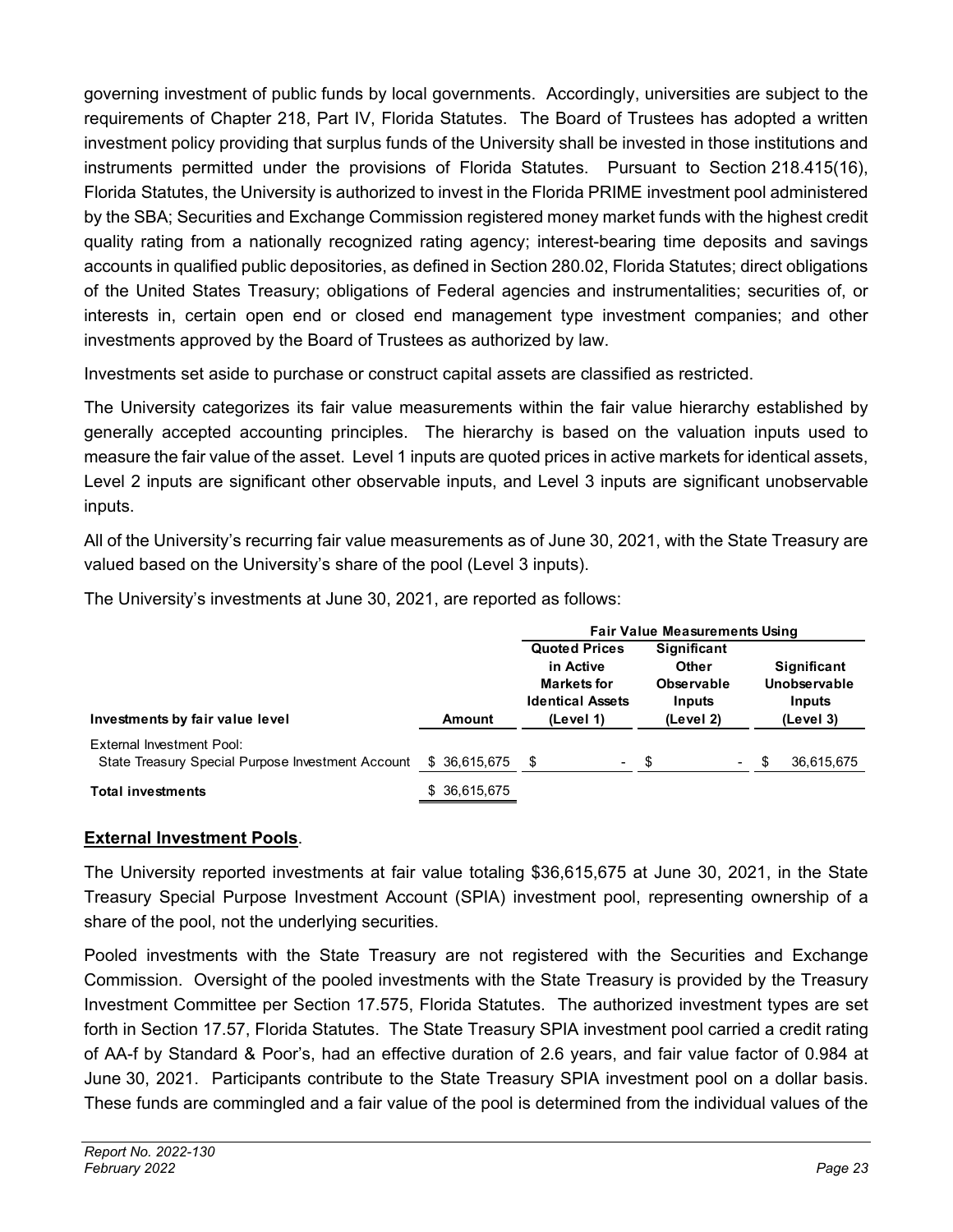securities. The fair value of the securities is summed and a total pool fair value is determined. A fair value factor is calculated by dividing the pool's total fair value by the pool participant's total cash balances. The fair value factor is the ratio used to determine the fair value of an individual participant's pool balance. The University relies on policies developed by the State Treasury for managing interest rate risk or credit risk for this investment pool. Disclosures for the State Treasury investment pool are included in the notes to financial statements of the State's Annual Comprehensive Financial Report.

# **Component Unit Investments**.

The University's discretely presented component unit's investments at June 30, 2021 are reported at fair value as follows:

|                                       |                 | <b>Fair Value Measurements Using</b>                                                                                                                                              |           |    |                                                    |      |  |
|---------------------------------------|-----------------|-----------------------------------------------------------------------------------------------------------------------------------------------------------------------------------|-----------|----|----------------------------------------------------|------|--|
| Investments by fair value level       | <b>Amount</b>   | <b>Quoted Prices</b><br><b>Significant</b><br>in Active<br><b>Other</b><br><b>Markets for</b><br><b>Observable</b><br><b>Identical Assets</b><br>Inputs<br>(Level 2)<br>(Level 1) |           |    | Significant<br>Unobservable<br>Inputs<br>(Level 3) |      |  |
| Mutual Funds:                         |                 |                                                                                                                                                                                   |           |    |                                                    |      |  |
| Equity                                | \$<br>5,288,372 | \$                                                                                                                                                                                | 5,288,372 | \$ |                                                    | \$   |  |
| <b>Bonds</b>                          | 1,967,922       |                                                                                                                                                                                   | 1,967,922 |    |                                                    |      |  |
| Total investments by fair value level | 7,256,294       |                                                                                                                                                                                   | 7,256,294 | \$ | ۰                                                  | - \$ |  |

# **3. Receivables**

**Accounts, Interest, and Contracts and Grants Receivables**. Accounts, interest, and contracts and grants receivable represent amounts for student tuition and fees, contract and grant reimbursements due from third parties, and interest accrued on investments. As of June 30, 2021, the University reported the following amounts as accounts, interest, and contracts and grants receivable:

| <b>Description</b>                                                                     | Amount |                                |  |
|----------------------------------------------------------------------------------------|--------|--------------------------------|--|
| <b>Contracts and Grants</b><br><b>Student Tuition and Fees, Net</b><br><b>Interest</b> | \$     | 1,420,779<br>154.380<br>26.940 |  |
| <b>Total Receivables, Net</b>                                                          |        | 1,602,099                      |  |

**Allowance for Doubtful Receivables**. Allowances for doubtful accounts is reported based on management's best estimate as of fiscal year end considering type, age, collection history, and other factors considered appropriate. Accounts receivable are reported net of allowances of \$46,890 at June 30, 2021.

No allowance has been accrued for investment interest, and contracts and grants receivable. University management considers these to be fully collectible.

# **4. Due From State**

The amount due from State consists of \$290,757 of Public Education Capital Outlay due from the State to the University for construction of University facilities.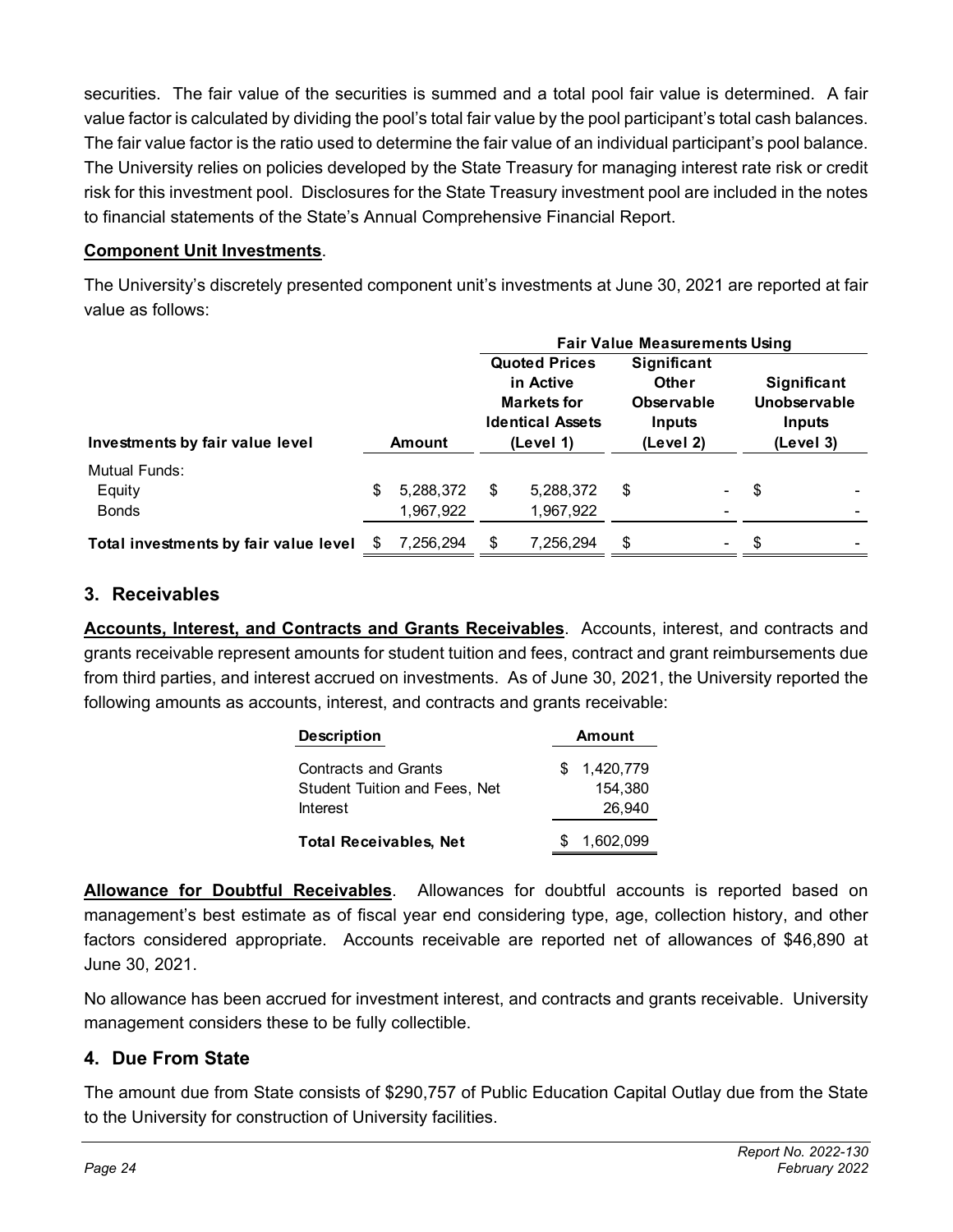# **5. Capital Assets**

Capital assets activity for the fiscal year ended June 30, 2021, is shown in the following table:

| <b>Description</b>                           | <b>Beginning</b><br><b>Balance</b> | <b>Additions</b>  | <b>Reductions</b> | Ending<br><b>Balance</b> |
|----------------------------------------------|------------------------------------|-------------------|-------------------|--------------------------|
| Nondepreciable Capital Assets:               |                                    |                   |                   |                          |
| Land                                         | 18,156,039<br>\$.                  | \$                | \$                | 18,156,039<br>\$         |
| <b>Construction in Progress</b>              | 11,913,386                         | 19,193,970        |                   | 31, 107, 356             |
| <b>Total Nondepreciable Capital Assets</b>   | 30,069,425<br>S                    | \$19,193,970      | \$                | 49,263,395<br>\$         |
| Depreciable Capital Assets:                  |                                    |                   |                   |                          |
| <b>Buildings</b>                             | 97,268,009<br>\$                   | \$                | \$                | 97,268,009<br>\$         |
| Infrastructure and Other Improvements        | 38,646,106                         |                   |                   | 38,646,106               |
| Furniture and Equipment                      | 8,543,343                          | 187,113           |                   | 8,730,456                |
| <b>Library Resources</b>                     | 16,358                             |                   |                   | 16,358                   |
| <b>Other Capital Assets</b>                  | 6,428,163                          |                   |                   | 6,428,163                |
| <b>Total Depreciable Capital Assets</b>      | 150,901,979                        | 187,113           |                   | 151,089,092              |
| Less, Accumulated Depreciation:              |                                    |                   |                   |                          |
| <b>Buildings</b>                             | 12,089,220<br>\$                   | 2,136,560<br>\$   | \$                | 14,225,780<br>\$         |
| Infrastructure and Other Improvements        | 9,638,126                          | 1,606,743         |                   | 11,244,869               |
| Furniture and Equipment                      | 5,823,771                          | 1,146,470         |                   | 6,970,241                |
| <b>Library Resources</b>                     | 16,082                             | 60                |                   | 16,142                   |
| <b>Other Capital Assets</b>                  | 3,084,218                          | 615,381           |                   | 3,699,599                |
| <b>Total Accumulated Depreciation</b>        | 30,651,417                         | 5,505,214         |                   | 36, 156, 631             |
| <b>Total Depreciable Capital Assets, Net</b> | \$120,250,562                      | (5,318,101)<br>\$ | \$                | \$114,932,461            |

# **6. Unearned Revenue**

Unearned revenue at June 30, 2021, includes student tuition and fees received prior to fiscal year end related to subsequent accounting periods and contracts or grants that were prepaid. As of June 30, 2021, the University reported the following amounts as unearned revenue:

| <b>Description</b>                                             | Amount |                  |  |
|----------------------------------------------------------------|--------|------------------|--|
| <b>Contracts and Grants</b><br><b>Student Tuition and Fees</b> |        | 57.878<br>49.126 |  |
| <b>Total Unearned Revenue</b>                                  |        | 107.004          |  |

# **7. Long-Term Liabilities**

Long-term liabilities of the University at June 30, 2021, include capital leases payable, compensated absences payable, other postemployment benefits liability, and net pension liability. Long-term liabilities activity for the fiscal year ended June 30, 2021, is shown in the following table: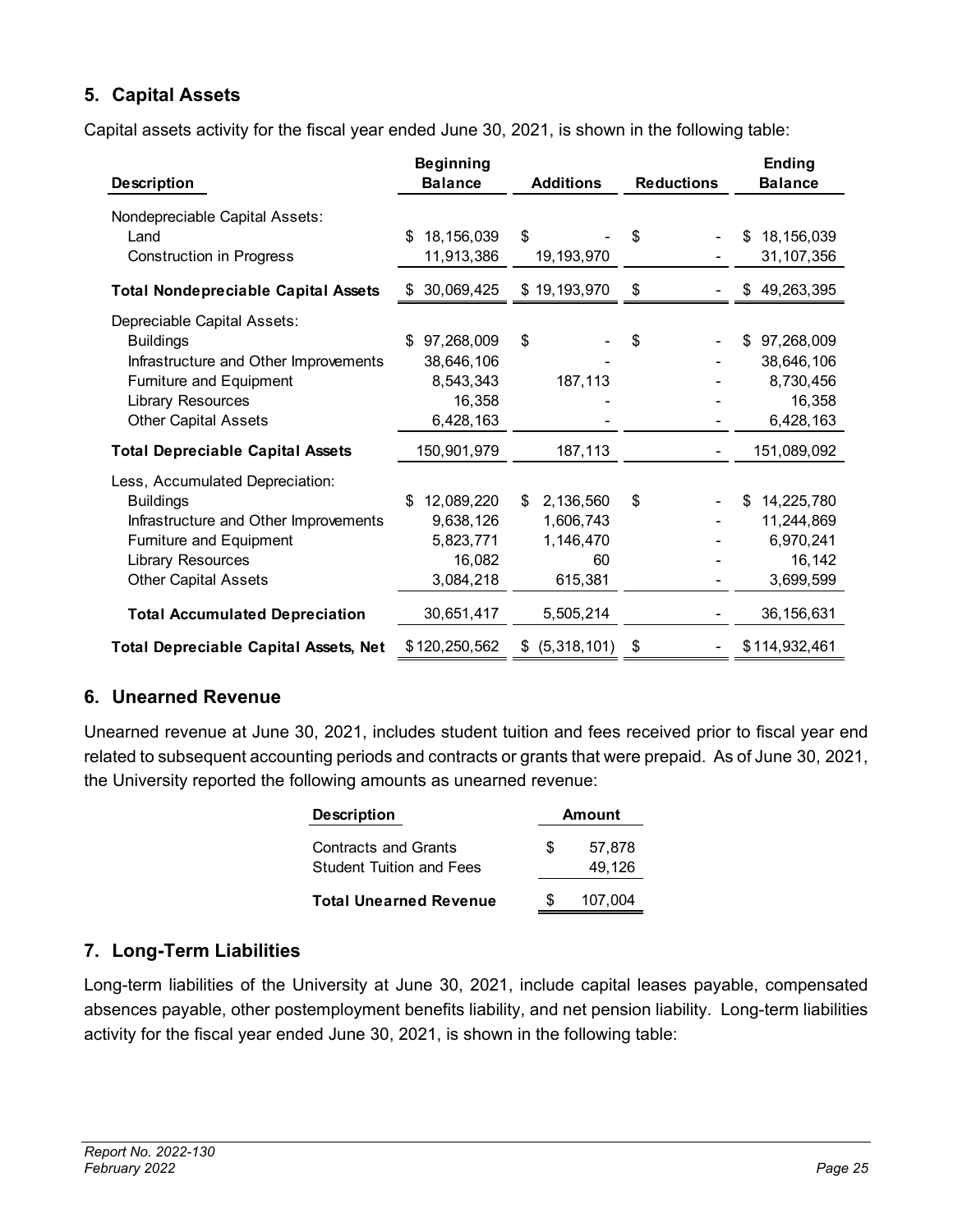| <b>Description</b>                  | <b>Beginning</b><br><b>Balance</b> | <b>Additions</b> | <b>Reductions</b> | <b>Ending</b><br><b>Balance</b> | <b>Current</b><br><b>Portion</b> |
|-------------------------------------|------------------------------------|------------------|-------------------|---------------------------------|----------------------------------|
|                                     |                                    |                  |                   |                                 |                                  |
| Installment Purchases Payable       | \$<br>248.998                      | \$<br>۰.         | 248.998<br>\$     | \$<br>۰.                        | -\$                              |
| Capital Leases Payable              | 56,687                             | 49.081           | 23.504            | 82.264                          | 29,073                           |
| <b>Compensated Absences Payable</b> | 1,578,118                          | 1,257,227        | 1,291,772         | 1,543,573                       | 154,357                          |
| <b>Other Postemployment</b>         |                                    |                  |                   |                                 |                                  |
| <b>Benefits Liability</b>           | 8,881,876                          | 2.929.796        | 4,265,674         | 7.545.998                       | 122,436                          |
| Net Pension Liability               | 14, 144, 201                       | 10,235,970       | 8,030,225         | 16,349,946                      | 39,151                           |
| <b>Total Long-Term Liabilities</b>  | \$24,909,880                       | \$14,472,074     | \$13,860,173      | \$25,521,781                    | \$<br>345,017                    |

**Capital Leases Payable**. Vehicles in the amount of \$146,887 are being acquired under capital lease agreements. The stated interest rates range from 5.45 to 6.70 percent. Future minimum payments under the capital lease agreements and the present value of the minimum payments as of June 30, 2021, are as follows:

| <b>Fiscal Year Ending June 30</b>                                   |    | <b>Amount</b>     |
|---------------------------------------------------------------------|----|-------------------|
| 2022                                                                | \$ | 33,442            |
| 2023                                                                |    | 24,930            |
| 2024                                                                |    | 16,417            |
| 2025                                                                |    | 11,389            |
| 2026                                                                |    | 5,694             |
| <b>Total Minimum Payments</b><br>Less, Amount Representing Interest |    | 91,872<br>(9,608) |
| <b>Present Value of Minimum Payments</b>                            | S. | 82,264            |

**Compensated Absences Payable**. Employees earn the right to be compensated during absences for annual leave (vacation) and sick leave earned pursuant to Board of Governors' Regulations, University regulations, and bargaining agreements. Leave earned is accrued to the credit of the employee and records are kept on each employee's unpaid (unused) leave balance. The University reports a liability for the accrued leave; however, State noncapital appropriations fund only the portion of accrued leave that is used or paid in the current fiscal year. Although the University expects the liability to be funded primarily from future appropriations, generally accepted accounting principles do not permit the recording of a receivable in anticipation of future appropriations. At June 30, 2021, the estimated liability for compensated absences, which includes the University's share of the Florida Retirement System and FICA contributions, totaled \$1,543,573. The current portion of the compensated absences liability, \$154,357, is the amount expected to be paid in the coming fiscal year and represents a historical percentage of leave used applied to total accrued leave liability.

**Other Postemployment Benefits Payable**. The University follows GASB Statement No. 75, *Accounting and Financial Reporting for Postemployment Benefits Other Than Pensions*, for certain postemployment healthcare benefits administered by the State Group Health Insurance Program.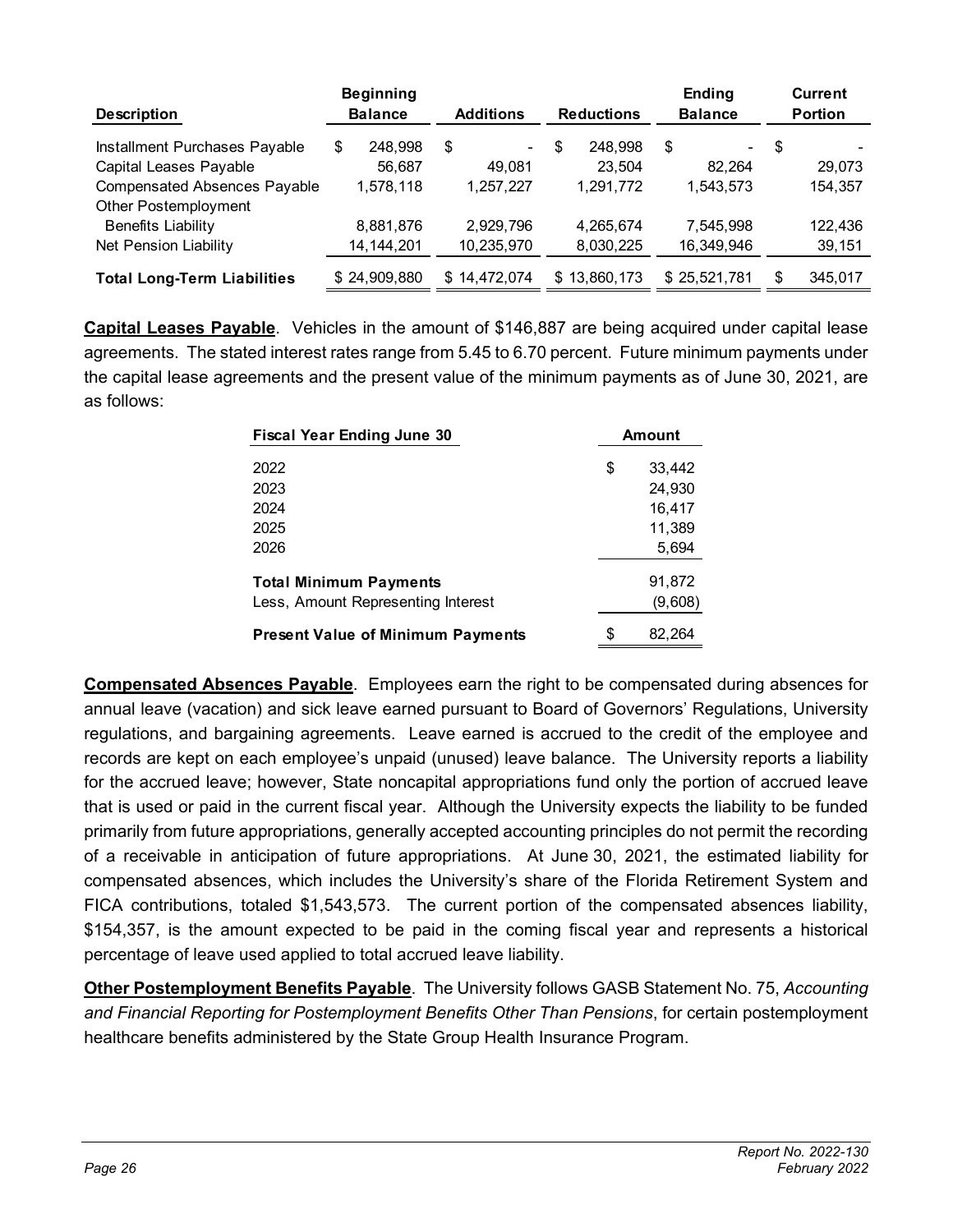# *General Information about the OPEB Plan*

*Plan Description*. The Division of State Group Insurance's Other Postemployment Benefits Plan (OPEB Plan) is a multiple-employer defined benefit plan administered by the State of Florida. Pursuant to the provisions of Section 112.0801, Florida Statutes, all employees who retire from the University are eligible to participate in the State Group Health Insurance Program. Retirees and their eligible dependents shall be offered the same health and hospitalization insurance coverage as is offered to active employees at a premium cost of no more than the premium cost applicable to active employees. A retiree means any officer or employee who retires under a State retirement system or State optional annuity or retirement program or is placed on disability retirement and who begins receiving retirement benefits immediately after retirement from employment. In addition, any officer or employee who retires under the Florida Retirement System Investment Plan is considered a "retiree" if he or she meets the age and service requirements to qualify for normal retirement or has attained the age of 59.5 years and has the years of service required for vesting. The University subsidizes the premium rates paid by retirees by allowing them to participate in the OPEB Plan at reduced or blended group (implicitly subsidized) premium rates for both active and retired employees. These rates provide an implicit subsidy for retirees because retiree healthcare costs are generally greater than active employee healthcare costs. No assets are accumulated in a trust that meet the criteria in paragraph 4 of GASB Statement No. 75. The OPEB Plan contribution requirements and benefit terms necessary for funding the OPEB Plan each year is on a pay-as-you-go basis as established by the Governor's recommended budget and the General Appropriations Act. Retirees are required to enroll in the Federal Medicare (Medicare) program for their primary coverage as soon as they are eligible.

*Benefits Provided*. The OPEB Plan provides healthcare benefits for retirees and their dependents. The OPEB Plan only provides an implicit subsidy as described above.

# *Proportionate Share of the Total OPEB Liability*

The University's proportionate share of the total OPEB liability of \$7,545,998 was measured as of June 30, 2021, and was determined by an actuarial valuation as of July 1, 2020. At June 30, 2021, the University's proportionate share, determined by its proportion of total benefit payments made, was 0.07 percent, which was unchanged from its proportionate share reported as of June 30, 2020.

*Actuarial Assumptions and Other Inputs*. The total OPEB liability was determined using the following actuarial assumptions and other inputs, applied to all periods included in the measurement, unless otherwise specified: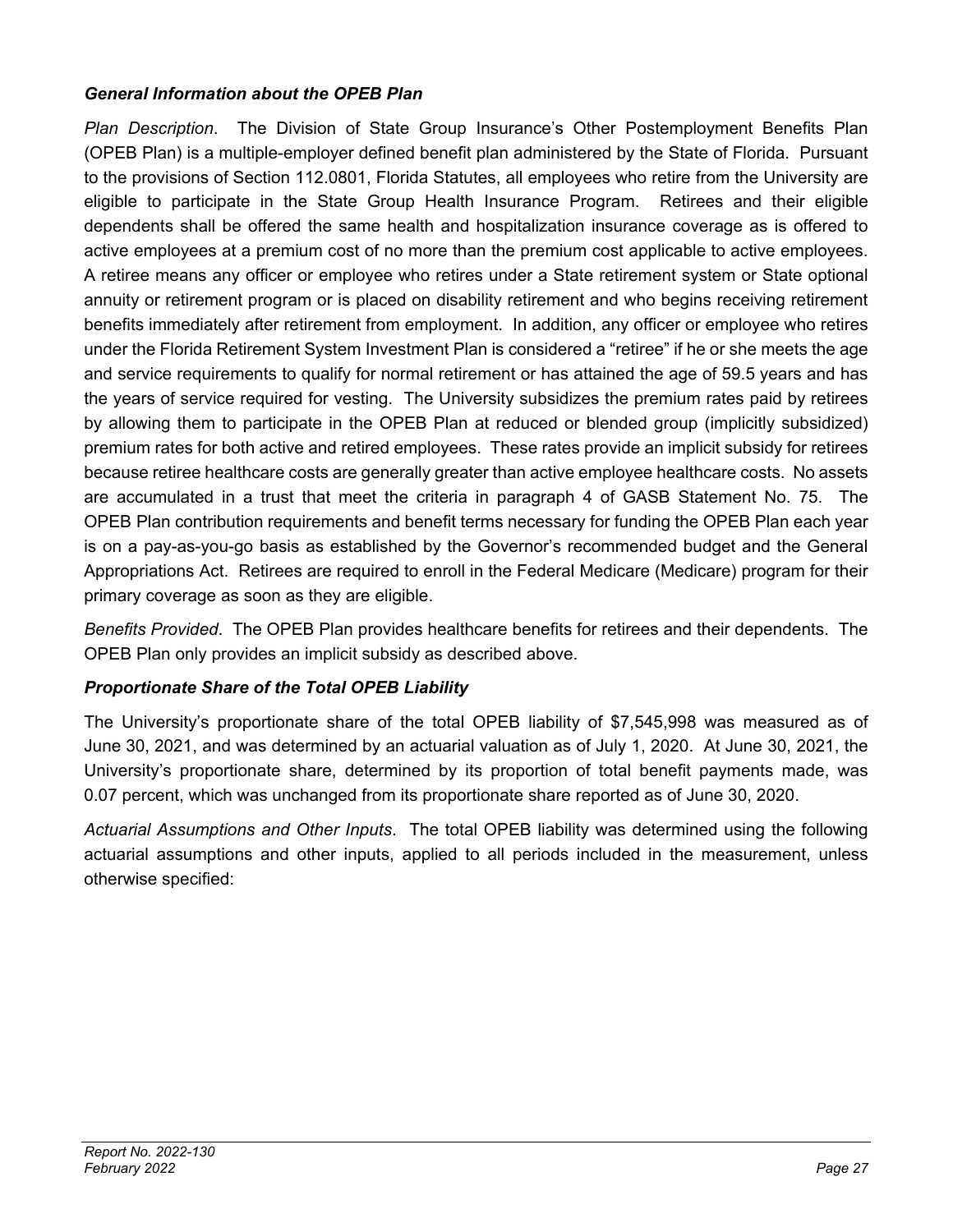| 2.60 percent                                                                                         |
|------------------------------------------------------------------------------------------------------|
| Varies by FRS class                                                                                  |
| 2.66 percent                                                                                         |
|                                                                                                      |
| 7.78 percent for 2021, decreasing to an<br>ultimate rate of 4.04 percent for 2076 and<br>later years |
| 5.66 percent for 2021, decreasing to an<br>ultimate rate of 4.04 percent for 2076 and<br>later years |
| 100 percent of projected health insurance<br>premiums for retirees                                   |
|                                                                                                      |

The discount rate was based on the Standard & Poor's (S&P) Municipal 20-year High Grade Rate Index.

Mortality rates were based on Pub-2010 mortality tables with fully generational improvement with Scale MP-2018.

The demographic actuarial assumptions for retirement, disability incidence, and withdrawal used in the July 1, 2020, valuation were based on the results of an actuarial experience study for the period July 1, 2019, through July 1, 2020, adopted by the FRS.

The following changes have been made since the prior valuation:

- Census Data The census data reflects changes in status for the twelve (12) month period since July 1, 2020.
- Discount Rate The discount rate was updated to utilize the mandated discount rate based on a 20-year S&P Municipal Bond Rate Index as of the measurement date, as required under GASB Statement No. 75. The discount rate decreased from 2.79 percent to 2.66 percent.
- Mortality Mortality rates were updated to align with those used in the actuarial valuation of the Florida Retirement System (FRS) conducted by Milliman as of July 1, 2019. Rates were previously based on RP-2000 mortality tables with fully generational improvement using Scale BB. Underlying tables were updated to use PUB-2010 mortality tables with fully generational improvement using Scale MP-2018. This change decreased the Total OPEB Liability by about 5 percent.
- Excise ("Cadillac") Tax The previous valuation conducted as of July 1, 2019, reflected the full impact of the Excise Tax that was to go into effect in 2022. The impact of this change was an increase in liabilities of about 12 percent. Since the previous valuation, this tax was repealed. The current valuation reflects this. The impact of this change is a decrease in the Total OPEB Liability of about 13 percent.
- Claims Costs and Premium Rates The assumed claims and premiums reflect the actual claims information that were provided as well as the premiums that are actually being charged to participants. Recent favorable claims experience resulted in lower liabilities as of June 30, 2020.
- Trend Rate The medical trend assumption was based on the Getzen Model. Medical trend rates consistent with the August 2020 Report on Financial Outlook of the Plan were used along with information from the Getzen Model and actuarial judgment. The impact of the trend rate changes is a small decrease in the liability, due primarily to lower trend rates in the first several years.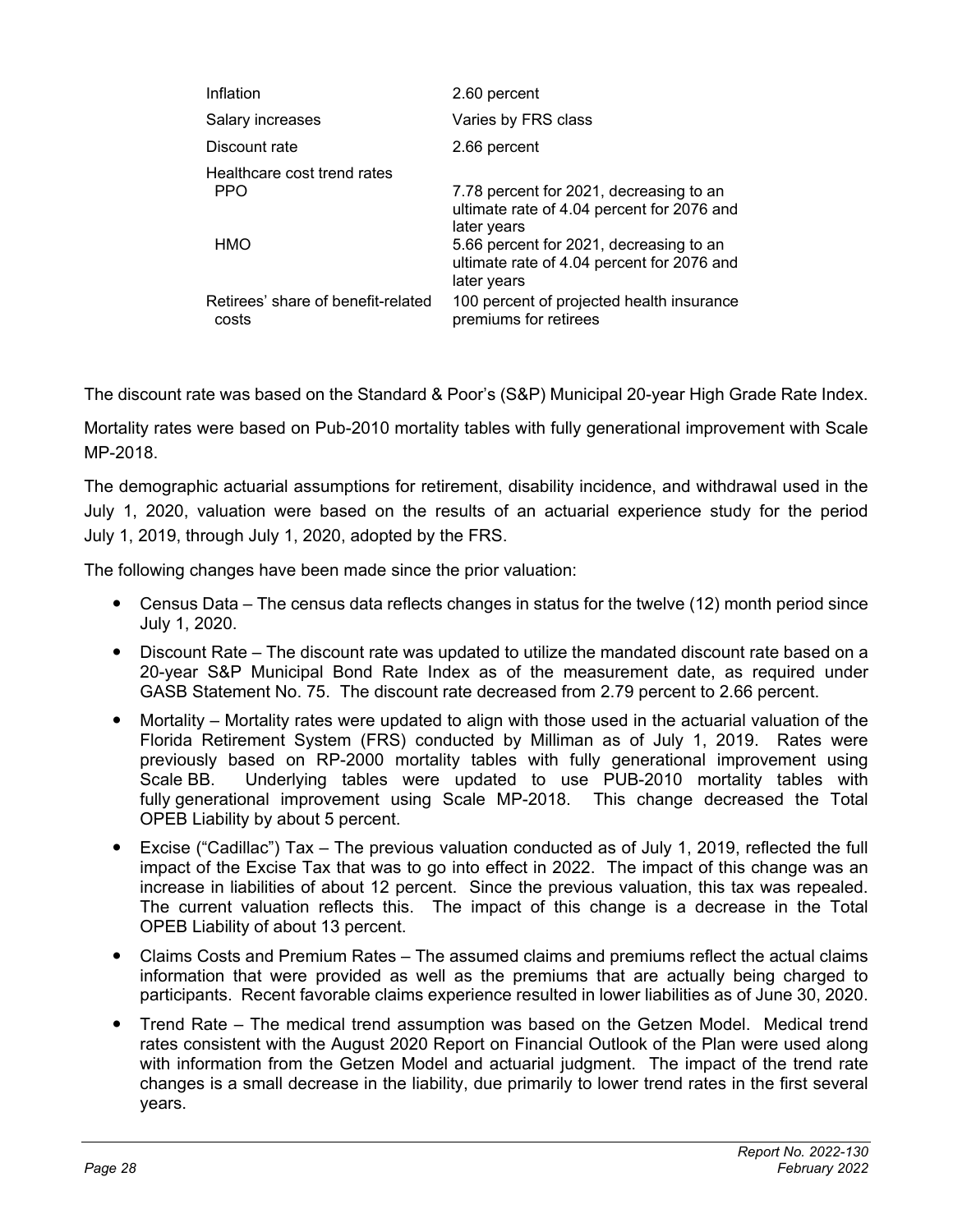Active Medical Plan Elections – Most actively employed participants in the Plan are health plan subscribers. Those participants are assumed to continue their current health coverage into retirement. For those who are not currently covered under the health plan, 72 percent are assumed to elect PPO coverage in retirement. The remaining 28 percent are assumed to elect HMO coverage. This assumption is based on guidance provided by the DSGI in an email on September 22, 2020. This change resulted in a small decrease in the Total OPEB Liability.

*Sensitivity of the University's Proportionate Share of the Total OPEB Liability to Changes in the Discount Rate*. The following table presents the University's proportionate share of the total OPEB liability, as well as what the University's proportionate share of the total OPEB liability would be if it were calculated using a discount rate that is 1 percentage point lower (1.66 percent) or 1 percentage point higher (3.66 percent) than the current rate:

|                                                                 | $1\%$           | <b>Current</b>       | $1\%$           |
|-----------------------------------------------------------------|-----------------|----------------------|-----------------|
|                                                                 | <b>Decrease</b> | <b>Discount Rate</b> | <b>Increase</b> |
|                                                                 | $(1.66\%)$      | $(2.66\%)$           | $(3.66\%)$      |
| University's proportionate share<br>of the total OPEB liability | \$10,035,227    | \$7.545.998          | \$5,751,968     |

*Sensitivity of the University's Proportionate Share of the Total OPEB Liability to Changes in the Healthcare Cost Trend Rates*. The following table presents the University's proportionate share of the total OPEB liability, as well as what the University's proportionate share of the total OPEB liability would be if it were calculated using healthcare cost trend rates that are 1 percentage point lower or 1 percentage point higher than the current healthcare cost trend rates:

|                                  | <b>1% Decrease</b> | <b>Healthcare</b><br><b>Cost Trend</b><br><b>Rates</b> | 1% Increase  |
|----------------------------------|--------------------|--------------------------------------------------------|--------------|
| University's proportionate share |                    |                                                        |              |
| of the total OPEB liability      | \$5,515,609        | \$7.545.998                                            | \$10.487.579 |

# *OPEB Expense and Deferred Outflows of Resources and Deferred Inflows of Resources Related to OPEB***.**

For the fiscal year ended June 30, 2021, the University recognized OPEB expense of \$1,293,098. At June 30, 2021, the University reported deferred outflows of resources and deferred inflows of resources related to OPEB from the following sources: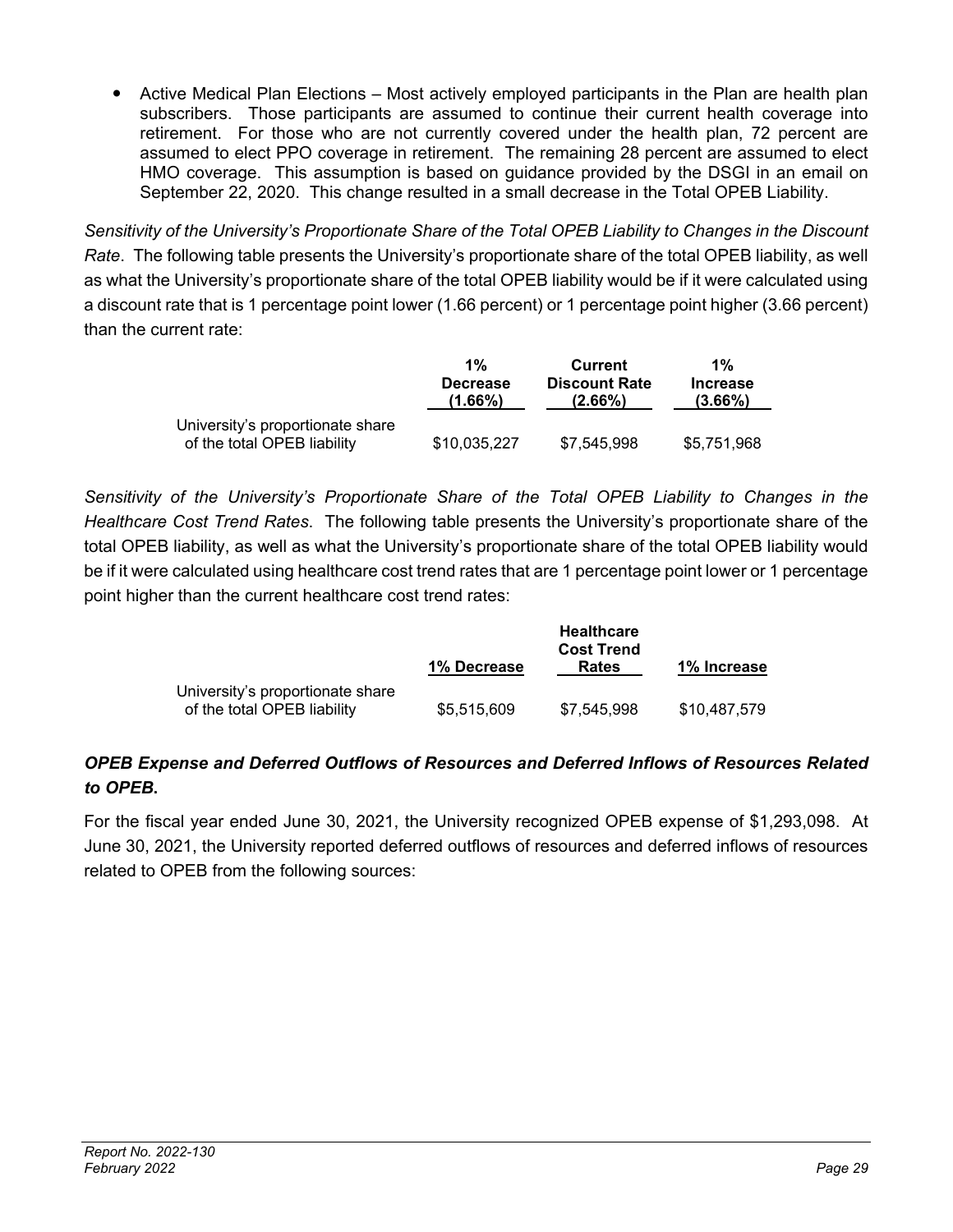| <b>Description</b>                                                           | <b>Deferred Outflows</b><br>of Resources |           | <b>Deferred Inflows</b><br>of Resources |           |
|------------------------------------------------------------------------------|------------------------------------------|-----------|-----------------------------------------|-----------|
| Differences between expected                                                 |                                          |           |                                         |           |
| and actual experience                                                        | \$                                       |           | \$                                      | 440.892   |
| Change of assumptions or other inputs                                        |                                          | 997,606   |                                         | 2,855,680 |
| Changes in proportion and differences<br>between University benefit payments |                                          |           |                                         |           |
| and proportionate share of benefit payments                                  |                                          | 5,160,336 |                                         | 148,118   |
| Transactions subsequent to the                                               |                                          |           |                                         |           |
| measurement date                                                             |                                          | 125,501   |                                         |           |
| Total                                                                        | \$                                       | 6,283,443 | \$                                      | 3.444.690 |

Of the total amount reported as deferred outflows of resources related to OPEB, \$125,501 resulting from transactions subsequent to the measurement date and before the end of the fiscal year will be included as a reduction of the total OPEB liability and included in OPEB expense in the year ended June 30, 2022. Other amounts reported as deferred outflows of resources and deferred inflows of resources related to OPEB will be recognized in OPEB expense as follows:

| <b>Fiscal Year Ending June 30</b> |    | Amount             |  |  |
|-----------------------------------|----|--------------------|--|--|
| 2022                              | \$ | 544,741            |  |  |
| 2023<br>2024                      |    | 544,741<br>544,741 |  |  |
| 2025<br>2026                      |    | 544,741<br>209,644 |  |  |
| Thereafter                        |    | 324,644            |  |  |
| Total                             | \$ | 2,713,252          |  |  |

**Net Pension Liability**. As a participating employer in the Florida Retirement System (FRS), the University recognizes its proportionate share of the collective net pension liabilities of the FRS cost-sharing multiple-employer defined benefit plans. As of June 30, 2021, the University's proportionate share of the net pension liabilities totaled \$16,349,946. Note 8. includes a complete discussion of defined benefit pension plans.

# **8. Retirement Plans – Defined Benefit Pension Plans**

# **General Information about the Florida Retirement System (FRS)**.

The FRS was created in Chapter 121, Florida Statutes, to provide a defined benefit pension plan for participating public employees. The FRS was amended in 1998 to add the Deferred Retirement Option Program (DROP) under the defined benefit plan and amended in 2000 to provide a defined contribution plan alternative to the defined benefit plan for FRS members effective July 1, 2002. This integrated defined contribution pension plan is the FRS Investment Plan. Chapter 121, Florida Statutes, also provides for nonintegrated, optional retirement programs in lieu of the FRS to certain members of the Senior Management Service Class employed by the State and faculty and specified employees in the State university system. Chapter 112, Florida Statutes, established the Retiree Health Insurance Subsidy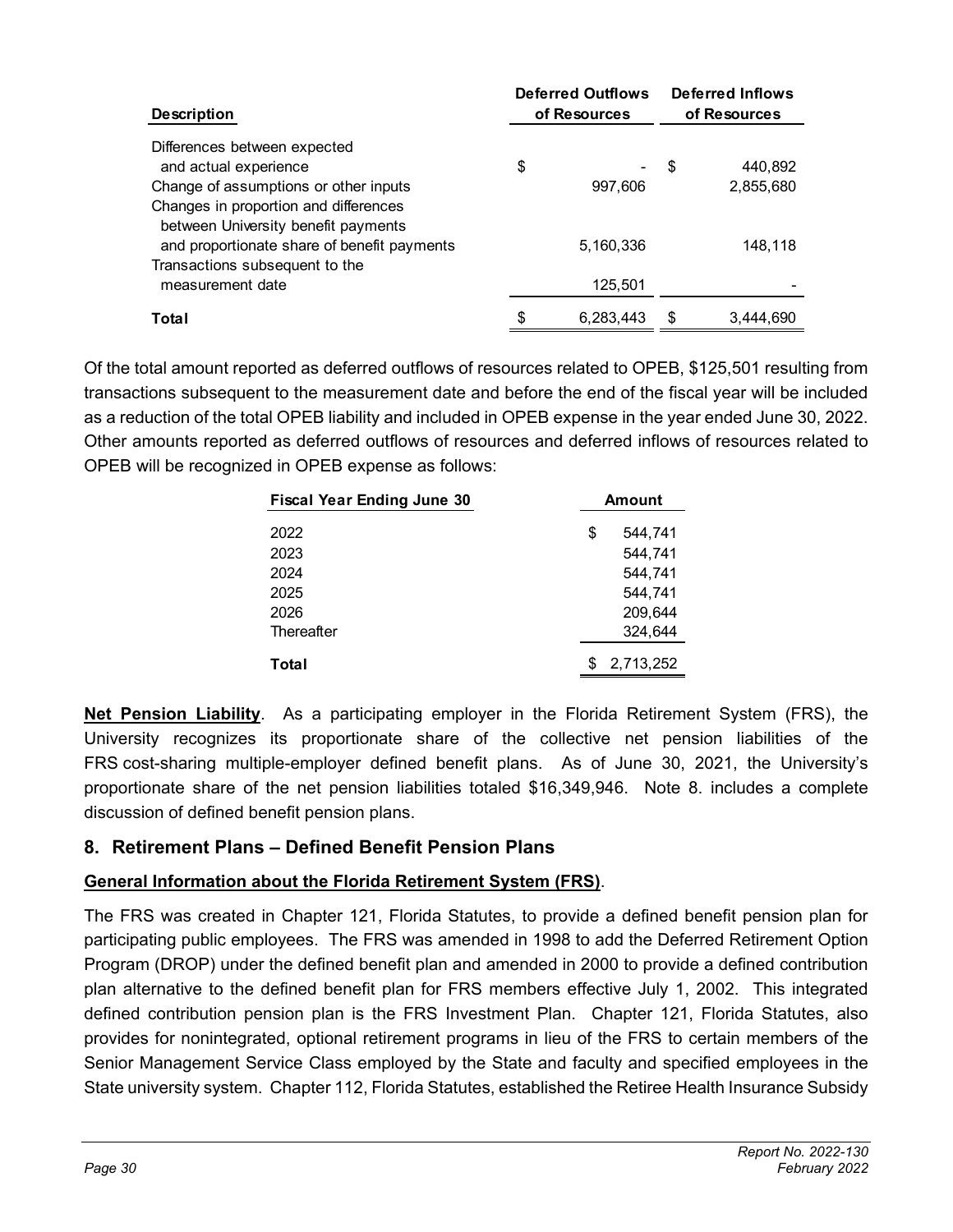(HIS) Program, a cost-sharing multiple-employer defined benefit pension plan to assist retired members of any State-administered retirement system in paying the costs of health insurance.

Essentially all regular employees of the University are eligible to enroll as members of the State-administered FRS. Provisions relating to the FRS are established by Chapters 121 and 122, Florida Statutes; Chapter 112, Part IV, Florida Statutes; Chapter 238, Florida Statutes; and FRS Rules, Chapter 60S, Florida Administrative Code; wherein eligibility, contributions, and benefits are defined and described in detail. Such provisions may be amended at any time by further action from the Florida Legislature. The FRS is a single retirement system administered by the Florida Department of Management Services, Division of Retirement, and consists of two cost-sharing multiple-employer defined benefit plans and other nonintegrated programs. An annual comprehensive financial report of the FRS, which includes its financial statements, required supplementary information, actuarial report, and other relevant information, is available from the Florida Department of Management Services Web site (www.dms.myflorida.com).

The University's FRS and HIS pension expense totaled \$3,852,144 for the fiscal year ended June 30, 2021.

# **FRS Pension Plan**

*Plan Description*. The FRS Pension Plan (Plan) is a cost-sharing multiple-employer defined benefit pension plan, with a DROP for eligible employees. The general classes of membership are as follows:

- *Regular Class* Members of the FRS who do not qualify for membership in the other classes.
- *Senior Management Service Class* (SMSC) Members in senior management level positions.
- *Special Risk Class* Members who are employed as law enforcement officers and meet the criteria to qualify for this class.

Employees enrolled in the Plan prior to July 1, 2011, vest at 6 years of creditable service and employees enrolled in the Plan on or after July 1, 2011, vest at 8 years of creditable service. All vested members, enrolled prior to July 1, 2011, are eligible for normal retirement benefits at age 62 or at any age after 30 years of creditable service except for members classified as special risk who are eligible for normal retirement benefits at age 55 or at any age after 25 years of creditable service. All members enrolled in the Plan on or after July 1, 2011, once vested, are eligible for normal retirement benefits at age 65 or any time after 33 years of creditable service except for members classified as special risk who are eligible for normal retirement benefits at age 60 or at any age after 30 years of creditable service. Employees enrolled in the Plan may include up to 4 years of credit for military service toward creditable service. The Plan also includes an early retirement provision; however, there is a benefit reduction for each year a member retires before his or her normal retirement date. The Plan provides retirement, disability, death benefits, and annual cost-of-living adjustments to eligible participants.

The DROP, subject to provisions of Section 121.091, Florida Statutes, permits employees eligible for normal retirement under the Plan to defer receipt of monthly benefit payments while continuing employment with an FRS-participating employer. An employee may participate in DROP for a period not to exceed 60 months after electing to participate. During the period of DROP participation, deferred monthly benefits are held in the FRS Trust Fund and accrue interest. The net pension liability does not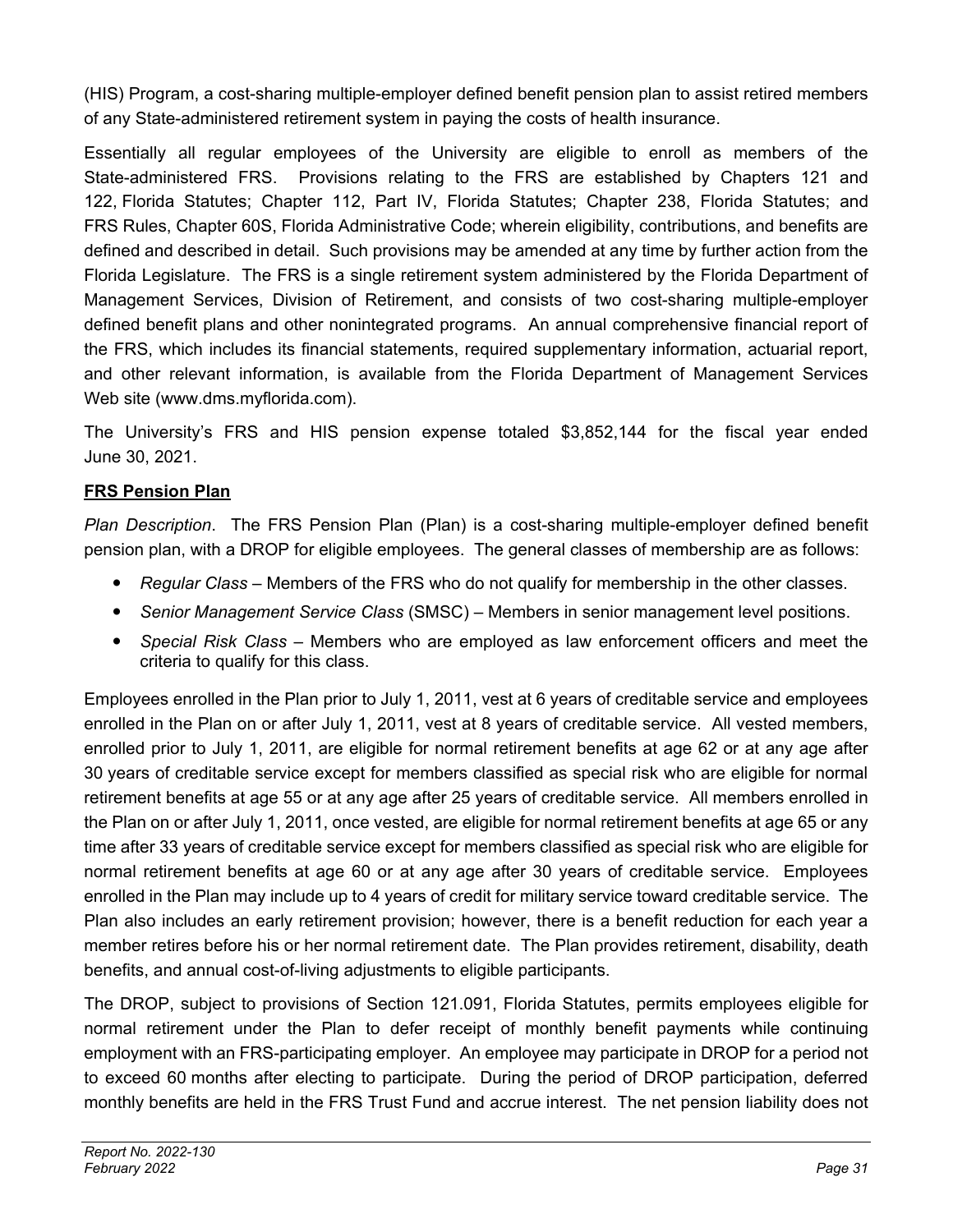include amounts for DROP participants, as these members are considered retired and are not accruing additional pension benefits.

*Benefits Provided*. Benefits under the Plan are computed on the basis of age, and/or years of service, average final compensation, and credit service. Credit for each year of service is expressed as a percentage of the average final compensation. For members initially enrolled before July 1, 2011, the average final compensation is the average of the 5 highest fiscal years' earnings; for members initially enrolled on or after July 1, 2011, the average final compensation is the average of the 8 highest fiscal years' earnings. The total percentage value of the benefit received is determined by calculating the total value of all service, which is based on retirement plan and/or the class to which the member belonged when the service credit was earned. Members are eligible for in-line-of-duty or regular disability and survivors' benefits. The following table shows the percentage value for each year of service credit earned:

| Class, Initial Enrollment, and Retirement Age/Years of Service    | % Value |
|-------------------------------------------------------------------|---------|
| Regular Class members initially enrolled before July 1, 2011      |         |
| Retirement up to age 62 or up to 30 years of service              | 1.60    |
| Retirement at age 63 or with 31 years of service                  | 1.63    |
| Retirement at age 64 or with 32 years of service                  | 1.65    |
| Retirement at age 65 or with 33 or more years of service          | 1.68    |
| Regular Class members initially enrolled on or after July 1, 2011 |         |
| Retirement up to age 65 or up to 33 years of service              | 1.60    |
| Retirement at age 66 or with 34 years of service                  | 1.63    |
| Retirement at age 67 or with 35 years of service                  | 1.65    |
| Retirement at age 68 or with 36 or more years of service          | 1.68    |
| <b>Senior Management Service Class</b>                            | 2.00    |
| <b>Special Risk Class</b>                                         | 3.00    |
|                                                                   |         |

As provided in Section 121.101, Florida Statutes, if the member was initially enrolled in the Plan before July 1, 2011, and all service credit was accrued before July 1, 2011, the annual cost-of-living adjustment is 3 percent per year. If the member was initially enrolled before July 1, 2011, and has service credit on or after July 1, 2011, there is an individually calculated cost-of-living adjustment. The annual cost-of-living adjustment is a proportion of 3 percent determined by dividing the sum of the pre-July 2011 service credit by the total service credit at retirement multiplied by 3 percent. Plan members initially enrolled on or after July 1, 2011, will not have a cost-of-living adjustment after retirement.

*Contributions*. The Florida Legislature establishes contribution rates for participating employers and employees. Contribution rates during the 2020-21 fiscal year were: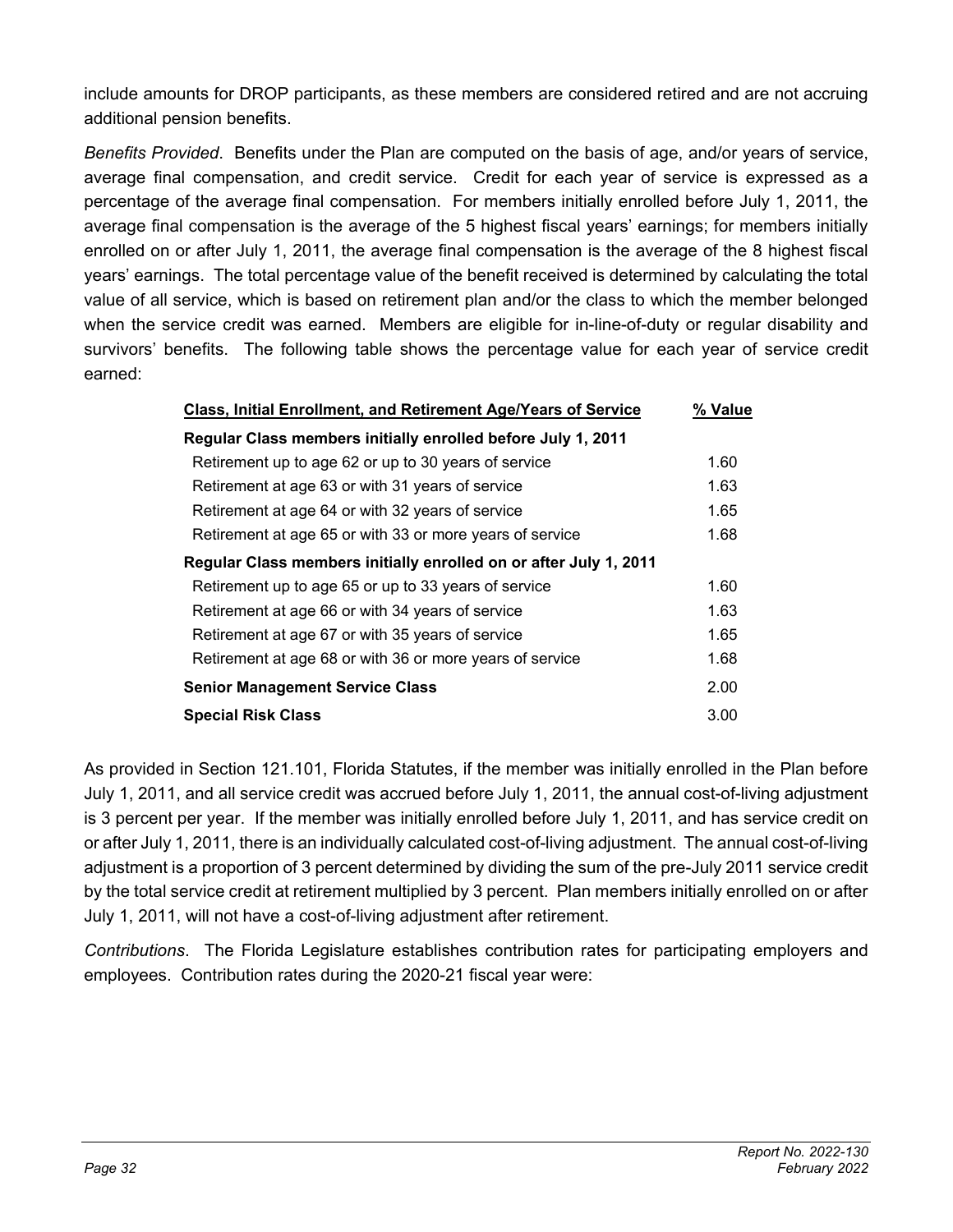|                                                                                             | <b>Percent of Gross Salary</b> |             |  |
|---------------------------------------------------------------------------------------------|--------------------------------|-------------|--|
| <b>Class</b>                                                                                | <b>Employee</b>                | Emplover(1) |  |
| FRS, Regular                                                                                | 3.00                           | 10.00       |  |
| FRS, Senior Management Service                                                              | 3.00                           | 27.29       |  |
| FRS, Special Risk                                                                           | 3.00                           | 24.45       |  |
| Deferred Retirement Option Program (applicable to<br>members from all of the above classes) | 0.00                           | 16.98       |  |
| FRS, Reemployed Retiree                                                                     | (2)                            | (2)         |  |

(1) Employer rates include 1.66 percent for the postemployment health insurance subsidy. Also, employer rates, other than for DROP participants, include 0.06 percent for administrative costs of the Investment Plan.

(2) Contribution rates are dependent upon retirement class in which reemployed.

The University's contributions to the Plan totaled \$1,035,784 for the fiscal year ended June 30, 2021.

*Pension Liabilities, Pension Expense, and Deferred Outflows of Resources and Deferred Inflows of Resources Related to Pensions*. At June 30, 2021, the University reported a liability of \$12,594,441 for its proportionate share of the net pension liability. The net pension liability was measured as of June 30, 2020, and the total pension liability used to calculate the net pension liability was determined by an actuarial valuation as of July 1, 2020. The University's proportionate share of the net pension liability was based on the University's 2019-20 fiscal year contributions relative to the total 2019-20 fiscal year contributions of all participating members. At June 30, 2020, the University's proportionate share was 0.029058639 percent, which was a decrease of 0.001834992 from its proportionate share measured as of June 30, 2019.

For the year ended June 30, 2021, the University recognized pension expense of \$3,163,241. In addition, the University reported deferred outflows of resources and deferred inflows of resources related to pensions from the following sources:

| <b>Description</b>                                                                                | <b>Deferred Outflows</b><br>of Resources |           | <b>Deferred Inflows</b><br>of Resources |         |
|---------------------------------------------------------------------------------------------------|------------------------------------------|-----------|-----------------------------------------|---------|
| Differences between expected                                                                      |                                          |           |                                         |         |
| and actual experience                                                                             | \$                                       | 482.015   | S                                       |         |
| Change of assumptions                                                                             |                                          | 2,279,704 |                                         |         |
| Net difference between projected and                                                              |                                          |           |                                         |         |
| actual earnings on FRS Plan investments                                                           |                                          | 749.885   |                                         |         |
| Changes in proportion and differences between<br>University contributions and proportionate share |                                          |           |                                         |         |
| of contributions                                                                                  |                                          | 750.558   |                                         | 388,254 |
| University FRS contributions subsequent to the                                                    |                                          |           |                                         |         |
| measurement date                                                                                  |                                          | 1,035,784 |                                         |         |
| Total                                                                                             | \$                                       | 5,297,946 | \$                                      | 388,254 |

The deferred outflows of resources totaling \$1,035,784, resulting from University contributions subsequent to the measurement date will be recognized as a reduction of the net pension liability in the fiscal year ending June 30, 2022. Other amounts reported as deferred outflows of resources and deferred inflows of resources related to pensions will be recognized in pension expense as follows: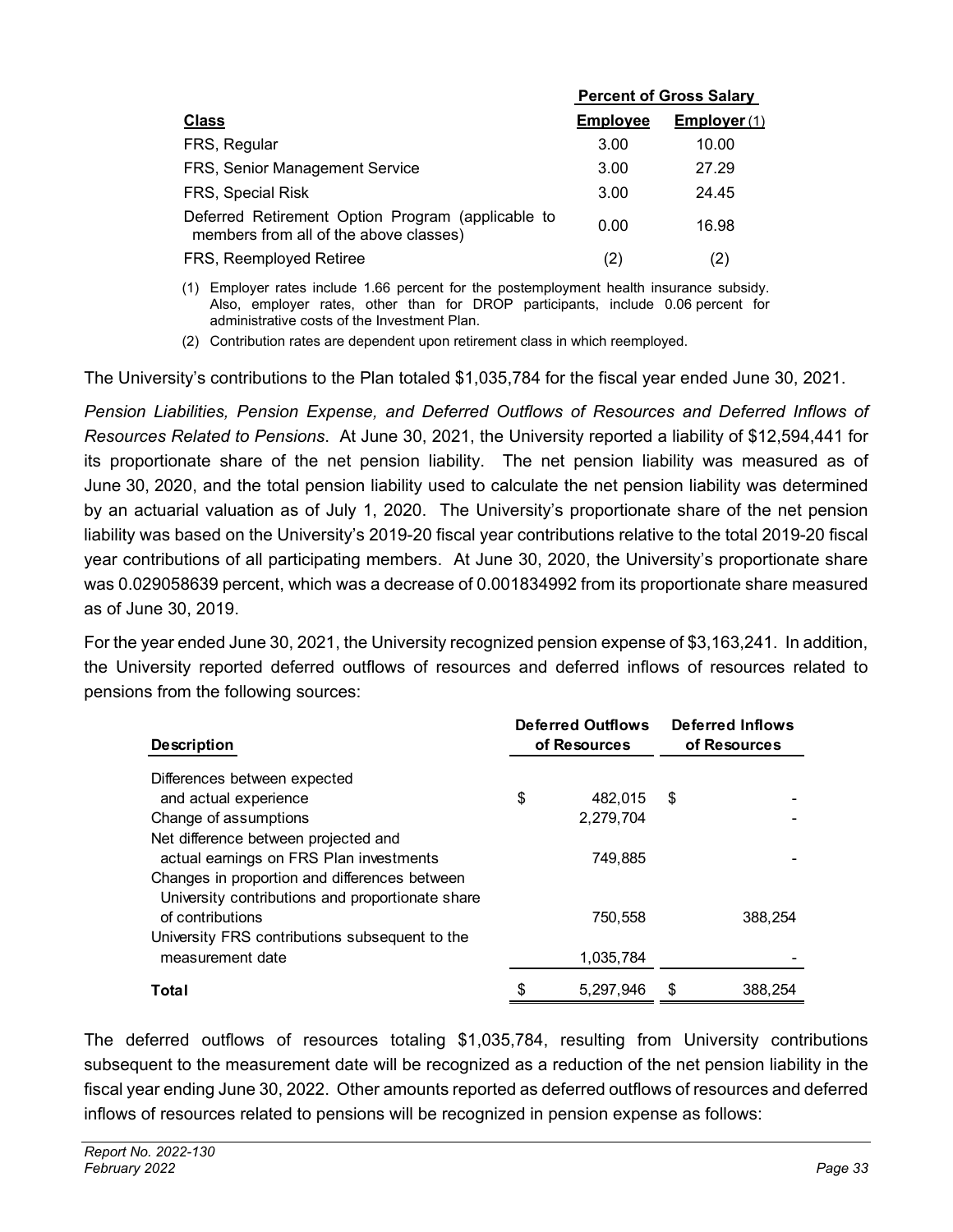| <b>Fiscal Year Ending June 30</b> | Amount |           |
|-----------------------------------|--------|-----------|
| 2022                              | \$     | 990,178   |
| 2023                              |        | 1,279,284 |
| 2024                              |        | 1,003,000 |
| 2025                              |        | 534,188   |
| 2026                              |        | 67,258    |
| <b>Total</b>                      |        | 3,873,908 |

*Actuarial Assumptions*. The total pension liability in the July 1, 2020, actuarial valuation was determined using the following actuarial assumptions, applied to all periods included in the measurement:

| Inflation                 | 2.40 percent                                                                 |
|---------------------------|------------------------------------------------------------------------------|
| Salary increases          | 3.25 percent, average, including inflation                                   |
| Investment rate of return | 6.80 percent, net of pension plan investment<br>expense, including inflation |

Mortality rates were based on the PUB-2010 base table, projected generationally with Scale MP-2018.

The actuarial assumptions used in the July 1, 2020, valuation were based on the results of an actuarial experience study for the period July 1, 2013, through June 30, 2018.

The long-term expected rate of return on pension plan investments was not based on historical returns, but instead is based on a forward-looking capital market economic model. The allocation policy's description of each asset class was used to map the target allocation to the asset classes shown below. Each asset class assumption is based on a consistent set of underlying assumptions, and includes an adjustment for the inflation assumption. The target allocation and best estimates of arithmetic and geometric real rates of return for each major asset class are summarized in the following table:

| <b>Asset Class</b>           | <b>Target</b><br>Allocation (1) | Annual<br><b>Arithmetic</b><br><b>Return</b> | Compound<br>Annual<br>(Geometric)<br>Return | <b>Standard</b><br><b>Deviation</b> |
|------------------------------|---------------------------------|----------------------------------------------|---------------------------------------------|-------------------------------------|
| Cash                         | 1.0%                            | $2.2\%$                                      | 2.2%                                        | 1.2%                                |
| Fixed Income                 | 19.0%                           | 3.0%                                         | 2.9%                                        | 3.5%                                |
| <b>Global Equity</b>         | 54.2%                           | $8.0\%$                                      | 6.7%                                        | 17.1%                               |
| Real Estate (Property)       | 10.3%                           | $6.4\%$                                      | 5.8%                                        | 11.7%                               |
| <b>Private Equity</b>        | 11.1%                           | 10.8%                                        | 8.1%                                        | 25.7%                               |
| <b>Strategic Investments</b> | 4.4%                            | 5.5%                                         | 5.3%                                        | 6.9%                                |
| Total                        | 100.0%                          |                                              |                                             |                                     |
| Assumed inflation - Mean     |                                 |                                              | 2.4%                                        | 1.7%                                |

(1) As outlined in the Plan's investment policy.

*Discount Rate*. The discount rate used to measure the total pension liability was 6.80 percent. The Plan's fiduciary net position was projected to be available to make all projected future benefit payments of current active and inactive employees. Therefore, the discount rate for calculating the total pension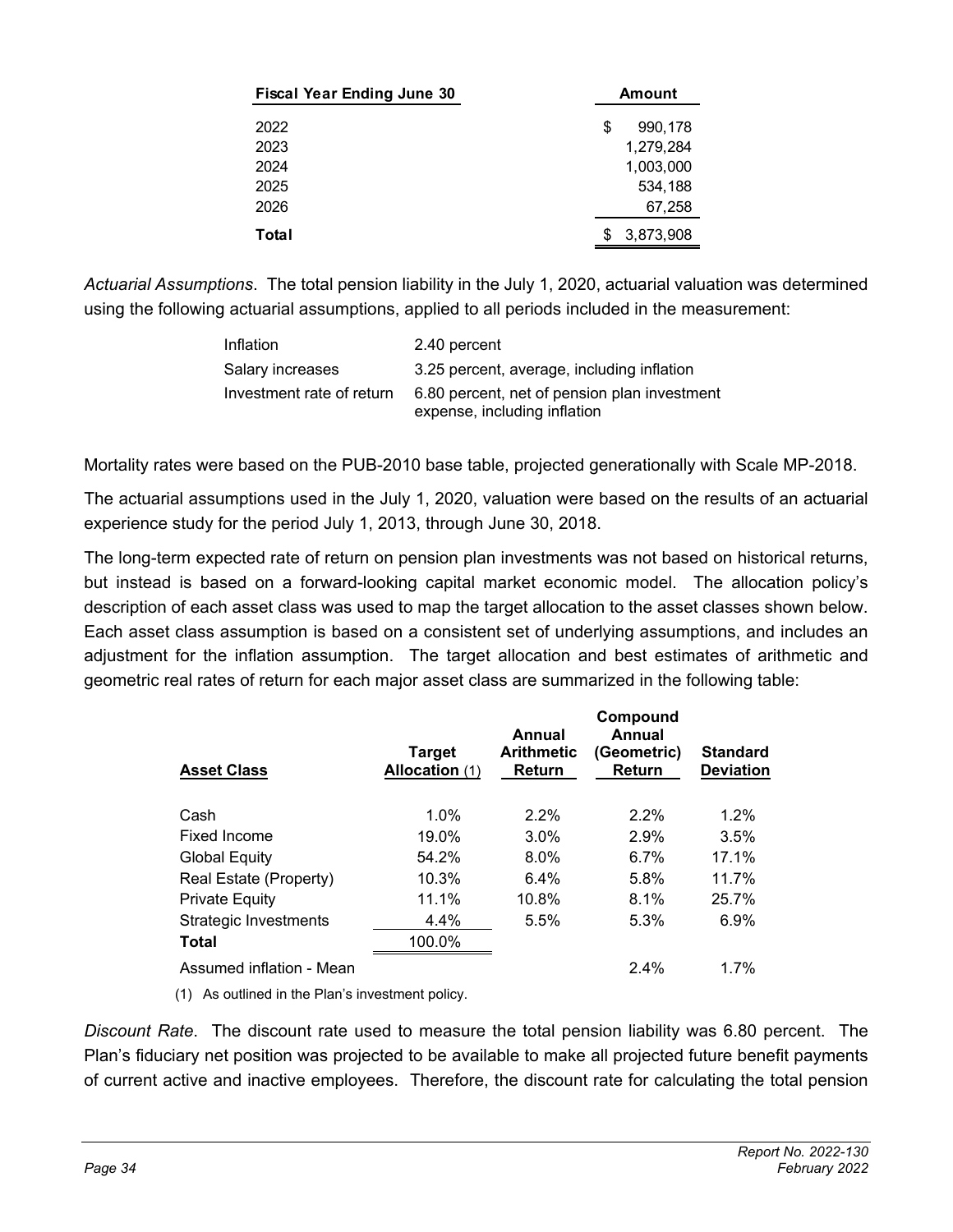liability is equal to the long-term expected rate of return. The discount rate used in the 2020 valuation was updated from 6.90 percent to 6.80 percent.

*Sensitivity of the University's Proportionate Share of the Net Pension Liability to Changes in the Discount Rate*. The following presents the University's proportionate share of the net pension liability calculated using the discount rate of 6.80 percent, as well as what the University's proportionate share of the net pension liability would be if it were calculated using a discount rate that is 1 percentage point lower (5.80 percent) or 1 percentage point higher (7.80 percent) than the current rate:

|                                                                  | 1%              | Current              | $1\%$           |
|------------------------------------------------------------------|-----------------|----------------------|-----------------|
|                                                                  | <b>Decrease</b> | <b>Discount Rate</b> | <b>Increase</b> |
|                                                                  | $(5.80\%)$      | $(6.80\%)$           | $(7.80\%)$      |
| University's proportionate share<br>of the net pension liability | \$20,111,208    | \$12,594,441         | \$6,316,407     |

*Pension Plan Fiduciary Net Position*. Detailed information about the Plan's fiduciary net position is available in the separately issued FRS Pension Plan and Other State Administered Systems Annual Comprehensive Financial Report.

# **HIS Pension Plan**

*Plan Description*. The HIS Pension Plan (HIS Plan) is a cost-sharing multiple-employer defined benefit pension plan established under Section 112.363, Florida Statutes. The benefit is a monthly payment to assist retirees of State-administered retirement systems in paying their health insurance costs and is administered by the Florida Department of Management Services, Division of Retirement.

*Benefits Provided*. For the fiscal year ended June 30, 2021, eligible retirees and beneficiaries received a monthly HIS payment of \$5 for each year of creditable service completed at the time of retirement with a minimum HIS payment of \$30 and a maximum HIS payment of \$150 per month, pursuant to Section 112.363, Florida Statutes. To be eligible to receive a HIS Plan benefit, a retiree under a State-administered retirement system must provide proof of health insurance coverage, which can include Medicare.

*Contributions*. The HIS Plan is funded by required contributions from FRS participating employers as set by the Florida Legislature. Employer contributions are a percentage of gross compensation for all active FRS members. For the fiscal year ended June 30, 2021, the contribution rate was 1.66 percent of payroll pursuant to Section 112.363, Florida Statutes. The University contributed 100 percent of its statutorily required contributions for the current and preceding 3 years. HIS Plan contributions are deposited in a separate trust fund from which HIS payments are authorized. HIS Plan benefits are not guaranteed and are subject to annual legislative appropriation. In the event the legislative appropriation or available funds fail to provide full subsidy benefits to all participants, benefits may be reduced or canceled.

The University's contributions to the HIS Plan totaled \$168,108 for the fiscal year ended June 30, 2021.

*Pension Liabilities, Pension Expense, and Deferred Outflows of Resources and Deferred Inflows of Resources Related to Pensions*. At June 30, 2021, the University reported a liability of \$3,755,505 for its proportionate share of the net pension liability. The current portion of the net pension liability is the University's proportionate share of benefit payments expected to be paid within 1 year, net of the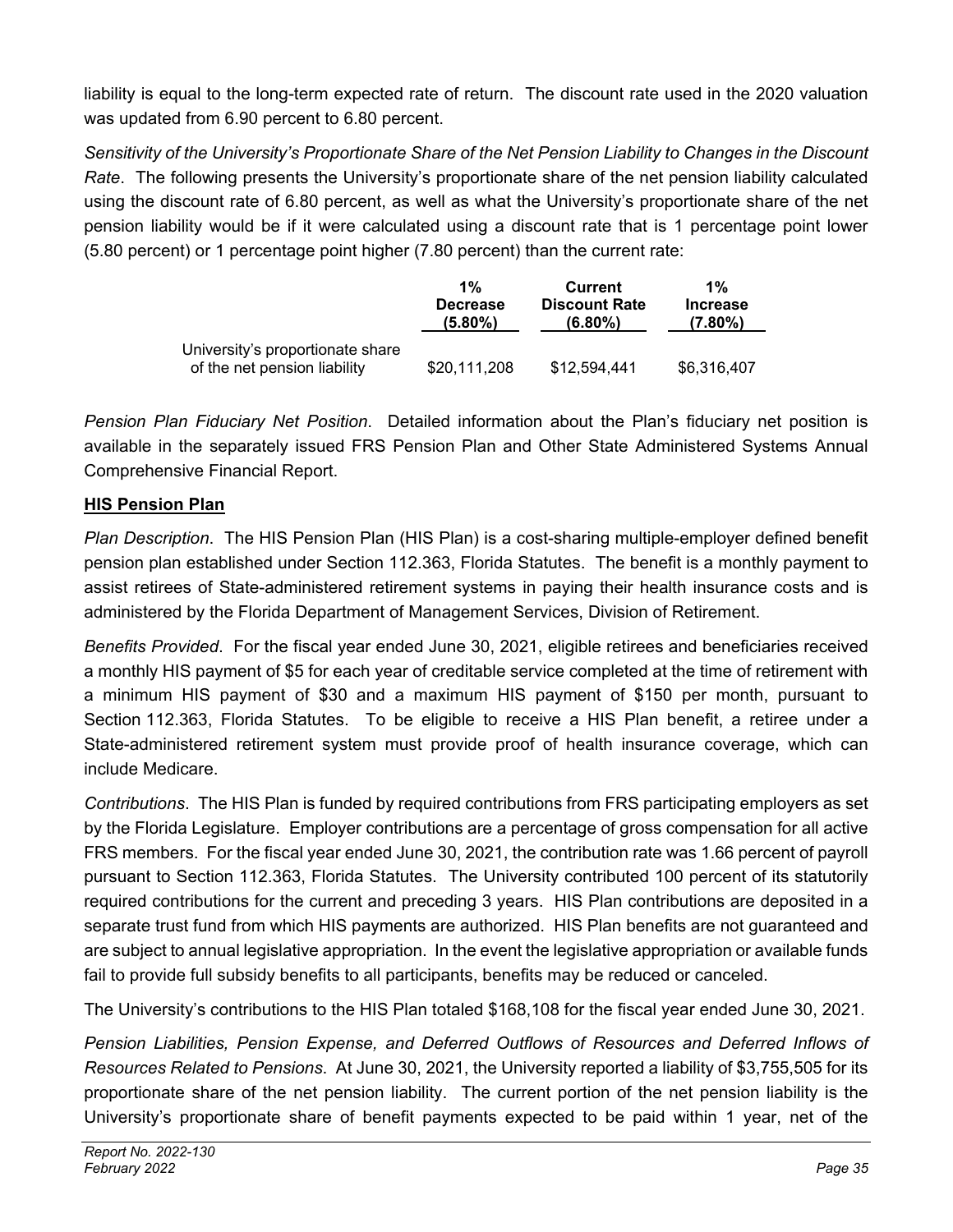University's proportionate share of the HIS Plan's fiduciary net position available to pay that amount. The net pension liability was measured as of June 30, 2020, and the total pension liability used to calculate the net pension liability was determined by an actuarial valuation as of July 1, 2020. The University's proportionate share of the net pension liability was based on the University's 2019-20 fiscal year contributions relative to the total 2019-20 fiscal year contributions of all participating members. At June 30, 2020, the University's proportionate share was 0.030758026 percent, which was a decrease of 0.000566181 from its proportionate share measured as of June 30, 2019.

For the fiscal year ended June 30, 2021, the University recognized pension expense of \$688,903. In addition, the University reported deferred outflows of resources and deferred inflows of resources related to pensions from the following sources:

| <b>Description</b>                                                                              | <b>Deferred Outflows</b><br>of Resources |           | <b>Deferred Inflows</b><br>of Resources |         |
|-------------------------------------------------------------------------------------------------|------------------------------------------|-----------|-----------------------------------------|---------|
| Differences between expected                                                                    |                                          |           |                                         |         |
| and actual experience                                                                           | \$                                       | 153,623   | \$                                      | 2,897   |
| Change of assumptions                                                                           |                                          | 403,824   |                                         | 218,368 |
| Net difference between projected and actual<br>earnings on HIS Plan investments                 |                                          | 2.998     |                                         |         |
| Changes in proportion and differences between<br>University HIS contributions and proportionate |                                          |           |                                         |         |
| share of HIS contributions                                                                      |                                          | 657,869   |                                         | 66,632  |
| University HIS contributions subsequent to the                                                  |                                          |           |                                         |         |
| measurement date                                                                                |                                          | 168,108   |                                         |         |
| Total                                                                                           |                                          | 1,386,422 |                                         | 287,897 |

The deferred outflows of resources totaling \$168,108, resulting from University contributions subsequent to the measurement date will be recognized as a reduction of the net pension liability in the fiscal year ending June 30, 2022. Other amounts reported as deferred outflows of resources and deferred inflows of resources related to pensions will be recognized in pension expense as follows:

| <b>Fiscal Year Ending June 30</b> | Amount |         |
|-----------------------------------|--------|---------|
| 2022                              | \$     | 390,486 |
| 2023                              |        | 255,896 |
| 2024                              |        | 123,324 |
| 2025                              |        | 66,682  |
| 2026                              |        | 52,357  |
| Thereafter                        |        | 41,672  |
| Total                             | S      | 930,417 |

*Actuarial Assumptions.* The total pension liability at July 1, 2020, actuarial valuation was determined using the following actuarial assumptions, applied to all periods included in the measurement:

| Inflation           | 2.40 percent                               |
|---------------------|--------------------------------------------|
| Salary increases    | 3.25 percent, average, including inflation |
| Municipal bond rate | 2.21 percent                               |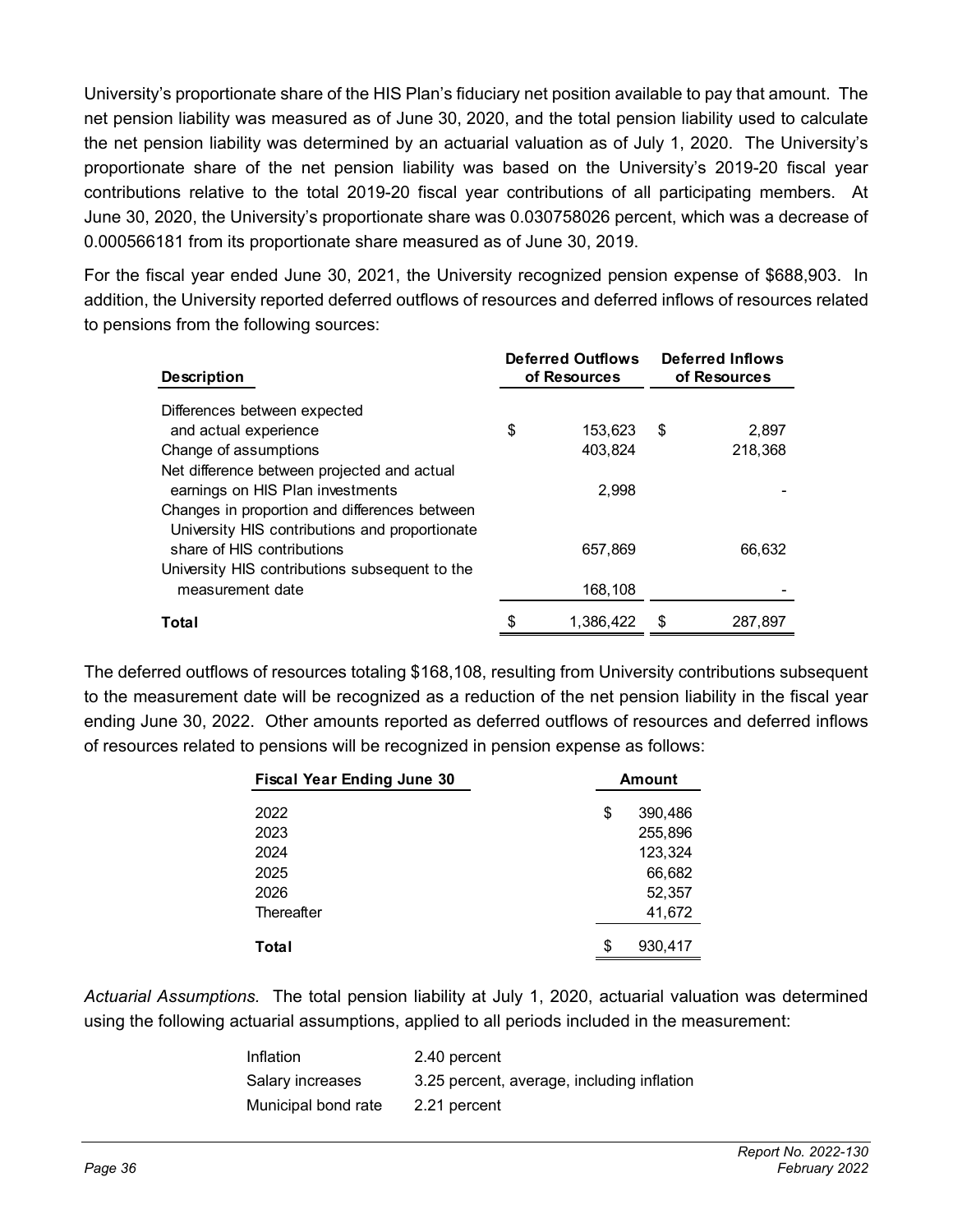Mortality rates were based on the PUB-2010 base table, projected generationally with Scale MP-2018. This is a change from the prior year mortality assumption which was based on the Generational RP-2000 with Projection Scale BB tables.

While an experience study had not been completed for the HIS Plan, the actuarial assumptions that determined the total pension liability for the HIS Plan were based on certain results of the most recent experience study for the FRS Plan.

*Discount Rate*. The discount rate used to measure the total pension liability was 2.21 percent. In general, the discount rate for calculating the total pension liability is equal to the single rate equivalent to discounting at the long-term expected rate of return for benefit payments prior to the projected depletion date. Because the HIS benefit is essentially funded on a pay-as-you-go basis, the depletion date is considered to be immediate, and the single equivalent discount rate is equal to the municipal bond rate selected by the plan sponsor. The Bond Buyer General Obligation 20-Bond Municipal Bond Index was adopted as the applicable municipal bond index. The discount rate used in the 2020 valuation was updated from 3.50 percent to 2.21 percent.

*Sensitivity of the University's Proportionate Share of the Net Pension Liability to Changes in the Discount Rate*. The following presents the University's proportionate share of the net pension liability calculated using the discount rate of 2.21 percent, as well as what the University's proportionate share of the net pension liability would be if it were calculated using a discount rate that is 1 percentage point lower (1.21 percent) or 1 percentage point higher (3.21 percent) than the current rate:

|                                                                  | 1%              | Current              | 1%              |
|------------------------------------------------------------------|-----------------|----------------------|-----------------|
|                                                                  | <b>Decrease</b> | <b>Discount Rate</b> | <b>Increase</b> |
|                                                                  | $(1.21\%)$      | $(2.21\%)$           | $(3.21\%)$      |
| University's proportionate share<br>of the net pension liability | \$4,341,196     | \$3,755,505          | \$3,276,118     |

*Pension Plan Fiduciary Net Position*. Detailed information about the HIS Plan's fiduciary net position is available in the separately issued FRS Pension Plan and Other State Administered Annual Comprehensive Financial Report.

# **9. Retirement Plans – Defined Contribution Pension Plans**

**FRS Investment Plan**. The SBA administers the defined contribution plan officially titled the FRS Investment Plan (Investment Plan). The Investment Plan is reported in the SBA's annual financial statements and in the State's Annual Comprehensive Financial Report.

As provided in Section 121.4501, Florida Statutes, eligible FRS members may elect to participate in the Investment Plan in lieu of the FRS defined benefit plan. University employees already participating in the State University System Optional Retirement Program or DROP are not eligible to participate in the Investment Plan. Employer and employee contributions are defined by law, but the ultimate benefit depends in part on the performance of investment funds. Service retirement benefits are based upon the value of the member's account upon retirement. Benefit terms, including contribution requirements, are established and may be amended by the Florida Legislature. The Investment Plan is funded with the same employer and employee contributions, that are based on salary and membership class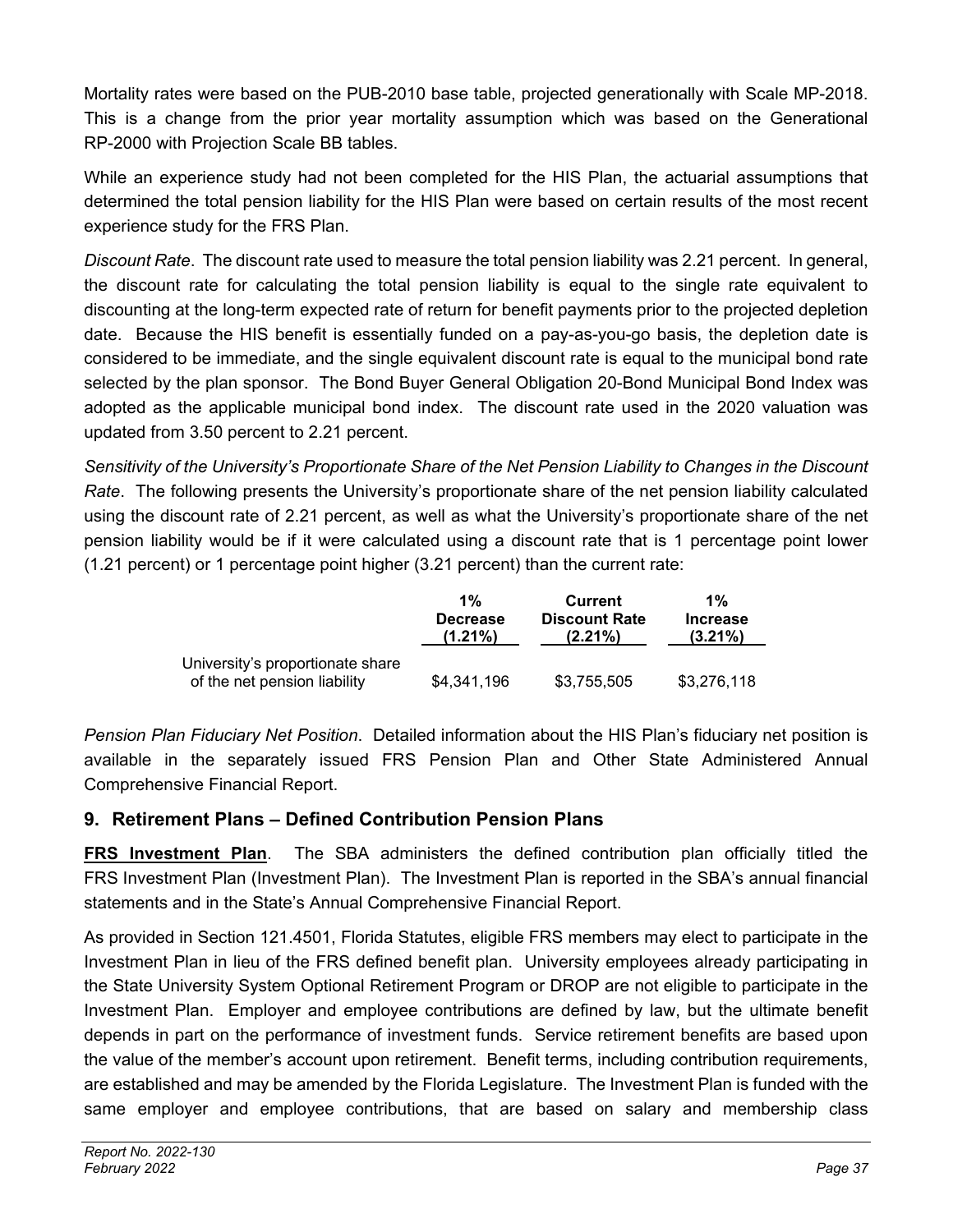(Regular Class, Senior Management Service Class, etc.), as the FRS defined benefit plan. Contributions are directed to individual member accounts, and the individual members allocate contributions and account balances among various approved investment choices. Costs of administering the Investment Plan, including the FRS Financial Guidance Program, are funded through an employer contribution of 0.06 percent of payroll and by forfeited benefits of Investment Plan members. Allocations to the Investment Plan member accounts during the 2020-21 fiscal year were as follows:

|                                | <b>Percent of</b><br><b>Gross</b> |
|--------------------------------|-----------------------------------|
| <b>Class</b>                   | Compensation                      |
| FRS, Regular                   | 6.30                              |
| FRS, Senior Management Service | 7.67                              |
| FRS, Special Risk Regular      | 14.00                             |

For all membership classes, employees are immediately vested in their own contributions and are vested after 1 year of service for employer contributions and investment earnings regardless of membership class. If an accumulated benefit obligation for service credit originally earned under the FRS Pension Plan is transferred to the FRS Investment Plan, the member must have the years of service required for FRS Pension Plan vesting (including the service credit represented by the transferred funds) to be vested for these funds and the earnings on the funds. Nonvested employer contributions are placed in a suspense account for up to 5 years. If the employee returns to FRS-covered employment within the 5-year period, the employee will regain control over their account. If the employee does not return within the 5-year period, the employee will forfeit the accumulated account balance. For the fiscal year ended June 30, 2021, the information for the amount of forfeitures was unavailable from the SBA; however, management believes that these amounts, if any, would be immaterial to the University.

After termination and applying to receive benefits, the member may roll over vested funds to another qualified plan, structure a periodic payment under the Investment Plan, receive a lump-sum distribution, leave the funds invested for future distribution, or any combination of these options. Disability coverage is provided in which the member may either transfer the account balance to the FRS Pension Plan when approved for disability retirement to receive guaranteed lifetime monthly benefits under the FRS Pension Plan, or remain in the Investment Plan and rely upon that account balance for retirement income.

The University's Investment Plan pension expense totaled \$415,157 for the fiscal year ended June 30, 2021.

**State University System Optional Retirement Program**. Section 121.35, Florida Statutes, provides for an Optional Retirement Program (Program) for eligible university instructors and administrators. The Program is designed to aid State universities in recruiting employees by offering more portability to employees not expected to remain in the FRS for 8 or more years.

The Program is a defined contribution plan, which provides full and immediate vesting of all contributions submitted to the participating companies on behalf of the participant. Employees in eligible positions can make an irrevocable election to participate in the Program, rather than the FRS, and purchase retirement and death benefits through contracts provided by certain insurance carriers. The employing university contributes 5.14 percent of the participant's salary to the participant's account, 3.44 percent to cover the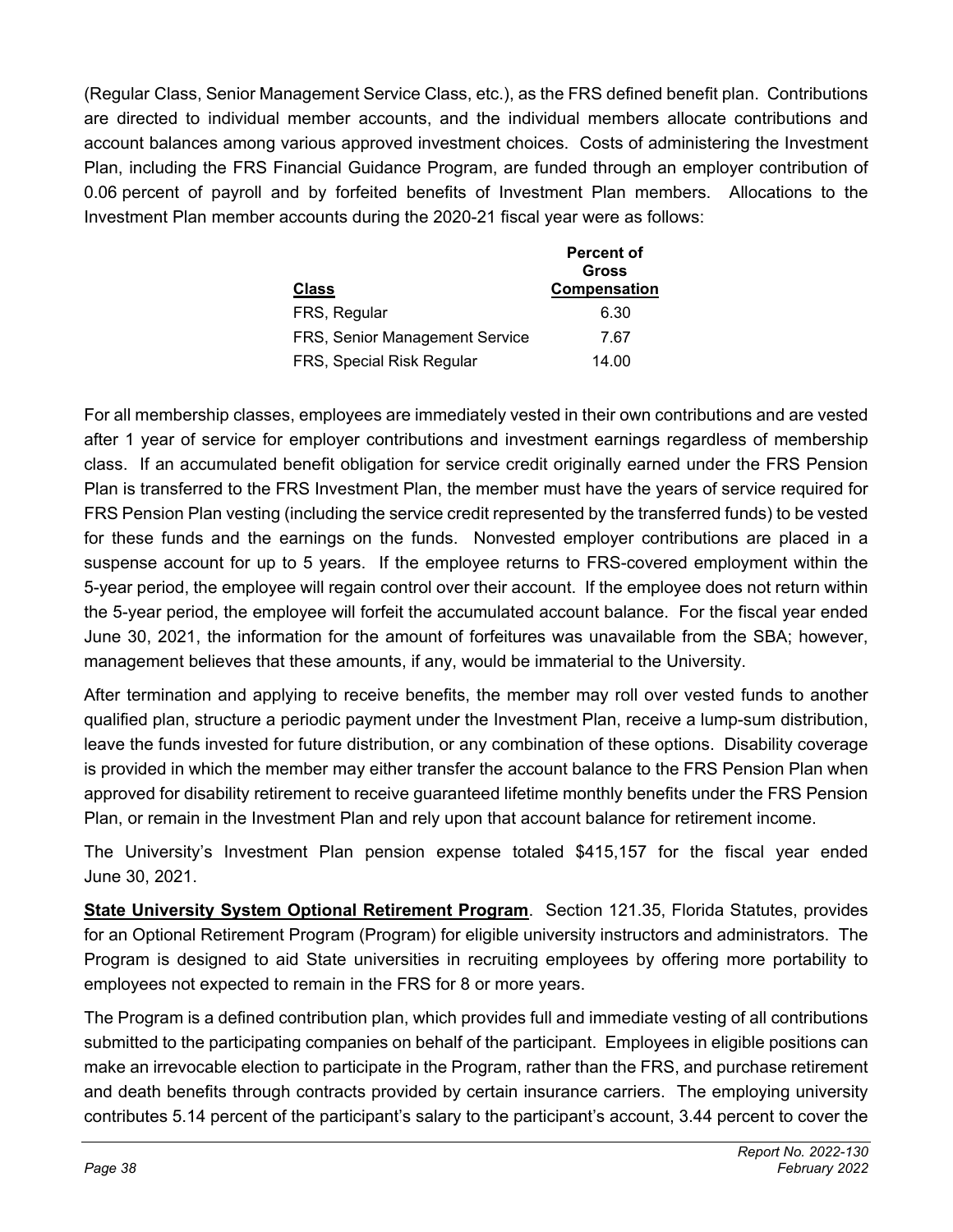unfunded actuarial liability of the FRS pension plan, and 0.01 percent to cover administrative costs, for a total of 8.59 percent, and employees contribute 3 percent of the employee's salary. Additionally, the employee may contribute, by payroll deduction, an amount not to exceed the percentage contributed by the University to the participant's annuity account. The contributions are invested in the company or companies selected by the participant to create a fund for the purchase of annuities at retirement.

The University's contributions to the Program totaled \$598,139, and employee contributions totaled \$402,820 for the 2020-21 fiscal year.

# **10. Construction Commitments**

The University's construction commitments at June 30, 2021, were as follows:

| <b>Project Description</b>     | Total             | <b>Completed</b> | <b>Balance</b> |  |  |  |
|--------------------------------|-------------------|------------------|----------------|--|--|--|
|                                | <b>Commitment</b> | to Date          | Committed      |  |  |  |
| <b>Applied Research Center</b> | \$34,098,245      | \$30,321,318     | \$3,776,927    |  |  |  |
| <b>Reclaimed Water Project</b> | 938.430           | 786,038          | 152.392        |  |  |  |
| Total                          | \$35,036,675      | \$31,107,356     | 3,929,319      |  |  |  |

# **11. Risk Management Programs**

The University is exposed to various risks of loss related to torts; theft of, damage to, and destruction of assets; errors and omissions; injuries to employees; and natural disasters. Pursuant to Section 1001.72(2), Florida Statutes, the University participates in State self-insurance programs providing insurance for property and casualty, workers' compensation, general liability, fleet automotive liability, Federal Civil Rights, and employment discrimination liability. During the 2020-21 fiscal year, for property losses, the State retained the first \$2 million per occurrence for all perils except named windstorm and flood. The State retained the first \$2 million per occurrence with an annual aggregate retention of \$40 million for named windstorm and flood losses. After the annual aggregate retention, losses in excess of \$2 million per occurrence were commercially insured up to \$62.75 million for named windstorm and flood through February 14, 2021, and decreased to \$57.5 million starting February 15, 2021. For perils other than named windstorm and flood, losses in excess of \$2 million per occurrence were commercially insured up to \$162.25 million through February 14, 2021, and increased to \$167.5 million starting February 15, 2021; and losses exceeding those amounts were retained by the State. No excess insurance coverage is provided for workers' compensation, general and automotive liability, Federal Civil Rights and employment action coverage; all losses in these categories are completely self-insured by the State through the State Risk Management Trust Fund established pursuant to Chapter 284, Florida Statutes. Payments on tort claims are limited to \$200,000 per person and \$300,000 per occurrence as set by Section 768.28(5), Florida Statutes. Calculation of premiums considers the cash needs of the program and the amount of risk exposure for each participant. Settlements have not exceeded insurance coverage during the past 3 fiscal years.

Pursuant to Section 110.123, Florida Statutes, University employees may obtain healthcare services through participation in the State group health insurance plan or through membership in a health maintenance organization plan under contract with the State. The State's risk financing activities associated with State group health insurance, such as risk of loss related to medical and prescription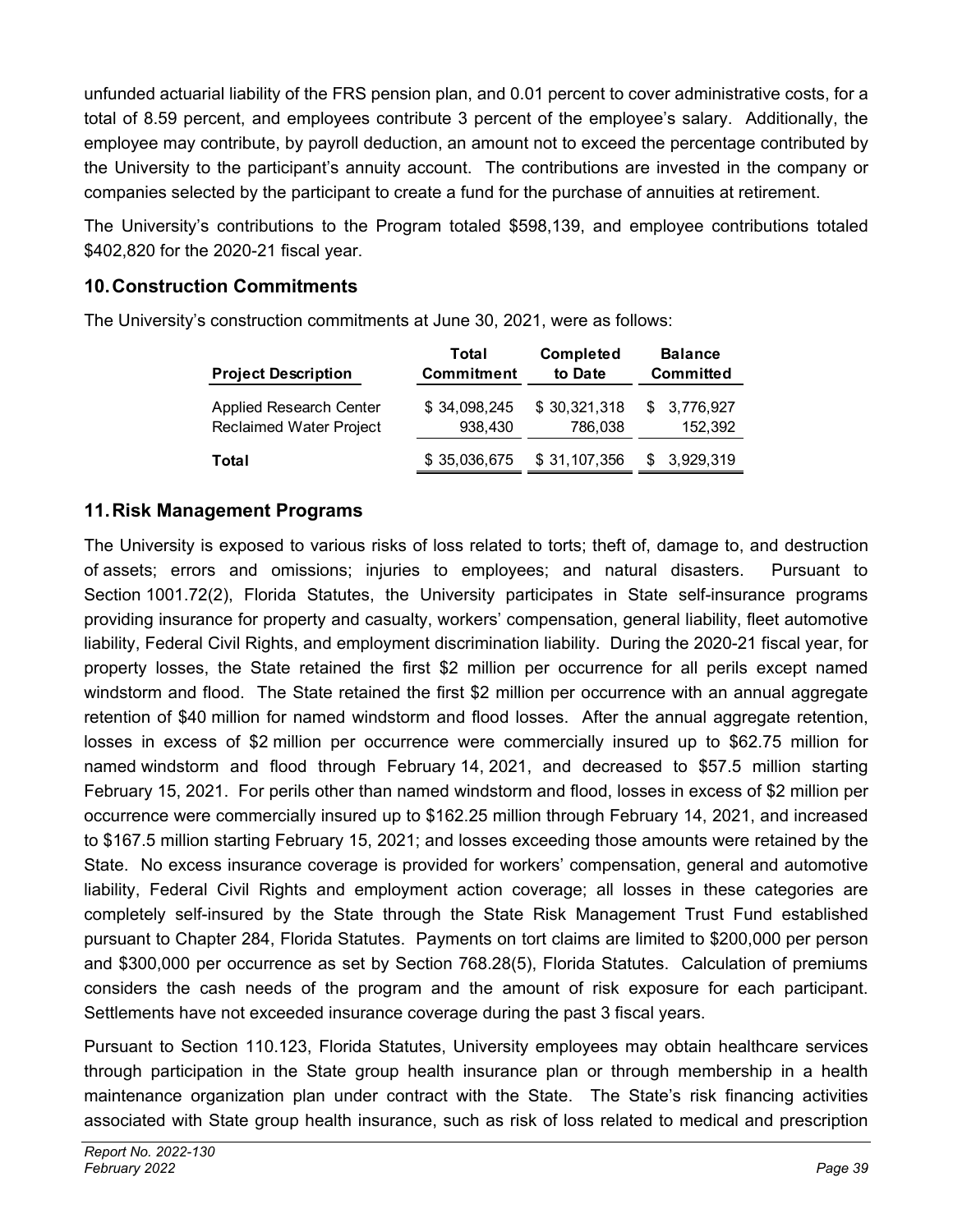drug claims, are administered through the State Employees Group Health Insurance Trust Fund. It is the practice of the State not to purchase commercial coverage for the risk of loss covered by this Fund. Additional information on the State's group health insurance plan, including the actuarial report, is available from the Florida Department of Management Services, Division of State Group Insurance.

# **12. Litigation**

The University is involved in several pending and threatened legal actions. The range of potential loss from all such claims and actions, as estimated by the University's legal counsel and management, should not materially affect the University's financial position.

# **13. Functional Distribution of Operating Expenses**

The functional classification of an operating expense (instruction, research, etc.) is assigned to a department based on the nature of the activity, which represents the material portion of the activity attributable to the department. For example, activities of an academic department for which the primary departmental function is instruction may include some activities other than direct instruction such as research and public service. However, when the primary mission of the department consists of instructional program elements, all expenses of the department are reported under the instruction classification. The operating expenses on the statement of revenues, expenses, and changes in net position are presented by natural classifications. The following are those same expenses presented in functional classifications as recommended by NACUBO:

| <b>Functional Classification</b>       | Amount          |  |  |  |
|----------------------------------------|-----------------|--|--|--|
| Instruction                            | \$<br>8,528,036 |  |  |  |
| Research                               | 3,282,404       |  |  |  |
| <b>Public Services</b>                 | 168,539         |  |  |  |
| Academic Support                       | 8,455,440       |  |  |  |
| <b>Student Services</b>                | 4,435,005       |  |  |  |
| Institutional Support                  | 8.803.601       |  |  |  |
| Operation and Maintenance of Plant     | 7,837,777       |  |  |  |
| Scholarships, Fellowships, and Waivers | 9.488.003       |  |  |  |
| Depreciation                           | 5,505,214       |  |  |  |
| <b>Auxiliary Enterprises</b>           | 4,787,763       |  |  |  |
| <b>Total Operating Expenses</b>        | \$61,291,782    |  |  |  |

# **14. Current Unrestricted Funds**

The Southern Association of Colleges and Schools, which establishes the accreditation requirements for institutions of higher education, requires a disclosure of the financial position of unrestricted net position, exclusive of plant assets and plant-related debt, which represents the change in unrestricted net position. To meet this requirement, statements of net position and revenues, expenses, and changes in net position for the current unrestricted funds are presented as follows: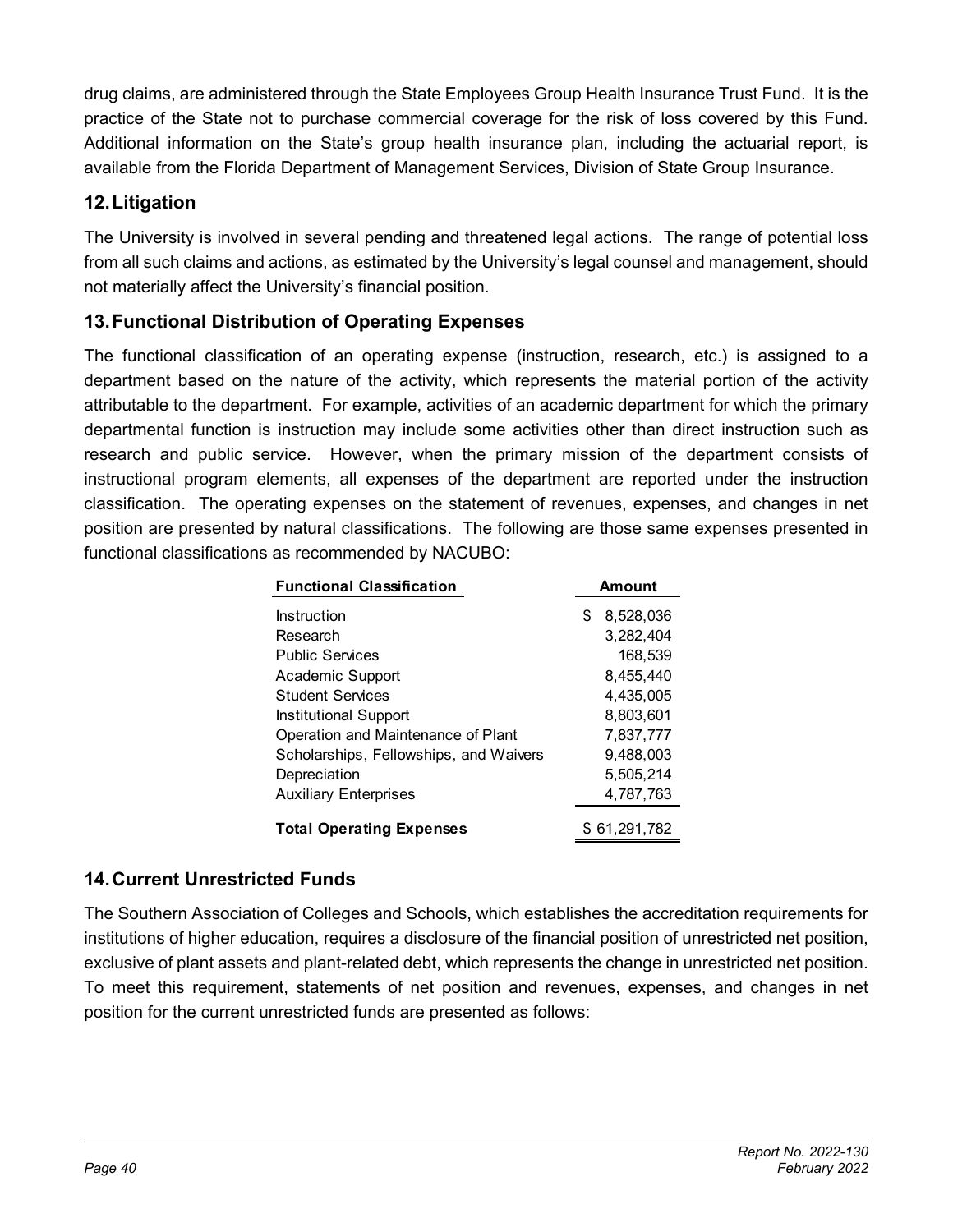| <b>ASSETS</b>                                       |                  |
|-----------------------------------------------------|------------------|
| <b>Current Assets:</b><br>Cash and Cash Equivalents | \$<br>1,050,128  |
| Accounts Receivable, Net                            | 140,377          |
| Interest Receivable                                 | 26,940           |
| Due from State                                      | 250,905          |
| Investments                                         | 36,465,862       |
| <b>Other Current Assets</b>                         | 665,744          |
| <b>TOTAL ASSETS</b>                                 | 38,599,956       |
| DEFERRED OUTFLOWS OF RESOURCES                      |                  |
| <b>Other Postemployment Benefits</b>                | 6,283,443        |
| Pensions                                            | 6,684,368        |
| TOTAL DEFERRED OUTFLOWS OF RESOURCES                | 12,967,811       |
| <b>LIABILITIES</b>                                  |                  |
| <b>Current Liabilities:</b>                         |                  |
| <b>Accounts Payable</b>                             | 213,594          |
| Salary and Wages Payable                            | 966,957          |
| Deposits Payable<br><b>Unearned Revenue</b>         | 61,935<br>8,016  |
| <b>Compensated Absences Payable</b>                 | 154,357          |
| Other Postemployment Benefits Liability             | 122,436          |
| Net Pension Liability                               | 39,151           |
| <b>Total Current Liabilities</b>                    | 1,566,446        |
| <b>Noncurrent Liabilities:</b>                      |                  |
| <b>Compensated Absences Payable</b>                 | 1,389,216        |
| Other Postemployment Benefits Liability             | 7,423,562        |
| <b>Net Pension Liability</b>                        | 16,310,795       |
| <b>TOTAL LIABILITIES</b>                            | 26,690,019       |
| DEFERRED INFLOWS OF RESOURCES                       |                  |
| <b>Other Postemployment Benefits</b>                | 3,444,690        |
| Pensions                                            | 676,151          |
| TOTAL DEFERRED INFLOWS OF RESOURCES                 | 4,120,841        |
| <b>TOTAL NET POSITION</b>                           | \$<br>20,756,907 |

# **Statement of Current Unrestricted Funds Net Position**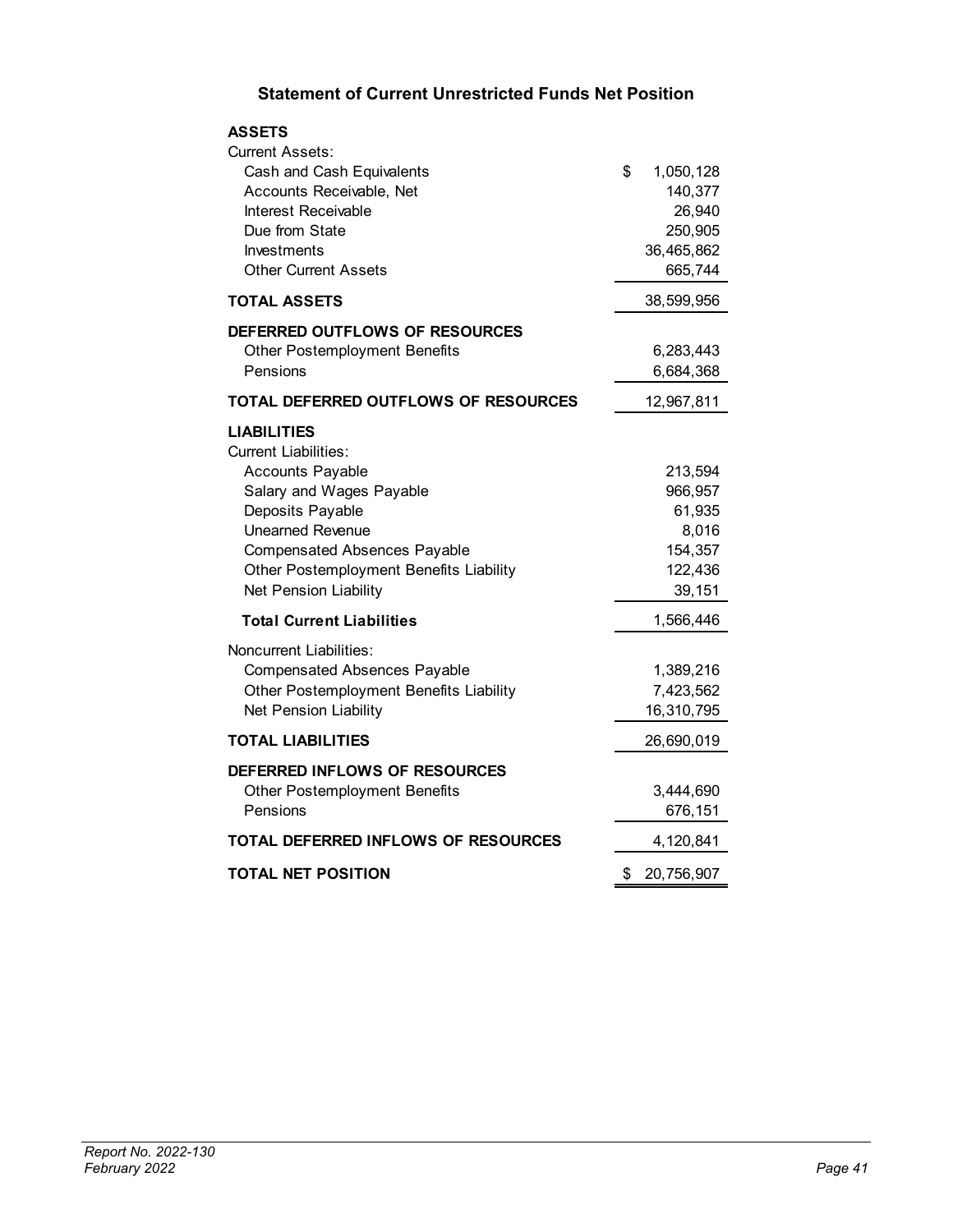#### **Statement of Current Unrestricted Funds Revenues, Expenses, and Changes in Net Position**

#### **REVENUES**

| Operating Revenues:                                                       |                 |
|---------------------------------------------------------------------------|-----------------|
| Student Tuition and Fees, Net of Scholarship<br>Allowances of \$5,894,293 | \$<br>1,883,385 |
| Sales and Services of Auxiliary Enterprises                               | 5,264,145       |
| <b>Other Operating Revenues</b>                                           | 134,290         |
| <b>Total Operating Revenues</b>                                           | 7,281,820       |
| <b>EXPENSES</b>                                                           |                 |
| <b>Operating Expenses:</b>                                                |                 |
| <b>Compensation and Employee Benefits</b>                                 | 27, 162, 502    |
| Services and Supplies                                                     | 17,291,486      |
| <b>Utilities</b>                                                          | 670,575         |
| Scholarships and Waivers                                                  | 9,440,449       |
| <b>Total Operating Expenses</b>                                           | 54,565,012      |
| <b>Operating Loss</b>                                                     | (47,283,192)    |
| <b>NONOPERATING REVENUES (EXPENSES)</b>                                   |                 |
| <b>State Noncapital Appropriations</b>                                    | 37,986,216      |
| Federal and State Student Financial Aid                                   | 9,705,930       |
| Investment Income                                                         | 1,008,026       |
| <b>Other Nonoperating Revenues</b>                                        | 246,418         |
| Unrealized Loss on Investments                                            | (2, 353, 224)   |
| <b>Total Nonoperating Revenues</b>                                        | 46,593,366      |
| <b>Loss Before Other Revenues</b>                                         | (689, 826)      |
| <b>Transfers to Other Funds</b>                                           | (19,646,865)    |
| Decrease in Net Position                                                  | (20,336,691)    |
| Net Position, Beginning of Year                                           | 41,093,598      |
| <b>Net Position, End of Year</b>                                          | \$20,756,907    |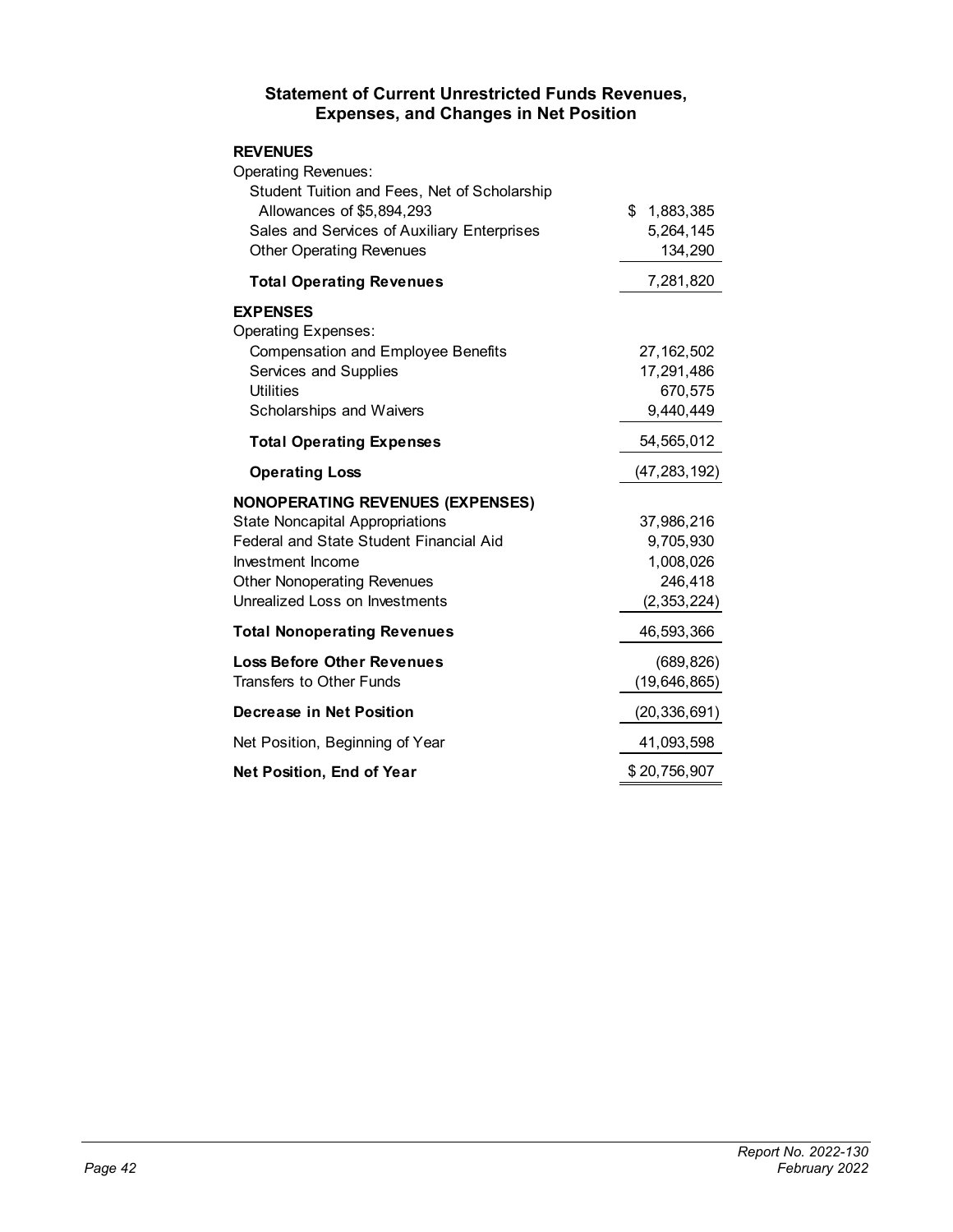# <span id="page-46-0"></span>*OTHER REQUIRED SUPPLEMENTARY INFORMATION*

#### **Schedule of the University's Proportionate Share of the Total Other Postemployment Benefits Liability**

|                                                     | 2020         | 2019         | 2018         | 2017         |
|-----------------------------------------------------|--------------|--------------|--------------|--------------|
| University's proportion of the total other          |              |              |              |              |
| postemployment benefits liability                   | $0.07\%$     | $0.07\%$     | $0.04\%$     | $0.04\%$     |
| University's proportionate share of the total other |              |              |              |              |
| postemployment benefits liability                   | \$ 7,545,998 | \$ 8,881,876 | \$4.221.000  | \$4.483.000  |
| University's covered-employee payroll               | \$18,132,610 | \$17,932,326 | \$16,978,875 | \$15,360,481 |
| University's proportionate share of the total other |              |              |              |              |
| postemployment benefits liability as a              |              |              |              |              |
| percentage of its covered-employee payroll          | 41.62%       | 49.53%       | 24.86%       | 29.19%       |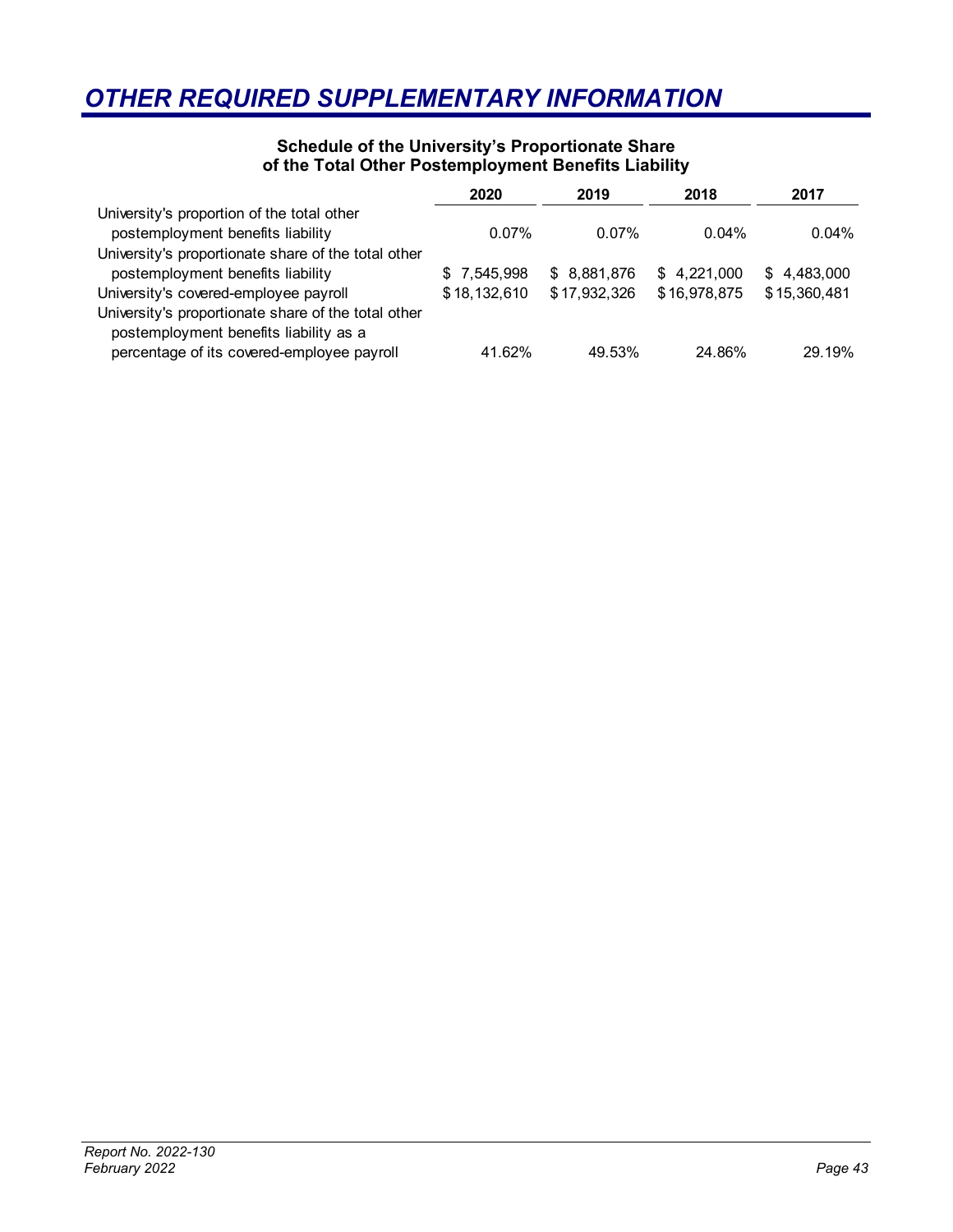#### **Schedule of the University's Proportionate Share of the Net Pension Liability – Florida Retirement System Pension Plan**

<span id="page-47-0"></span>

|                                                                                                                | 2020(1)             | 2019(1)       | 2018(1)       | 2017(1)      |
|----------------------------------------------------------------------------------------------------------------|---------------------|---------------|---------------|--------------|
| University's proportion of the FRS<br>net pension liability<br>University's proportionate share of             | 0.029058639%        | 0.030893631%  | 0.030207815%  | 0.028494244% |
| the FRS net pension liability                                                                                  | \$<br>12,594,441 \$ | 10,639,336 \$ | 9,095,857 \$  | 8,428,407    |
| University's covered payroll (2)                                                                               | \$<br>18,132,610 \$ | 17,932,326 \$ | 16,978,875 \$ | 15,360,481   |
| University's proportionate share of<br>the FRS net pension liability as a<br>percentage of its covered payroll | 69.46%              | 59.33%        | 53.57%        | 54.87%       |
| FRS Plan fiduciary net position as<br>a percentage of the FRS total<br>pension liability                       | 78.85%              | 82.61%        | 84.26%        | 83.89%       |

(1) The amounts presented for each fiscal year were determined as of June 30.

(2) Covered payroll includes defined benefit plan actives, investment plan members, State university system optional retirement program members, and members in DROP because total employer contributions are determined on a uniform basis (blended rate) as required by Part III of Chapter 121, Florida Statutes.

#### **Schedule of University Contributions – Florida Retirement System Pension Plan**

|                                                                             | 2021(1)             | 2020(1)    | 2019(1)          | 2018(1)          |
|-----------------------------------------------------------------------------|---------------------|------------|------------------|------------------|
| <b>Contractually required FRS</b><br>contribution                           | \$<br>1,035,784 \$  | 968,383 \$ | 957,925 \$       | 860,898          |
| FRS contributions in relation to the<br>contractually required contribution | (1,035,784)         | (968, 383) | (957, 925)       | (860, 898)       |
| FRS contribution deficiency<br>(excess)                                     |                     |            |                  |                  |
| University's covered payroll (2)<br>FRS contributions as a percentage       | \$<br>17,320,547 \$ | 18,132,610 | \$<br>17,932,326 | \$<br>16,978,875 |
| of covered payroll                                                          | 5.98%               | 5.34%      | 5.34%            | 5.07%            |

(1) The amounts presented for each fiscal year were determined as of June 30.

(2) Covered payroll includes defined benefit plan actives, investment plan members, State university system optional retirement program members, and members in DROP because total employer contributions are determined on a uniform basis (blended rate) as required by Part III of Chapter 121, Florida Statutes.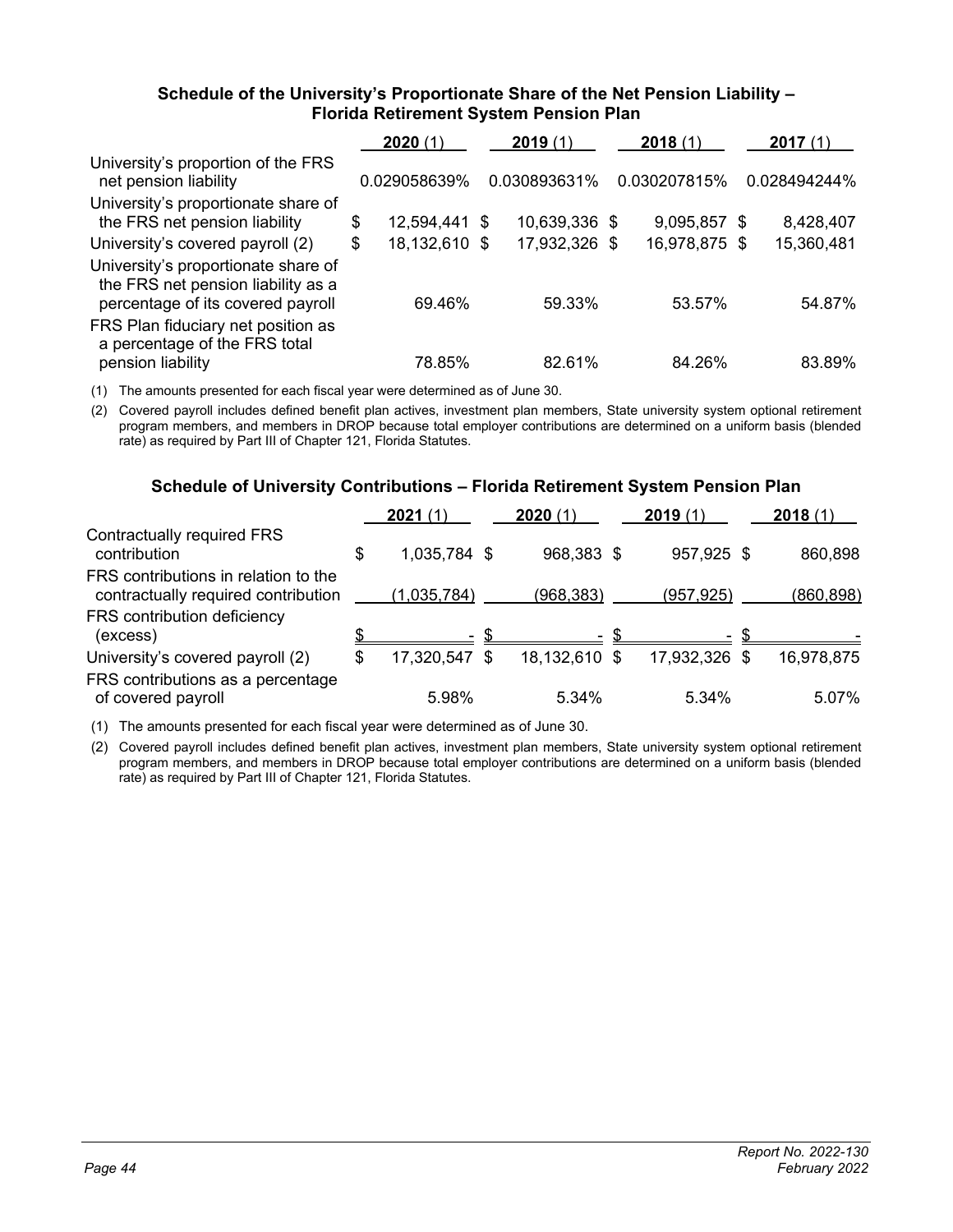|    | 2016(1)      | 2015(1)             | 2014(1)      | 2013 (1      |
|----|--------------|---------------------|--------------|--------------|
|    | 0.022832875% | 0.019998331%        | 0.009648015% | 0.000813120% |
| \$ | 5,765,319 \$ | 2,583,054 \$        | 588,671 \$   | 139,974      |
| \$ | 11,660,838   | 8,912,958 \$<br>-\$ | 4,212,980 \$ | 348,928      |
|    | 49.44%       | 28.98%              | 13.97%       | 40.12%       |
|    | 84.88%       | 92.00%              | 96.09%       | 88.54%       |

| 2017(1)             | 2016(1)       | 2015(1)      | 2014(1)    |
|---------------------|---------------|--------------|------------|
| \$<br>741,775 \$    | 563,074 \$    | 487,576 \$   | 211,332    |
| (741, 775)          | (563, 074)    | (487, 576)   | (211, 332) |
|                     |               |              |            |
| \$<br>15,360,481 \$ | 11,660,838 \$ | 8,912,958 \$ | 4,212,980  |
| 4.83%               | 4.83%         | 5.47%        | 5.02%      |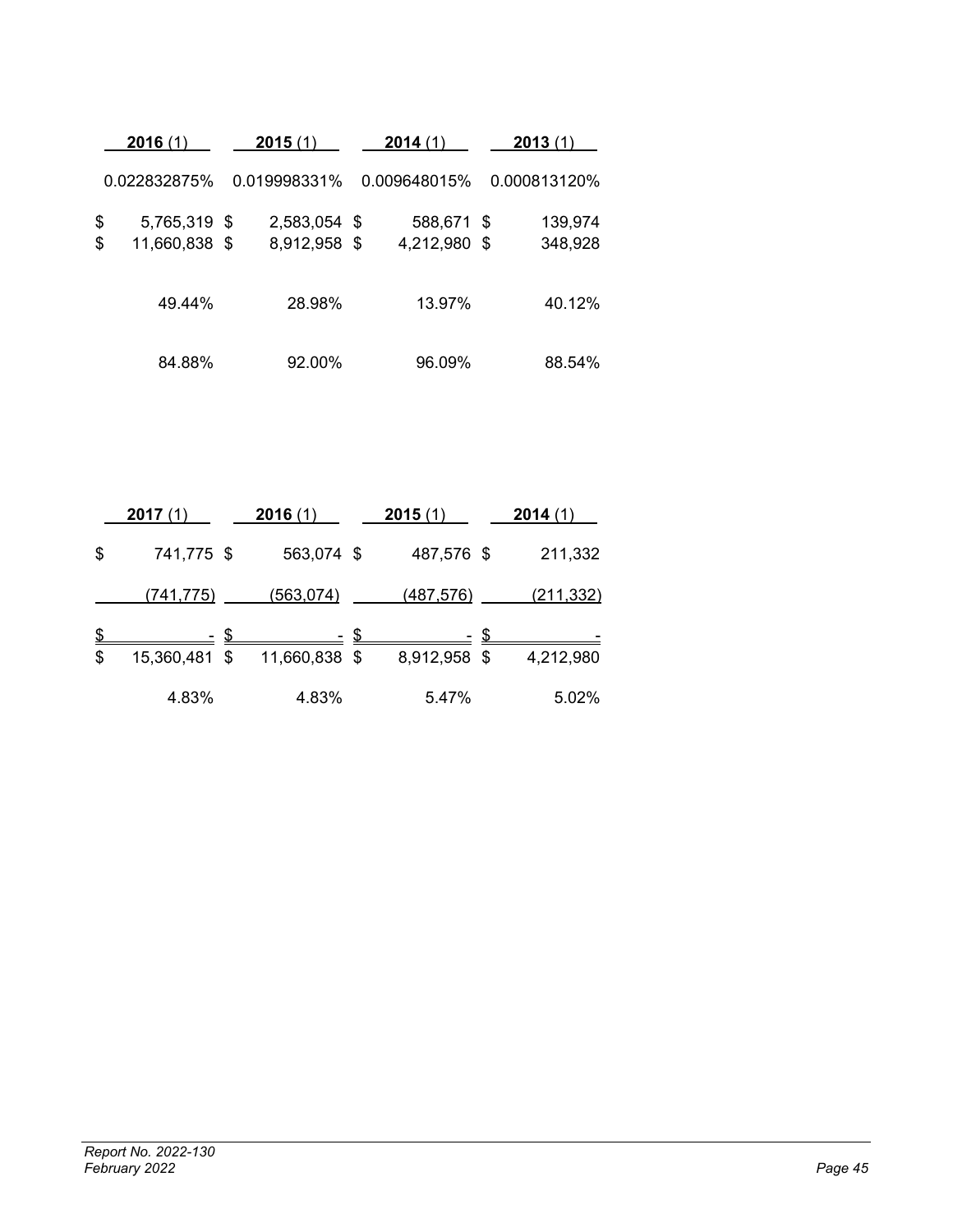#### **Schedule of the University's Proportionate Share of the Net Pension Liability – Health Insurance Subsidy Pension Plan**

<span id="page-49-0"></span>

|                                                                                                                | 2020 (1)            | 2019(1)       | 2018(1)      | 2017(1)      |
|----------------------------------------------------------------------------------------------------------------|---------------------|---------------|--------------|--------------|
| University's proportion of the HIS net<br>pension liability<br>University's proportionate share of             | 0.030758026%        | 0.031324207%  | 0.031518639% | 0.024197096% |
| the HIS net pension liability                                                                                  | \$<br>3,755,505 \$  | 3,504,865 \$  | 3,335,968 \$ | 3,241,124    |
| University's covered payroll (2)                                                                               | \$<br>10,317,930 \$ | 10,262,946 \$ | 9,805,704 \$ | 9,232,755    |
| University's proportionate share of<br>the HIS net pension liability as a<br>percentage of its covered payroll | 36.40%              | 34.15%        | 34.02%       | 35.10%       |
| HIS Plan fiduciary net position as<br>a percentage of the HIS total<br>pension liability                       | $3.00\%$            | 2.63%         | 2.15%        | 1.64%        |

(1) The amounts presented for each fiscal year were determined as of June 30.

(2) Covered payroll includes defined benefit plan actives, investment plan members, and members in DROP.

#### **Schedule of University Contributions – Health Insurance Subsidy Pension Plan**

|                                                                    | 2021(1)             | 2020(1)       | 2019(1)       | 2018(1)   |
|--------------------------------------------------------------------|---------------------|---------------|---------------|-----------|
| Contractually required HIS<br>contribution                         | \$<br>168,108 \$    | 177,244 \$    | 173,940 \$    | 170,926   |
| HIS contributions in relation to the<br>contractually required HIS |                     |               |               |           |
| contribution                                                       | (168,108)           | (177, 244)    | (173, 940)    | (170,926) |
| HIS contribution deficiency                                        |                     |               |               |           |
| (excess)                                                           |                     |               |               |           |
| University's covered payroll (2)                                   | \$<br>10,127,595 \$ | 10,317,930 \$ | 10,262,946 \$ | 9,805,704 |
| HIS contributions as a percentage<br>of covered payroll            | 1.66%               | 1.72%         | 1.69%         | 1.74%     |

(1) The amounts presented for each fiscal year were determined as of June 30.

(2) Covered payroll includes defined benefit plan actives, investment plan members, and members in DROP.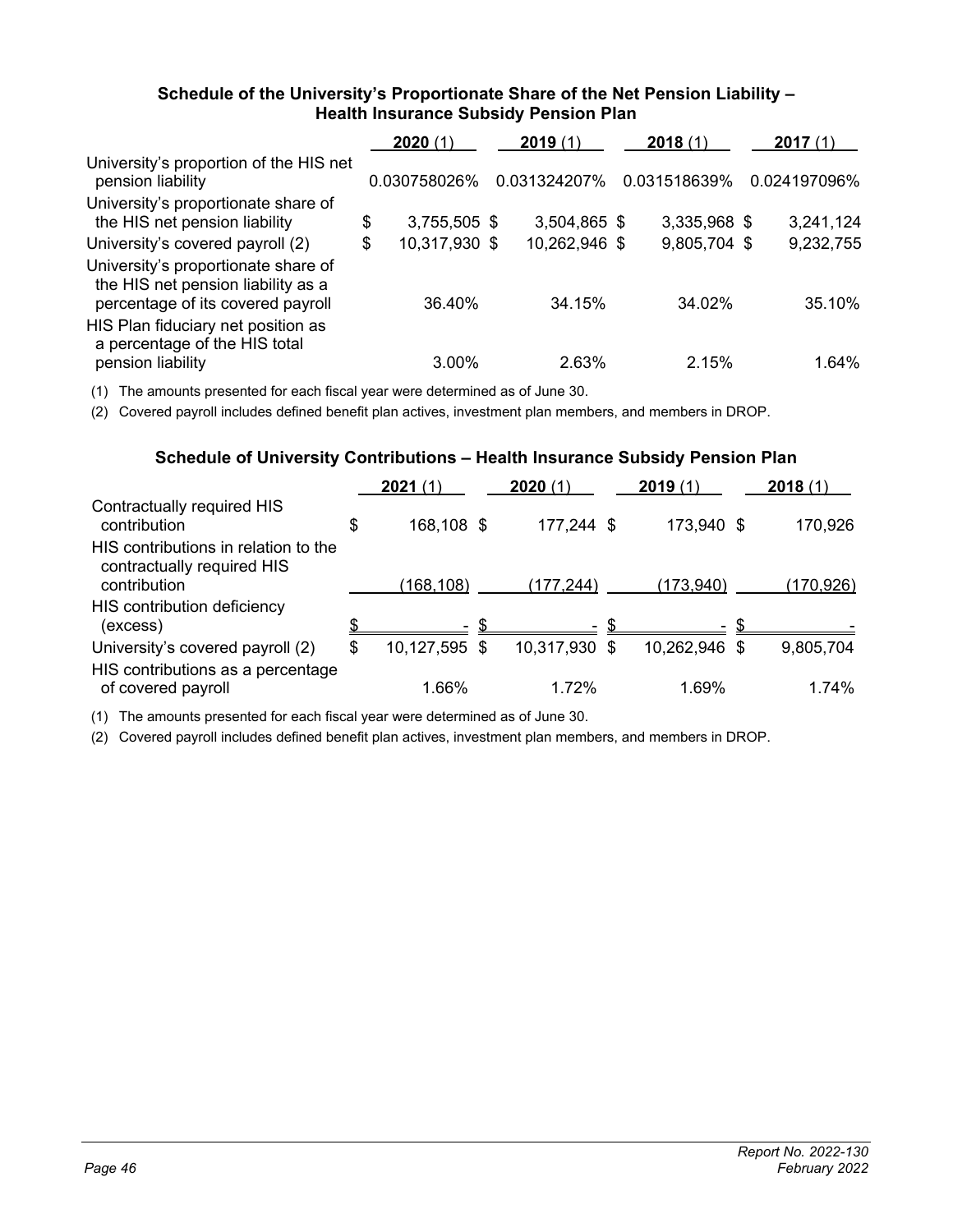|    | 2016(1)      | 2015(1)              | 2014(1)      | 2013 (1      |  |  |
|----|--------------|----------------------|--------------|--------------|--|--|
|    | 0.024197096% | 0.018486835%         | 0.009545059% | 0.000943115% |  |  |
| \$ | 2,820,072 \$ | 1,885,366 \$         | 892,486 \$   | 82,111       |  |  |
| \$ | 7,298,830    | 5,391,296 \$<br>- \$ | 2,508,042 \$ | 55,192       |  |  |
|    | 38.64%       | 34.97%               | 35.58%       | 148.77%      |  |  |
|    | 0.97%        | 0.50%                | 0.99%        | 1.78%        |  |  |

| 2017(1)            | 2016(1)      | 2015(1)      | 2014(1)   |
|--------------------|--------------|--------------|-----------|
| \$<br>160,241 \$   | 121,161 \$   | 70,668 \$    | 32,698    |
| (160, 241)         | (121, 161)   | (70, 668)    | (32,698)  |
|                    | -\$          |              |           |
| \$<br>9,232,755 \$ | 7,298,830 \$ | 5,391,296 \$ | 2,508,042 |
| 1.74%              | 1.66%        | 1.31%        | 1.30%     |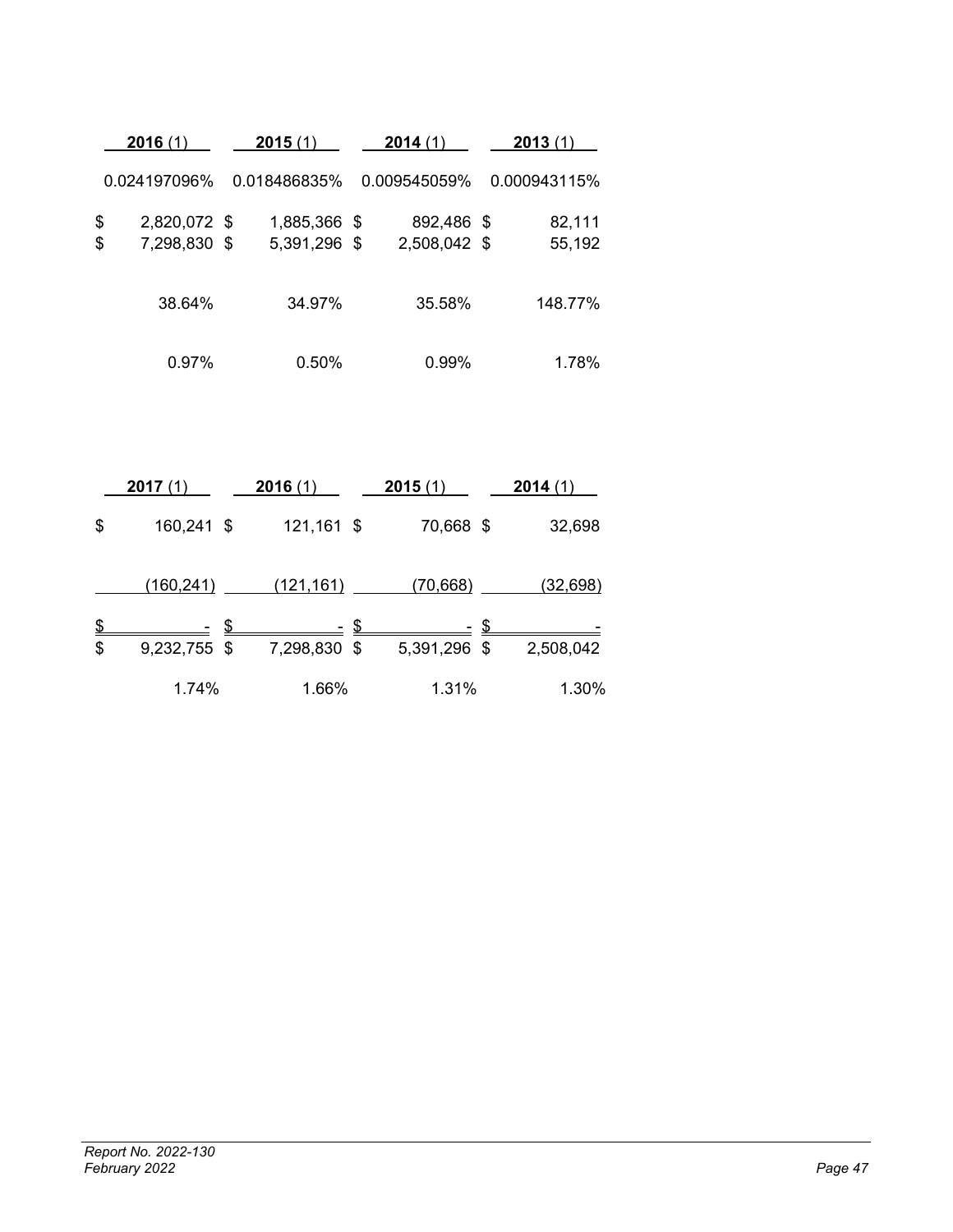# <span id="page-51-0"></span>**1. Schedule of the University's Proportionate Share of the Total Other Postemployment Benefits Liability**

No assets are accumulated in a trust that meet the criteria in paragraph 4 of GASB Statement No. 75 to pay related benefits.

*Changes of Assumptions*. In 2021, amount reported as changes of assumptions resulted from changes to health care costs and premiums, health care cost trends, active plan election assumptions, mortality rates and the repeal of the Excise Tax.

# **2. Schedule of Net Pension Liability and Schedule of Contributions – Florida Retirement System Pension Plan**

*Changes of Assumptions*. The long-term expected rate of return was decreased from 6.90 percent to 6.80 percent.

# **3. Schedule of Net Pension Liability and Schedule of Contributions – Health Insurance Subsidy Pension Plan**

*Changes of Assumptions*. The municipal rate used to determine total pension liability decreased from 3.50 percent to 2.21 percent, and the active member mortality assumption was updated.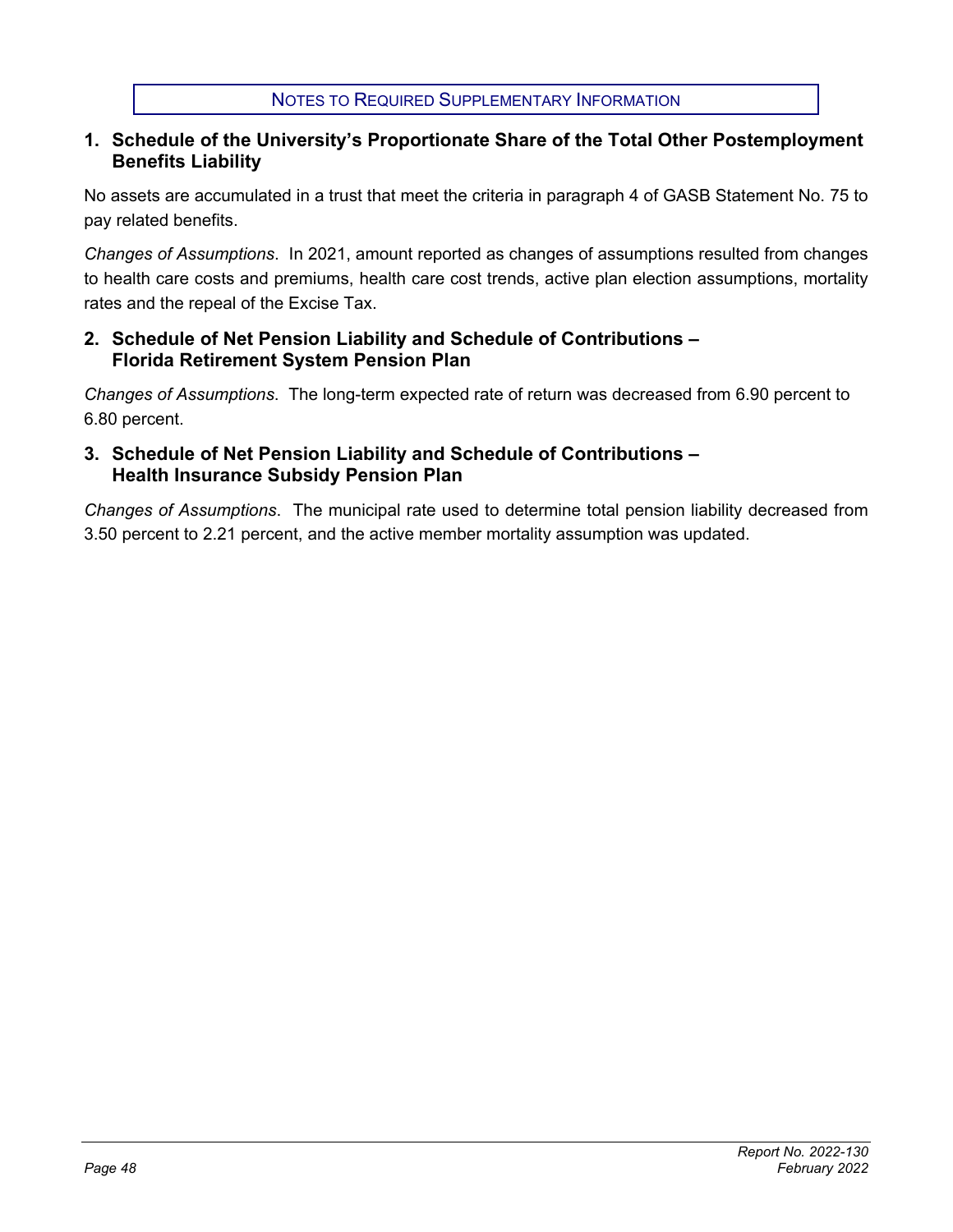<span id="page-52-0"></span>

Sherrill F. Norman, CPA Auditor General

# **AUDITOR GENERAL STATE OF FLORIDA**

Claude Denson Pepper Building, Suite G74 111 West Madison Street Tallahassee, Florida 32399-1450



Phone: (850) 412-2722 Fax: (850) 488-6975

The President of the Senate, the Speaker of the House of Representatives, and the Legislative Auditing Committee

# **INDEPENDENT AUDITOR'S REPORT ON INTERNAL CONTROL OVER FINANCIAL REPORTING AND ON COMPLIANCE AND OTHER MATTERS BASED ON AN AUDIT OF FINANCIAL STATEMENTS PERFORMED IN ACCORDANCE WITH** *GOVERNMENT AUDITING STANDARDS*

We have audited, in accordance with the auditing standards generally accepted in the United States of America and the standards applicable to financial audits contained in *Government Auditing Standards* issued by the Comptroller General of the United States, the financial statements of the Florida Polytechnic University, a component unit of the State of Florida, and its discretely presented component unit as of and for the fiscal year ended June 30, 2021, and the related notes to the financial statements, which collectively comprise the University's basic financial statements, and have issued our report thereon dated February 23, 2022, included under the heading **INDEPENDENT AUDITOR'S REPORT**. Our report includes a reference to other auditors who audited the financial statements of the discretely presented component unit, as described in our report on the University's financial statements. This report does not include the results of the other auditors' testing of internal control over financial reporting or compliance and other matters that are reported on separately by those auditors.

# **Internal Control Over Financial Reporting**

In planning and performing our audit of the financial statements, we considered the University's internal control over financial reporting (internal control) as a basis for designing audit procedures that are appropriate in the circumstances for the purpose of expressing our opinions on the financial statements, but not for the purpose of expressing an opinion on the effectiveness of the University's internal control. Accordingly, we do not express an opinion on the effectiveness of the University's internal control.

A *deficiency in internal control* exists when the design or operation of a control does not allow management or employees, in the normal course of performing their assigned functions, to prevent, or detect and correct, misstatements on a timely basis. A *material weakness* is a deficiency, or a combination of deficiencies, in internal control such that there is a reasonable possibility that a material misstatement of the University's financial statements will not be prevented, or detected and corrected on a timely basis. A *significant deficiency* is a deficiency, or a combination of deficiencies, in internal control